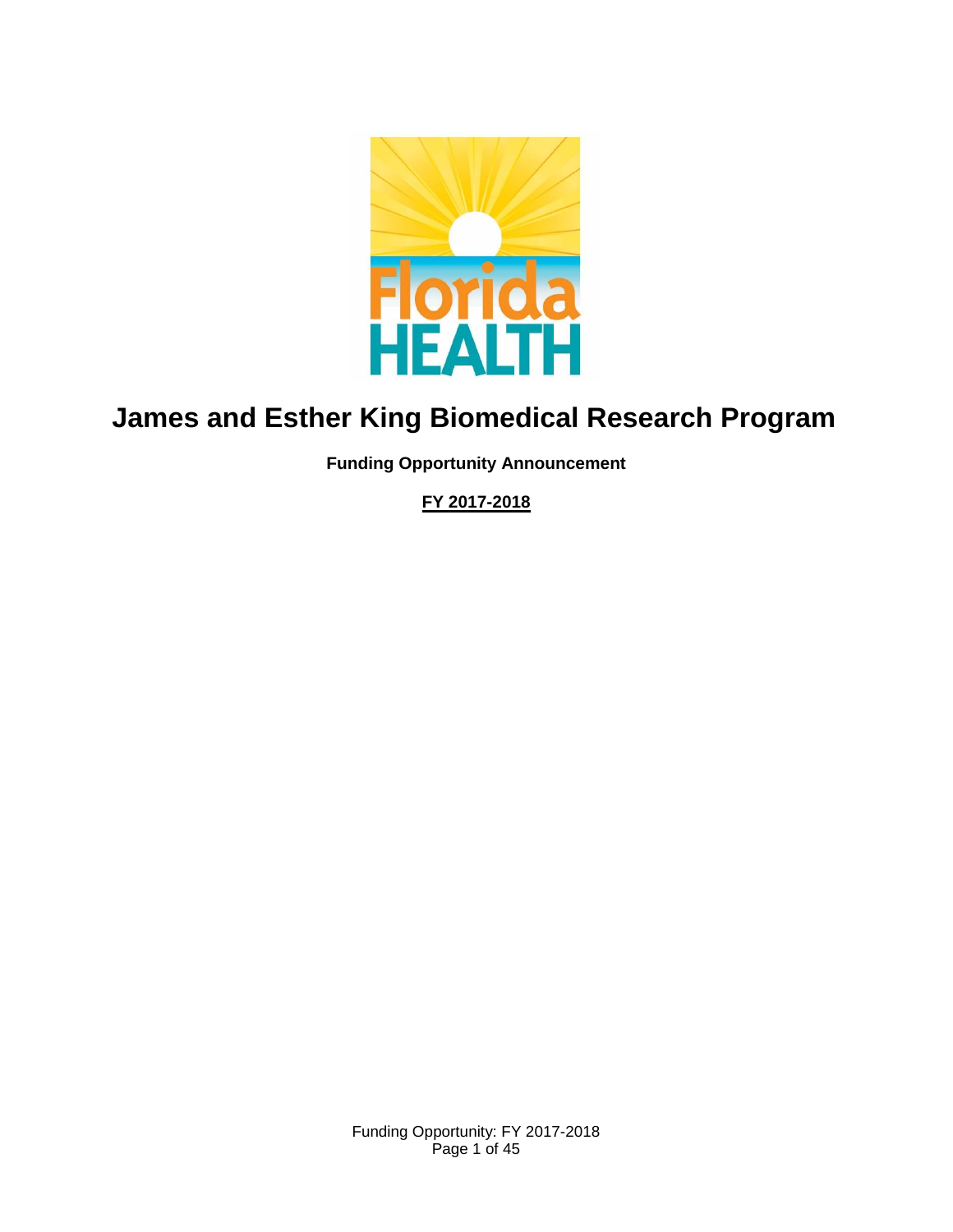### **TABLE OF CONTENTS**

#### **James and Esther King Biomedical Research Program** Funding Opportunity: FY 2017-2018

| C. Guidelines for Florida Biomedical Research Advisory Council Member Participation 15 |  |
|----------------------------------------------------------------------------------------|--|
|                                                                                        |  |
|                                                                                        |  |
|                                                                                        |  |
|                                                                                        |  |
|                                                                                        |  |
|                                                                                        |  |
|                                                                                        |  |
|                                                                                        |  |
| REQUIREMENTS FOR PROTECTING INTELLECTUAL PROPERTY 20<br>6.                             |  |
|                                                                                        |  |
| III. INSTRUCTIONS FOR APPLICATION PREPARATION AND SUBMISSION 24                        |  |
| 1.                                                                                     |  |
|                                                                                        |  |
|                                                                                        |  |
|                                                                                        |  |
|                                                                                        |  |
|                                                                                        |  |
|                                                                                        |  |
|                                                                                        |  |
|                                                                                        |  |

Funding Opportunity: FY 2017-2018<br>Page 2 of 45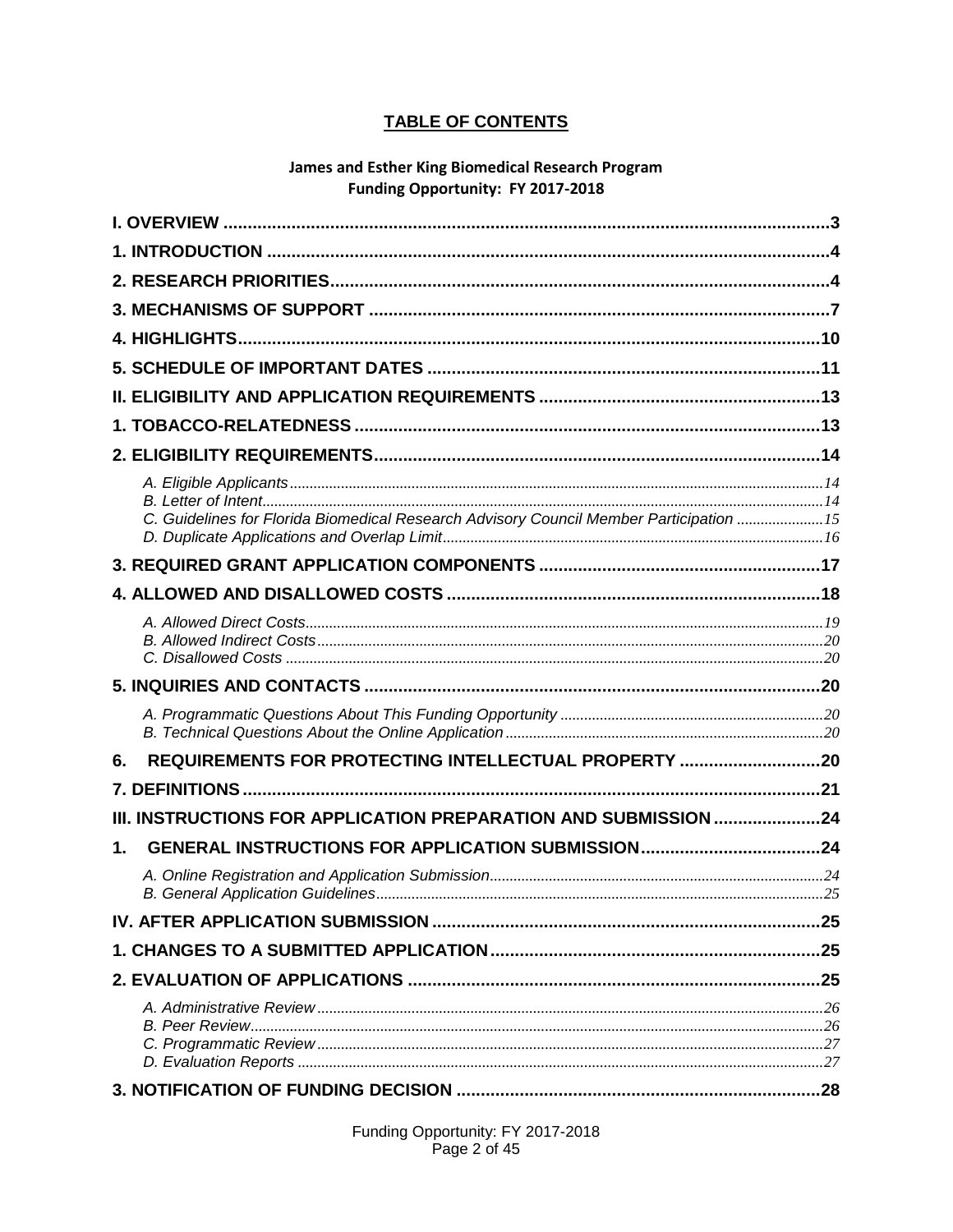|                                                                                        | 28 |
|----------------------------------------------------------------------------------------|----|
|                                                                                        |    |
| C. Open Innovation and Sharing of Publication-Related Materials, Data, and Software 28 |    |
|                                                                                        |    |
| 2.<br>$\mathcal{S}$                                                                    |    |

#### <span id="page-2-0"></span>**NOTE: All awards in response to this Funding Opportunity are subject to the availability of funds and spending authority provided by the Florida Legislature. By submitting a grant application pursuant to this Funding Opportunity, all applicants acknowledge and consent to this condition.**

**Direct all questions about the online application process and related issues to:**

Florida Department of Health Public Health Research Unit Division of Community Health Promotion 4052 Bald Cypress Way Bin A24 Tallahassee, Florida 32399-1725 Office: 850-245-4585 Email: research@flhealth.gov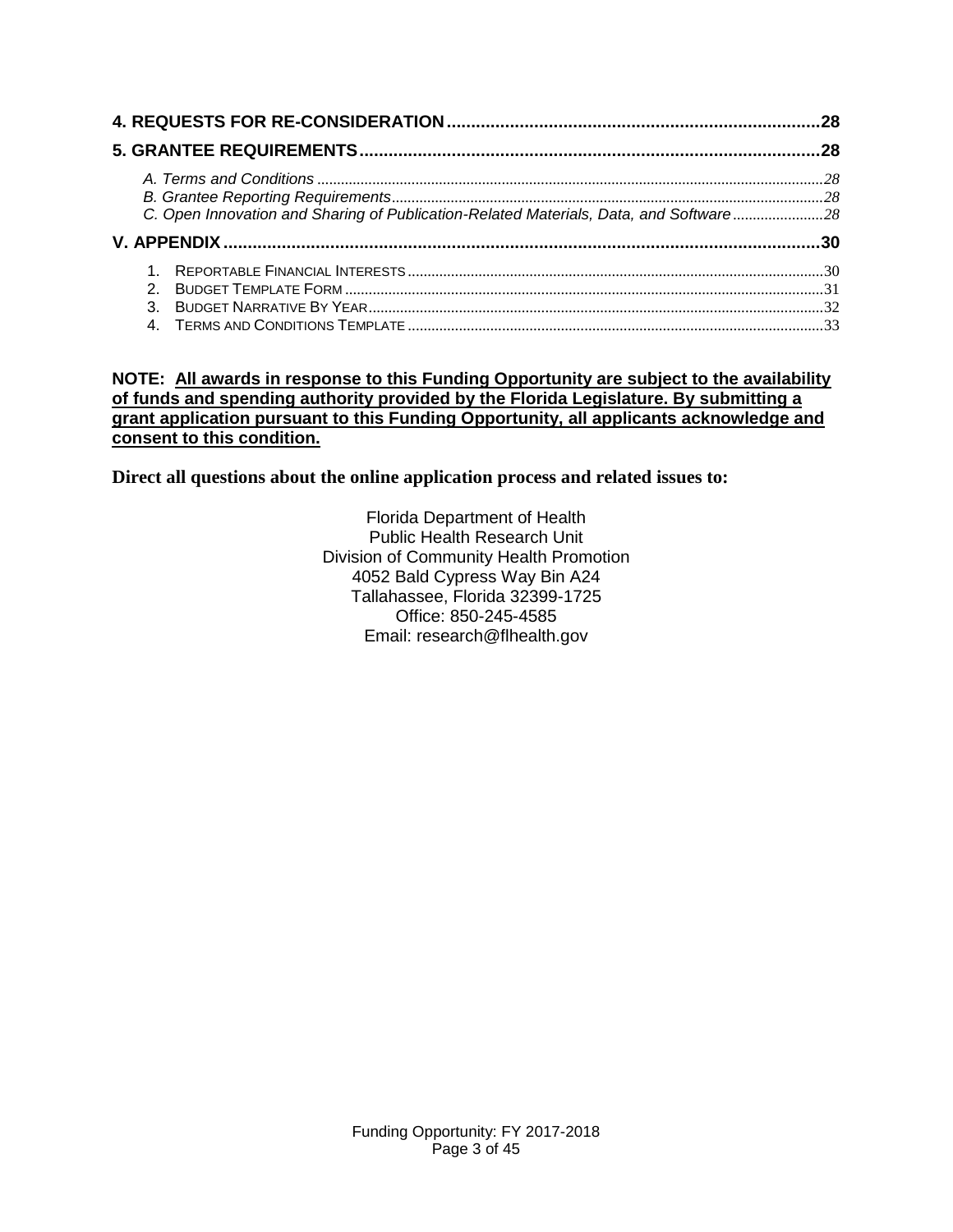# **I. OVERVIEW**

## **1. Introduction**

<span id="page-3-0"></span>The James and Esther King Biomedical Research Program (hereafter referred to as the "Program"), is established in section 215.5602, Florida Statutes. The purpose of the Program is to support research initiatives that address the health care problems of Floridians in the areas of tobacco-related cancer, cardiovascular disease, stroke, and pulmonary disease, by pursuing the following goals:

- 1. Improve the health of Floridians by researching better prevention, diagnoses, treatments, and cures for cancer, cardiovascular disease, stroke, and pulmonary disease.
- 2. Expand the foundation of biomedical knowledge relating to the prevention, diagnosis, treatment, and cure of diseases related to tobacco use, including cancer, cardiovascular disease, stroke, and pulmonary disease.
- 3. Improve the quality of the state's academic health centers by bringing the advances of biomedical research into the training of physicians and other health care providers.
- 4. Increase the state's per capita funding for research by undertaking new initiatives in public health and biomedical research that will attract additional funding from outside the state.
- 5. Stimulate economic activity in the state in areas related to biomedical research, such as the research and production of pharmaceuticals, biotechnology, and medical devices.

# **2. Research Priorities**

<span id="page-3-1"></span>The Florida Biomedical Research Advisory Council (BRAC) advises the State Surgeon General as to the direction and scope of the Program. The responsibilities of the council may include, but are not limited to:

- Providing advice on Program priorities and emphases.
- Developing criteria and standards for the award of research grants.

The priorities listed in this Funding Opportunity were developed by the BRAC based on the Strategic Goals and Tactics developed in 2014. Funding opportunity announcements may vary in areas of focus and in the types of funding mechanisms offered, but will be based on the Strategic Research Goals, available at: [http://www.floridahealth.gov/provider-and-partner](http://www.floridahealth.gov/provider-and-partner-resources/research/FINAL-BRAC-Strategic-Goals-and-Tactics.pdf)[resources/research/FINAL-BRAC-Strategic-Goals-and-Tactics.pdf.](http://www.floridahealth.gov/provider-and-partner-resources/research/FINAL-BRAC-Strategic-Goals-and-Tactics.pdf)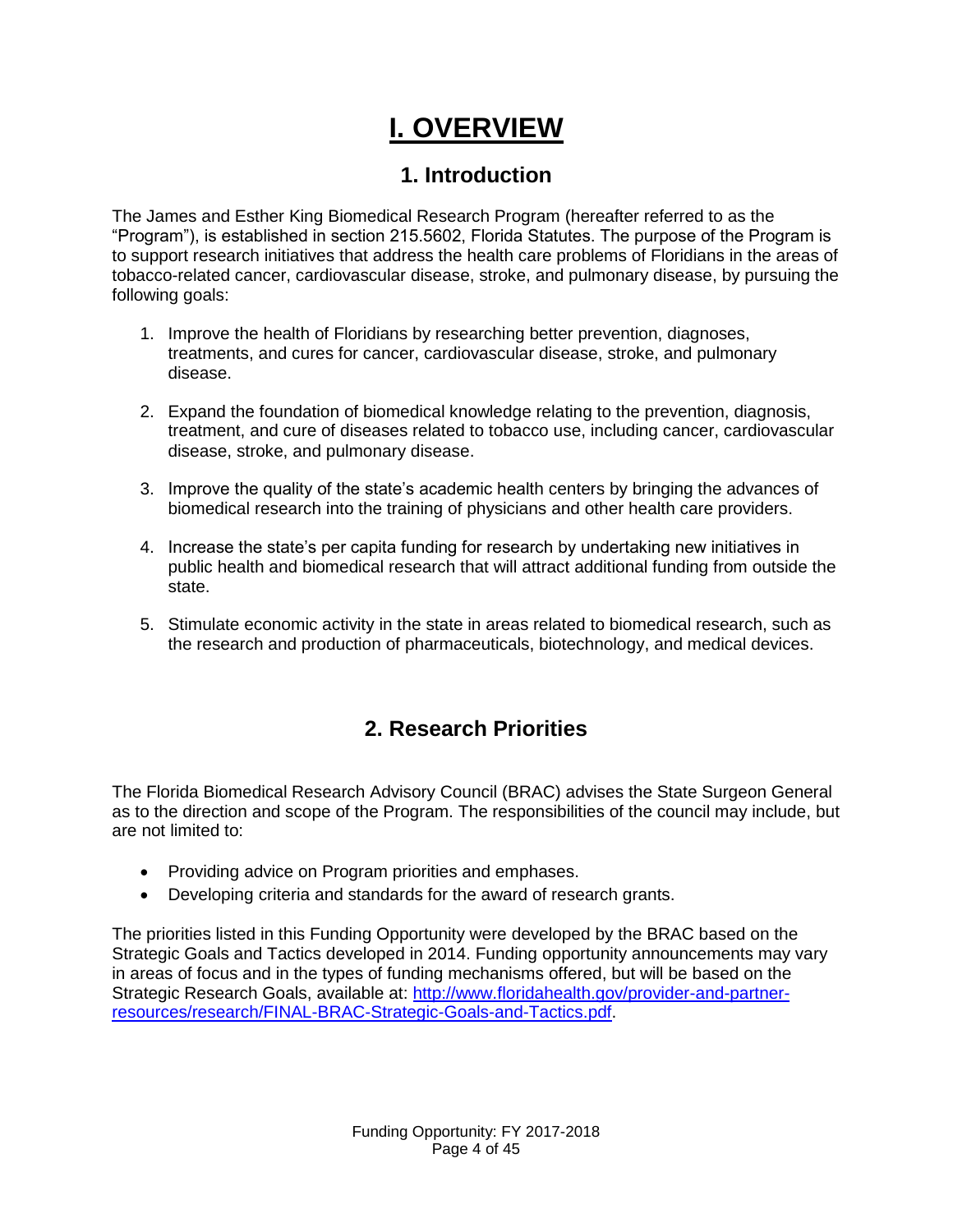All applications submitted in response to this funding opportunity must be responsive to one of the following eight research priorities. Because tobacco-related diseases have disparate impacts on Floridians, health equity and opportunity should be addressed in applications, when possible. Also, efforts to foster collaborations among institutions, researchers, and community practitioners should be included, when possible. Applications for the Technology Transfer Feasibility priority are encouraged. Researchers conducting behavioral health research involving tobacco cessation and control are required to coordinate with the Department of Health's Tobacco-Free Florida Program to obtain a letter of support. All applications, regardless of research priority, must indicate a relationship to at least one of the following: lung cancer, breast cancer, prostate cancer, colon cancer, melanoma, or other tobacco-related diseases.

- 1. Prevention and Treatment: Research with a focus on prevention and improved treatment or care delivery that **contributes to reductions in deaths** due to tobacco-related diseases or the cancers listed above.
- 2. Health Disparities: Research that contributes to reductions in deaths or morbidity due to lung cancer, breast cancer, prostate cancer, colon cancer, melanoma, or other tobaccorelated diseases resulting from **health disparities** due to race, ethnicity, or income.
- 3. Screening: Improve screening accuracy, detection of high risk subgroups, and/or improved implementation of a cancer screening program that results in an increase in early detection or prevention of the cancers listed above. Alternatively, improve screening accuracy, detection, or implementation of a screening program for any disease related to tobacco use.
- 4. Tobacco Use: Reduction of tobacco use in children, adolescents, and adults.
- 5. Obesity: Enhance the understanding of the relationship between obesity, healthy weight, tobacco use and cancer.
- 6. Treatment-Related Morbidities: Expand upon research that improves scientific understanding of the causes and subsequent impacts of: cancer/cancer-treatment related morbidities in other systems (e.g., cardiovascular, pulmonary, endocrine, lymphatic, central nervous system, reproductive, developmental) or morbidity from diseases resulting from tobacco use.
- 7. Technology Transfer Feasibility (TTF): The goals of the TTF grant mechanism are to: stimulate technology transfer activities for promising research discoveries that could lead to innovations in the prevention, diagnosis, treatment, and/or cure of tobacco-related diseases; and strengthen a project's economic feasibility and commercialization prospects. The primary objective is to assist investigators in moving promising research findings toward commercialization. The TTF grant offers early stage funding to eligible universities and research institutes in order to develop intellectual property and improve its commercial potential and competitiveness for further development activities, including company formation or partnering with private interests. Projects should be designed to establish the technical/scientific merit and feasibility needed to attract commercial interest. There is no requirement for the participation of a small business partner.
	- $\circ$  Example projects appropriate for the TTF grant mechanism include: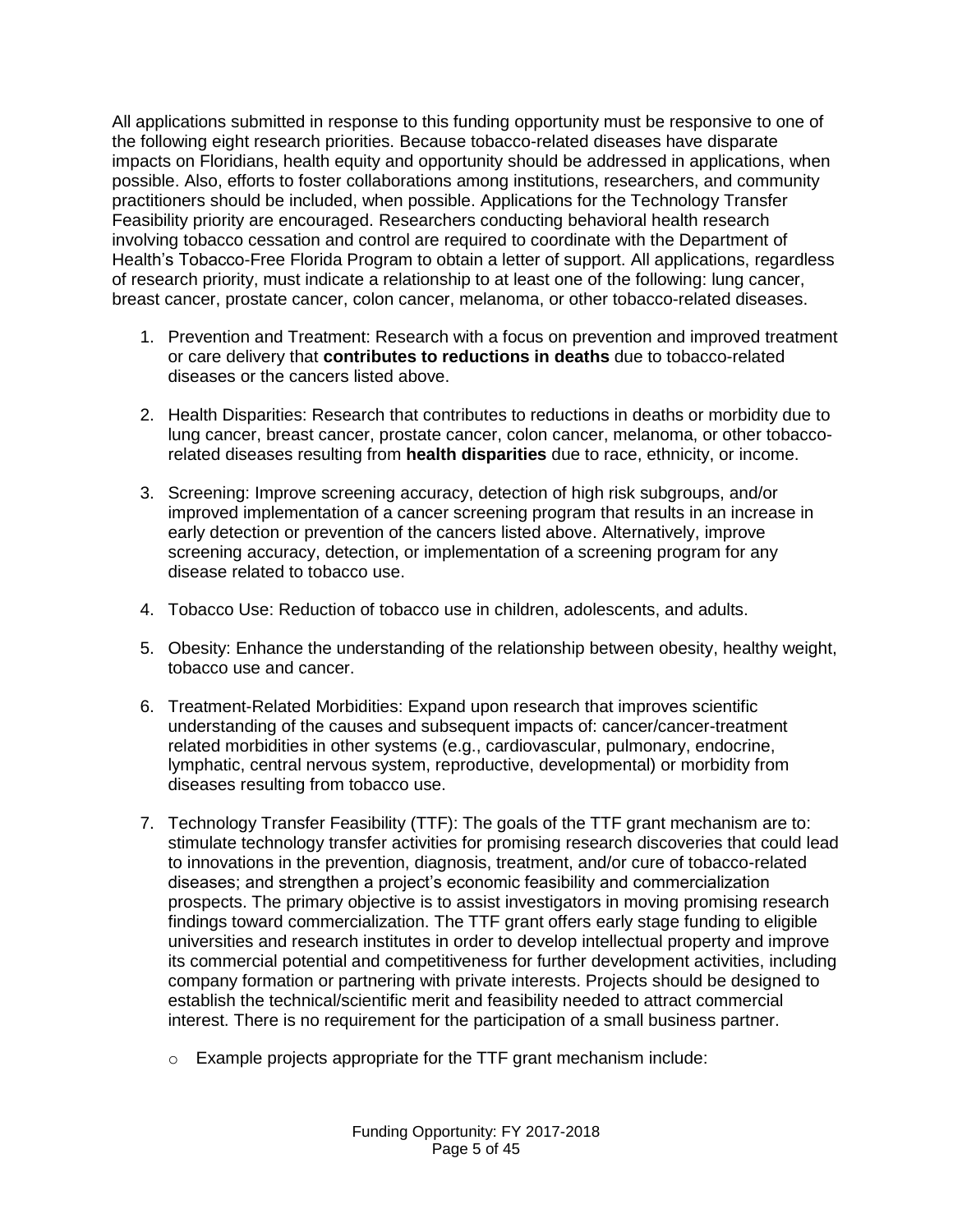- $\circ$  Preliminary animal model work necessary to advance the research toward commercial viability.
- $\circ$  Developing and/or improving biomedical equipment useful in the prevention, diagnosis, and treatment of tobacco-related diseases.
- $\circ$  Developing and/or improving assays useful in the prevention, diagnosis, and treatment for tobacco-related diseases.
- o Developing new therapies and drugs for tobacco-related diseases.
- o Developing methods, materials, models, or simulations necessary for translating research findings into standard practices for the prevention, diagnosis, and treatment for tobacco-related diseases.

Eligible projects must satisfy the following requirements:

- o The technology/invention is protected or patentable.
- $\circ$  A patent search has been completed with no identical inventions found.
- o A literature search has been completed and returned clean.
- $\circ$  The technology/invention is free from prior disclosure(s) that would bar patentability.
- $\circ$  The technology/invention is free from any conflicting prior rights.
- o The technology/invention is at a proof of concept stage.
- $\circ$  The technology/invention is the subject of ongoing and proactive research by the scientist.
- $\circ$  Potential products or services from the technology/invention meet or address an identifiable market need.
- 8. Investigational New Drug (IND) or Investigational Device Exemption (IDE): This funding mechanism supports the development of Investigational New Drug and Investigational Device Exemption applications to the United States Food and Drug Administration as part of an application for marketing. The intent is to support promising new drug discovery and commercialization of new drugs.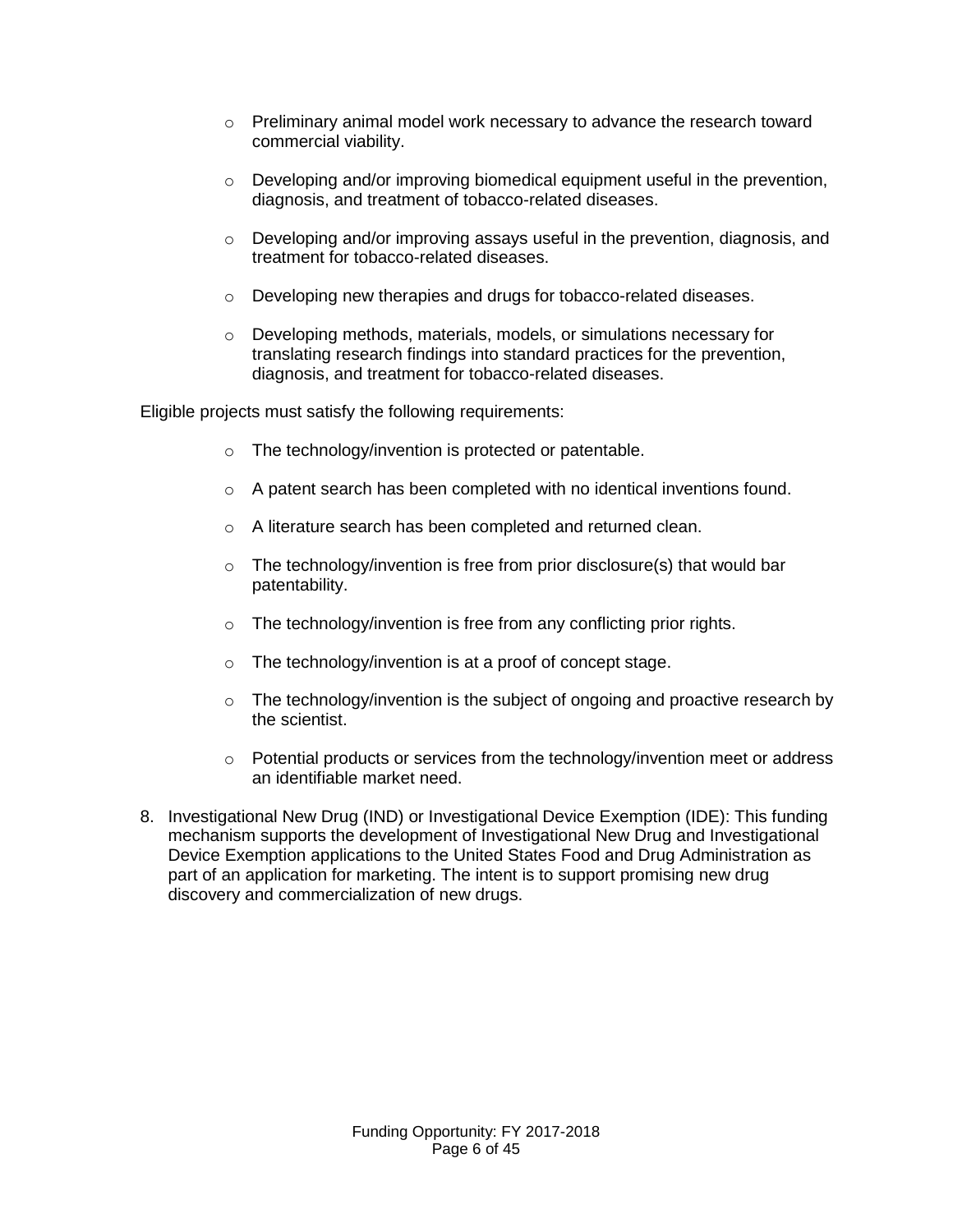## **3. Mechanisms of Support**

<span id="page-6-0"></span>The following types of grants are available to pursue the eight research priorities. Applications for Research Infrastructure grants that are reviewed and assigned exceptional scientific merit will be considered for preferential funding.

| <b>Grant Mechanism</b>   | <b>Max Amount</b>                     | <b>Max Duration</b> |
|--------------------------|---------------------------------------|---------------------|
|                          | (including direct and indirect costs) |                     |
| <b>Discovery Science</b> | \$900,000                             | 3 years             |
| Research                 | \$1,500,000                           | 3 years             |
| Infrastructure           |                                       |                     |
| <b>Clinical Research</b> | \$1,500,000                           | 5 years             |
| <b>Bridge</b>            | \$100,000                             | 6 months            |

### **Discovery Science**

Discovery science means fundamental theoretical or experimental investigative research to advance knowledge without a specifically imagined or immediately practical application. Directed to understanding the events related to the development or prevention of tobaccorelated diseases at the molecular, cellular, and organismic levels, as well as the discovery and development of new drugs or therapies for tobacco-related diseases.

### **Research Infrastructure**

Eligible organizations may submit an infrastructure application in at least *one* of the following six areas: tissue banking, bioinformatics, genomics, diagnostic imaging, health disparities, or quality indicator systems, as described on the following pages. The Florida Department of Health (Department) is particularly interested in research involving quality indicator systems, when this is linked with other priorities, such as increasing the number of Florida research networks, external funding for research infrastructure and large scale projects, including but not limited to National Cancer Institute grants. Organizations will only be permitted to be the lead on one application, but may be collaborators on applications submitted by other organizations. When organizations collaborate on more than one infrastructure application, they need to describe how the projects are different and do not overlap.

The expectation is that infrastructure improvements, where practical, will be made available to and used by researchers throughout Florida. Projects need to demonstrate institutional collaboration and statewide research networks in the pursuit of a research question or development of infrastructure. In addition, projects need to provide a quantitative method to evaluate the use of infrastructure resulting from this grant. For example, the investigator could measure the number of patients screened from a medical imaging device or the number of researchers external to the project who were provided with tissue samples.

Applications must describe:

- A plan for providing access to the funded infrastructure.
- A scientific advisory process involving researchers from at least four universities and/or research institutions.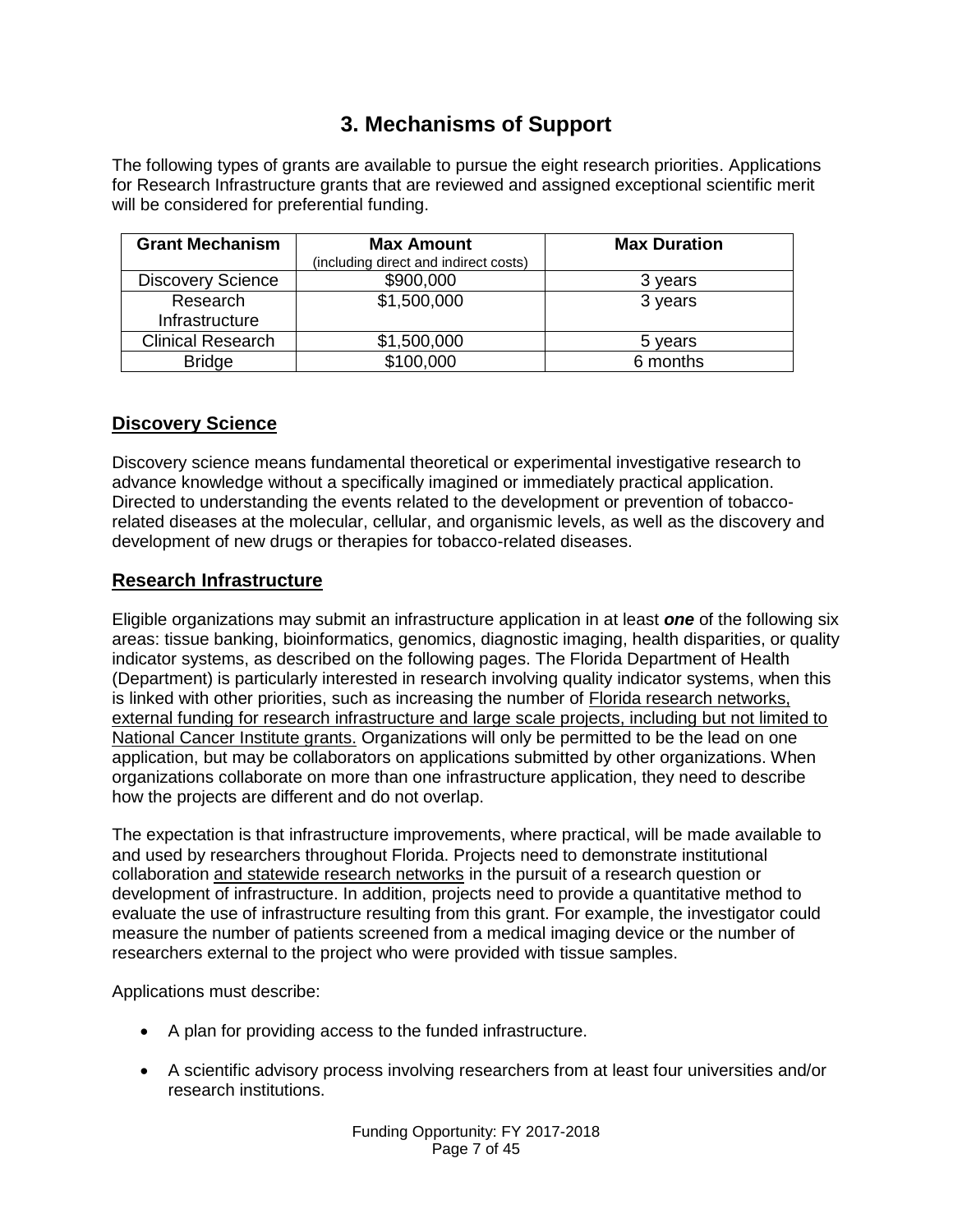A community advisory process that represents the perspective of participants in research, with particular focus on the perspectives of underserved and minority populations and communities that historically lack trust in research.

Applications may include support to address ethical, legal, and social issues in the research.

The solicitation is limited to proposals that will improve infrastructure/resources in the areas of tissue banking, bioinformatics, genomics, diagnostic imaging, health disparities and quality indicators systems.

- **Tissue banking.** The solicitation is for infrastructure/resources to expand procurement of tissue samples for research in tobacco-related diseases; expand the intake, storage, and analysis of specimens; and expand the distribution of samples for research. The solicitation seeks applications for infrastructure/resources required to create sustainable programs that increase the number of samples from healthy persons and from underrepresented groups, including but not limited to African-Americans and Hispanics in Florida. The expectation is that funded projects will result in the procurement of a substantial number of samples by the end of the grant period, as well as a sustainable program for ongoing collection of samples from healthy people and under-represented groups. In addition to expanding procurement through outreach and recruiting, funds may be used to expand existing infrastructure and software for intake, storage, and analysis. The expectation is that projects will include sustainable mechanisms to improve sharing of infrastructure/resources with external researchers and research institutes in Florida. Projects should describe measurable targets and timeframes for expanding access as well as describe a process to evaluate improved outcomes related to this infrastructure. Projects may include infrastructure and programs to improve dissemination and sharing of tissue samples. The expectation is that tissue samples will be shared with any university or research institution in Florida, and that there will be a significant increase in the sharing of samples by the end of a project.
- **Bioinformatics.** The solicitation seeks applications to expand existing infrastructure/resources for analysis of biomedical data, including genomic and proteomic information and the study of biological systems most relevant to tobaccorelated diseases. Projects may include improving algorithms, databases, and modeling of biological phenomena; purchase of equipment and software; and support for the expansion of cross-disciplinary research teams. The expectation is that projects will include sustainable ongoing mechanisms to improve sharing of infrastructure/resources with external researchers and research institutes in Florida. Projects should describe measurable targets and timeframes for expanding access as well as describe a process to evaluate improved outcomes related to this infrastructure. Projects may include but are not limited to expanding the ability to analyze very large data sets with an emphasis on cardiovascular and/or pulmonary diseases; the identification of biomarkers that are brought on by unfavorable metabolic conditions and diseases, including obesity, diabetes, and hyperlipidemia that are associated with tobacco-related diseases; improvements in automating clinical imaging such as echocardiography.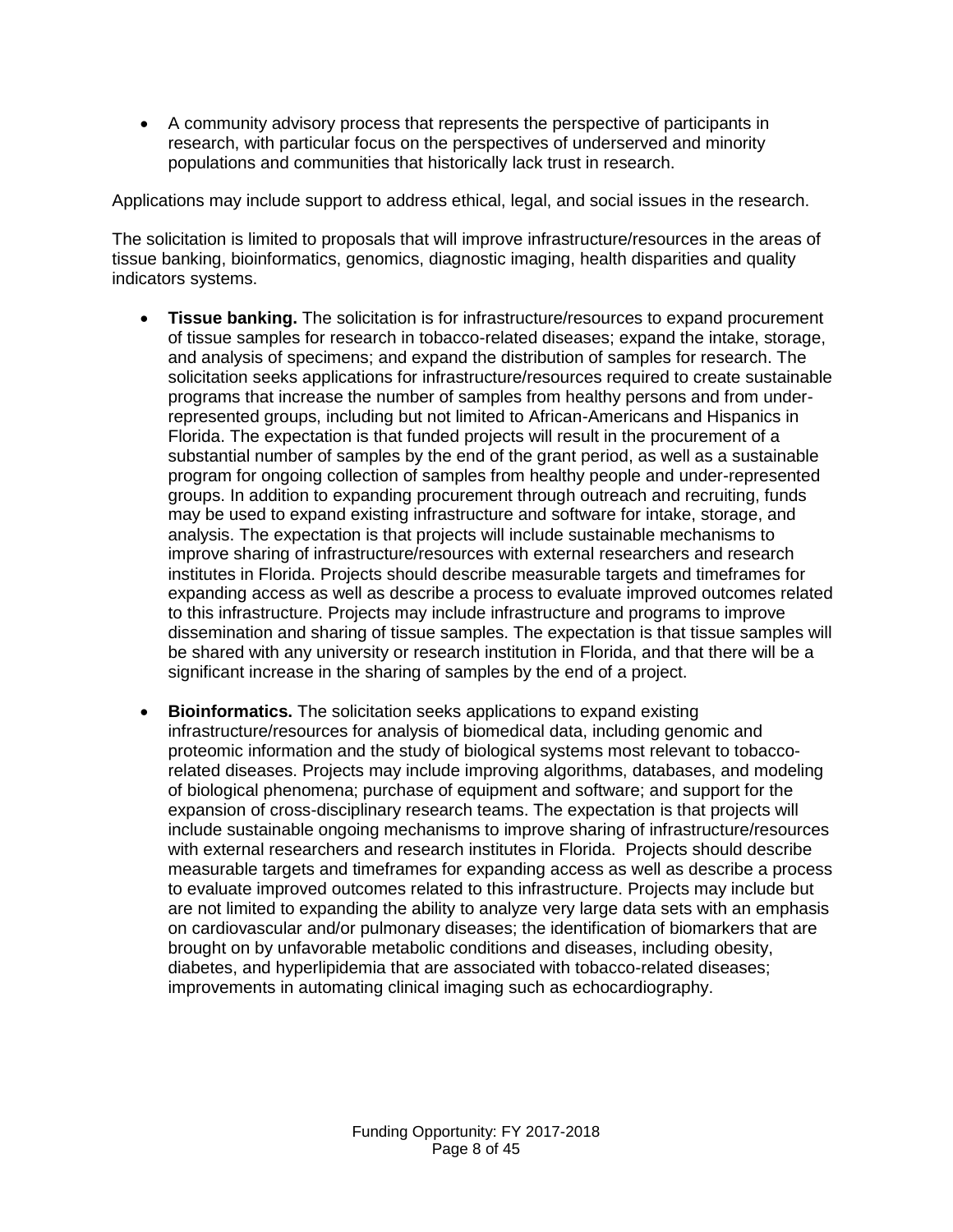- **Medical imaging.** The solicitation seeks to expand existing infrastructure that improves the quality, speed, and accuracy of medical imaging; creating systems and processes that measure the effectiveness of imaging technologies and their application in clinical practice. Projects may include but are not limited to the study of non-invasive measures of blood flow to improve treatment of cardiovascular disease; improvements in screening for lung disease; and research examining the correlation between the expanded use of imaging technologies and health outcomes. Projects may include improvements to software and equipment. The expectation is that projects will include sustainable ongoing mechanisms to improve sharing of infrastructure/resources with external researchers and research institutes in Florida. Projects should describe measurable targets and timeframes for expanding access as well as describe a process to evaluate improved outcomes related to this infrastructure.
- **Genomics.** The solicitation seeks to expand existing infrastructure in the areas of functional genomics, genomic biomarkers, epigenetics, next-generation sequencing, miRNA and non-coding RNA, qPCR, proteomics and proteome analysis including chromatography or mass spectroscopy. Funds are intended to be used to upgrade software and equipment that will make organizations competitive for additional funding and serve as a national resource. The expectation is that projects will include sustainable ongoing mechanisms to improve sharing of infrastructure/resources with external researchers and research institutes in Florida. Projects should describe measurable targets and timeframes for expanding access as well as describe a process to evaluate improved outcomes related to this infrastructure.
- **Health disparities.** In Florida there are significant differences in the morbidity and mortality of cancer, cardiovascular disease, stroke, and lung disease depending on location, race, ethnicity, and other social determinants of health. Projects may include but are not limited to expanding access to core resources for researchers at minorityserving organizations; development of clinical guidelines and education programs to improve the quality and consistency of screening and clinical care; or the development of coordinating centers for research on diseases with significant health disparities. The expectation is that projects will include sustainable ongoing mechanisms to improve sharing of infrastructure/resources with external researchers and research institutes in Florida. Projects should describe measurable targets and timeframes for expanding access as well as describe a process to evaluate improved outcomes related to this infrastructure.
- **Quality indicator systems.** Adopting a continuous comprehensive quality indicator system is associated with improved cancer treatment outcomes. The solicitation seeks to support projects that create sustainable ongoing systems to collect quantitative data about treatment outcomes and compare with national outcomes or treatment processes and compare with evidence-based standards, including consensus standards, or other practice standards such as emerging findings in the research literature. The expectation is that the organization will publish treatment outcomes at least annually in a prominent place on the organization's website, and publish descriptions of how the organization is using the information obtained through the collection of quality indicators to improve care. The expectation is that projects will include sustainable ongoing mechanisms to improve sharing of infrastructure/resources with external researchers and research institutes in Florida. Projects should describe measurable targets and timeframes for expanding access as well as describe a process to evaluate improved outcomes related to this infrastructure.

Funding Opportunity: FY 2017-2018 Page 9 of 45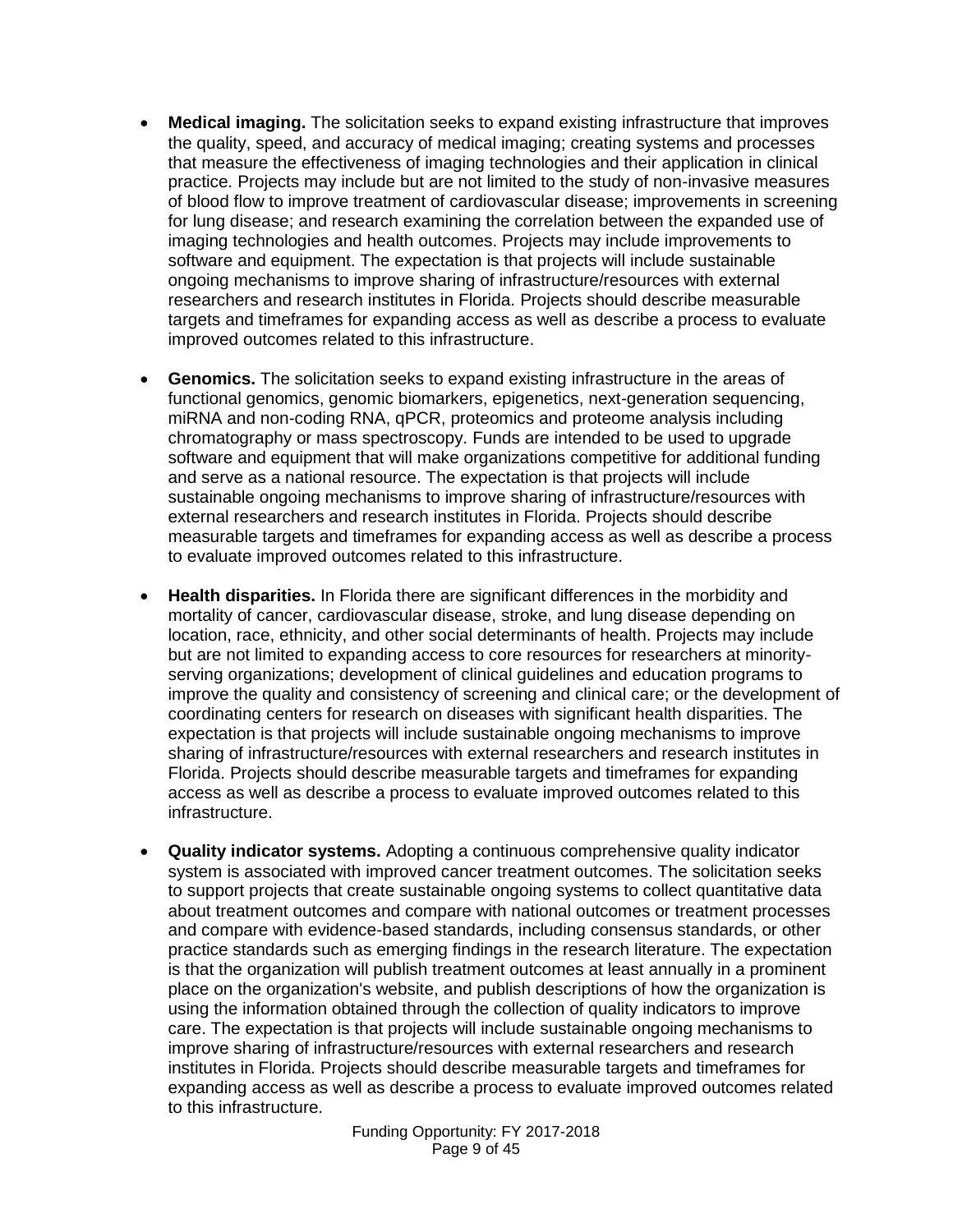### **Clinical Research**

Clinical research means research that gathers evidence of the benefits and harms of various treatment options for tobacco-related diseases, directly involves a particular person or group of people, or uses materials from humans, such as their behavior or samples of their tissue. Clinical research can involve observational trials, behavioral health interventions, health care delivery comparisons, or trials of new medications or medication combinations.

### **Bridge**

The intent of this grant mechanism is to provide interim support for promising investigatorinitiated research projects that have been highly rated by national panels of peer reviewers in recent federal competitions but were not funded due to budgetary constraints. In the case of this competition, no more than 18 months may pass between having received a funding decision by a federal agency and submission of an application to the James and Esther King program. Allowable federal competitions include but are not limited to those conducted by the National Institutes of Health (NIH), the Department of Defense Congressionally Directed Medical Research Programs, the National Science Foundation, the Agency for Healthcare Research and Quality, the Health Resources and Services Administration, the Centers for Disease Control and Prevention, and the United State Food and Drug Administration.

To be eligible, applicants must have submitted a multi-year, investigator-initiated research application to a federal agency (such as an NIH R type). The applicant must have received a peer review summary statement indicating high scientific merit. For purposes of this competition, "high scientific merit" is a percentile ranking of 16th or better.

### **Additional Information:**

All researchers conducting behavioral health research involving tobacco cessation and control must include a letter of support from the Tobacco Free Florida Program [\(http://www.tobaccofreeflorida.com/\)](http://www.tobaccofreeflorida.com/) in their application. Please contact Brenda Roessler at [Brenda.Roessler@flhealth.gov](mailto:Brenda.Roessler@flhealth.gov) to request a letter of support. Letter of support requests must be submitted to the Tobacco Free Florida Program no later than August 28, 2017.

## **4. Highlights**

- <span id="page-9-0"></span> **All awards in response to this Funding Opportunity are subject to the availability of funds and spending authority provided by the Florida Legislature. By submitting a grant application pursuant to this Funding Opportunity, all applicants acknowledge and consent to this condition.**
- Applications will only be accepted through the online application system.
- Applications conducting research with Department of Health data must include a letter of support from the program office which houses the data. For example, if conducting research using data from the Florida Cancer Data System, you must include a letter of support.
- There is a defined question and answer timeframe as indicated in Table 1. To ensure equal access by all applicants to questions and answers, all questions must be

Funding Opportunity: FY 2017-2018 Page 10 of 45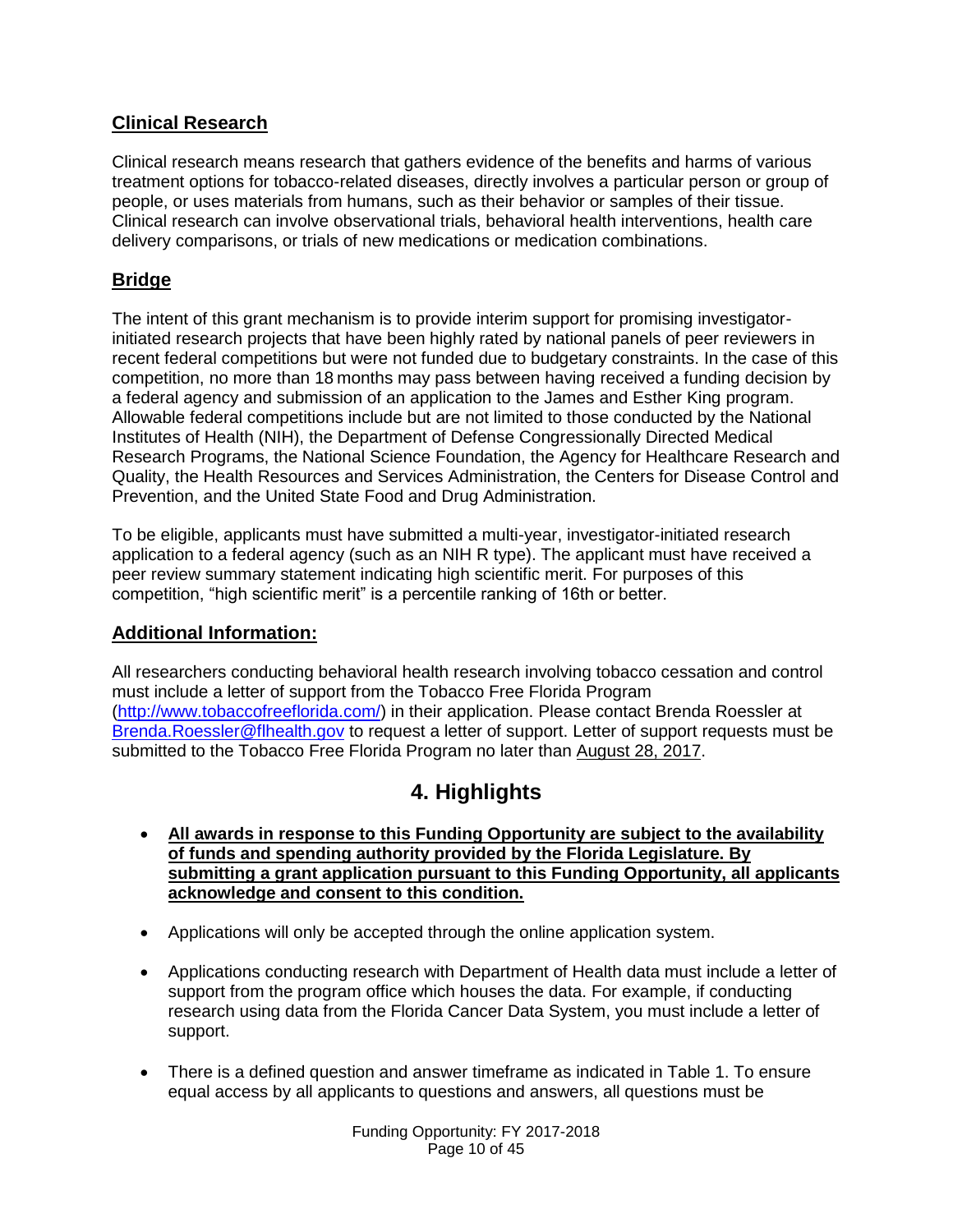submitted in writing. Answers to questions will be published according to the schedule indicated in Table 1. Questions that are received after the timeframe as indicated in Table 1 will not be answered.

- When research involves human participants, grantees are required to obtain and maintain approval from an Institutional Review Board (IRB within 60 days of notice of award. Grantees should be prepared to start the regulatory review process at their institution immediately upon being notified of award. Grantees are required to follow Department policies for reporting unanticipated problems and non-compliance involving the research to the Department.
- The Program will pay a proportional percentage of the base salary (based on effort) of any personnel named on the application for this grant. The **maximum annual base salary** used in calculating these payments must not exceed the Executive Level 2 annual salary rate of the Federal Executive Pay Scale that is in effect as of the application submission date. See [II.7](#page-20-0), Definitions, for more information about the Federal Executive Pay Scale.
- Applicants are encouraged to check the Program website [\(http://www.floridahealth.gov/provider-and-partner-resources/research/funding](http://www.floridahealth.gov/provider-and-partner-resources/research/funding-opportunity.html)[opportunity.html\)](http://www.floridahealth.gov/provider-and-partner-resources/research/funding-opportunity.html) regularly throughout the application, peer review, and award processes for Program announcements, addendums, and answers to programmatic questions.
- All materials submitted to the Department are subject to the provisions of Article 1, Section 24, Florida Constitution and Chapter 119, Florida Statutes, Florida's public records law. These laws grant a right to inspect any public record to anyone upon request. All Program materials, including applications, are public record. Refer to [II.6](#page-19-5) for instructions on how to properly identify confidential/proprietary information.
- After awards are made, each grantee must sign a contract, called the "Terms and Conditions," agreeing to certain legal requirements of the award. The "Terms and Conditions" are non-negotiable and acceptance is required as part of the grant award process. The Department reserves the right to change or modify the "Terms and Conditions" as needed. By submitting a grant application pursuant to this Funding Opportunity, all applicants acknowledge this requirement. The "Terms and Conditions" also include the post-award schedule of deliverables.

<span id="page-10-0"></span>

| <b>Table 1. Schedule of Important Dates</b> |               |                                                                                                                                                   |  |  |  |
|---------------------------------------------|---------------|---------------------------------------------------------------------------------------------------------------------------------------------------|--|--|--|
| <b>ACTIVITY</b>                             | <b>DATES</b>  | <b>IMPORTANT INFORMATION</b>                                                                                                                      |  |  |  |
| <b>Funding</b><br>Opportunity<br>Announced  | June 30, 2017 | Located on the Program's website at:<br>http://www.floridahealth.gov/provider-<br>and-partner-<br>resources/research/funding-<br>opportunity.html |  |  |  |

# **5. Schedule of Important Dates**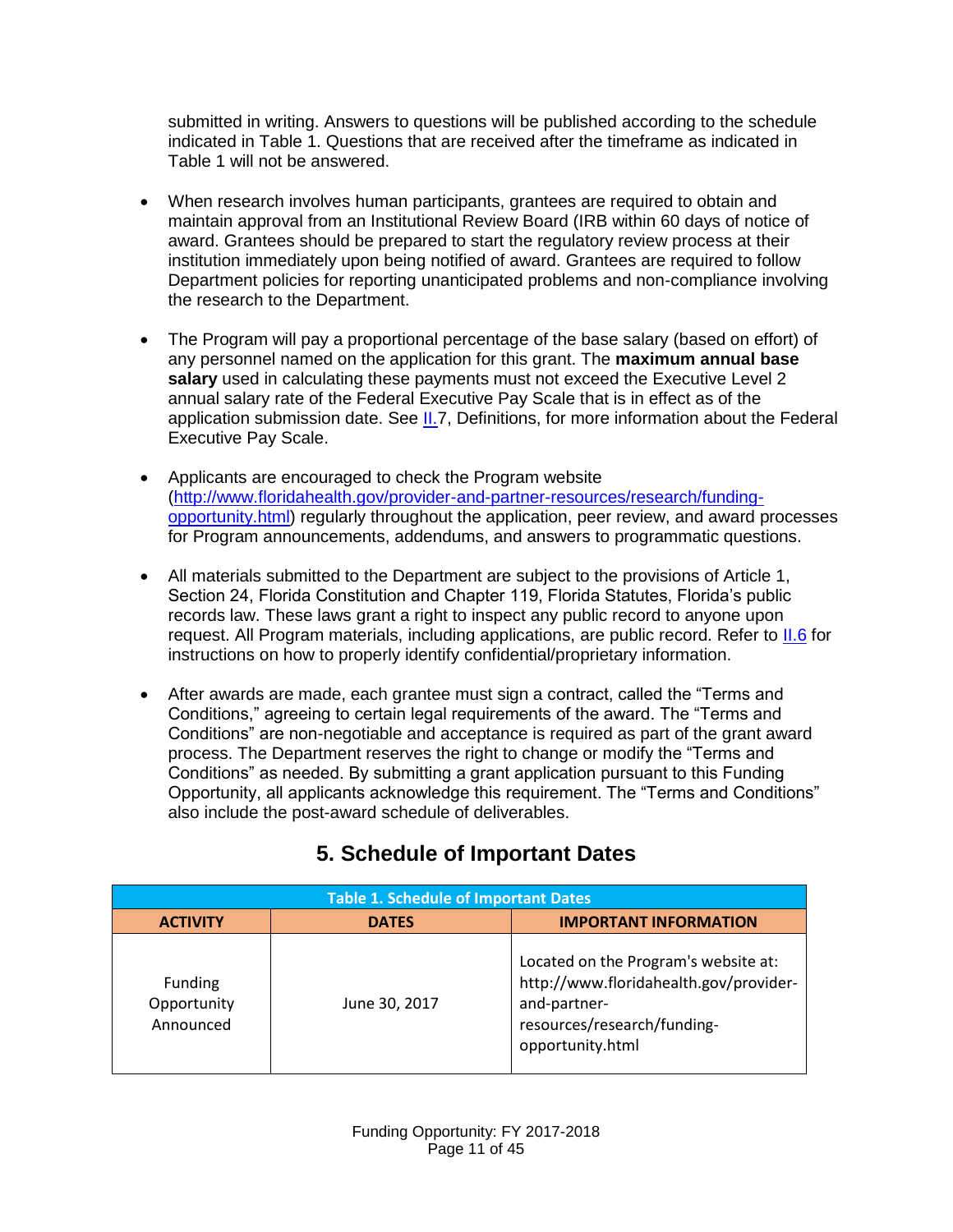| <b>Table 1. Schedule of Important Dates</b>                                                          |                                                                              |                                                                                                                                                                                                                                  |  |  |  |
|------------------------------------------------------------------------------------------------------|------------------------------------------------------------------------------|----------------------------------------------------------------------------------------------------------------------------------------------------------------------------------------------------------------------------------|--|--|--|
| <b>ACTIVITY</b>                                                                                      | <b>DATES</b>                                                                 | <b>IMPORTANT INFORMATION</b>                                                                                                                                                                                                     |  |  |  |
| Written questions<br>accepted                                                                        | Questions may be submitted<br>any time until 5:00 p.m. EST<br>July 14, 2017  | Email questions to:<br>Research@flhealth.gov                                                                                                                                                                                     |  |  |  |
| Answers posted to<br>written questions                                                               | Anticipated date for responses<br>to questions:<br>July 21, 2017             | Questions and answers will be<br>published on the Program's website in<br>two groups as they come in.                                                                                                                            |  |  |  |
| Letter of Intent due<br>(required)                                                                   | Letter of Intent must be<br>submitted by<br>5:00 p.m. EST<br>August 11, 2017 | Letter of Intent must be submitted in<br>the online system located on the<br>Program's website. Applications<br>without a Letter of Intent by the<br>deadline are not eligible and will not be<br>considered.                    |  |  |  |
| Main application<br>opens                                                                            | Anticipated date:<br>August 25, 2017                                         | Applications must be submitted in the<br>online system located on the Program's<br>website.                                                                                                                                      |  |  |  |
| Submit requests for<br>Letters of Support<br>from Tobacco Free<br>Florida Program (if<br>applicable) | No later than 5:00 p.m. EST<br>August 28, 2017                               | Please contact Brenda Roessler at<br>Brenda.Roessler@flhealth.gov to<br>request a letter of support.                                                                                                                             |  |  |  |
| Applications due                                                                                     | Applications must be submitted<br>before 5:00 p.m. EST<br>September 22, 2017 | Applications must be submitted using<br>the online system available on the<br>Program's website. Applications must<br>be submitted before the deadline.<br>Applications being edited will not be<br>accepted after the deadline. |  |  |  |
| Awards announced                                                                                     | Anticipated date:<br>February 16, 2018                                       | Award letters and Terms & Conditions<br>will be emailed to the Sponsored<br>Research Official and the<br>Corresponding Principal Investigator.                                                                                   |  |  |  |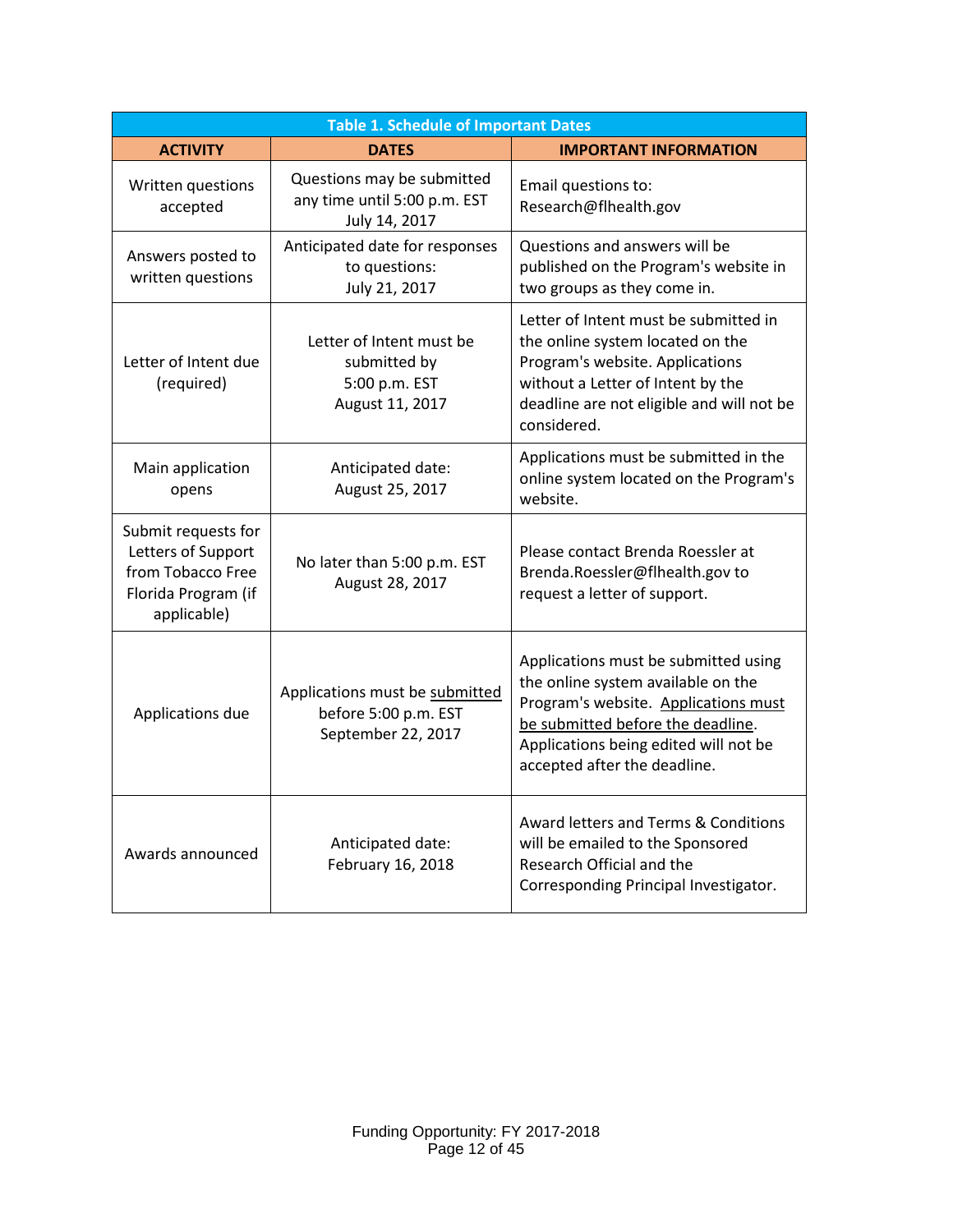| <b>Table 1. Schedule of Important Dates</b>                    |                                                                                                                                                                                                                                                                                                                                                                                                                                                                                                                                                                            |                                                                                                                                                          |  |  |  |  |
|----------------------------------------------------------------|----------------------------------------------------------------------------------------------------------------------------------------------------------------------------------------------------------------------------------------------------------------------------------------------------------------------------------------------------------------------------------------------------------------------------------------------------------------------------------------------------------------------------------------------------------------------------|----------------------------------------------------------------------------------------------------------------------------------------------------------|--|--|--|--|
| <b>ACTIVITY</b>                                                | <b>DATES</b>                                                                                                                                                                                                                                                                                                                                                                                                                                                                                                                                                               | <b>IMPORTANT INFORMATION</b>                                                                                                                             |  |  |  |  |
| Institutional<br>reviews due (if<br>applicable)                | Immediately after award<br>notification, grantees should<br>submit application(s) for all<br>institutional authorizations<br>including, but not limited to the<br>Institutional Animal Care and<br>Use Committee (IACUC),<br>Institutional Review Board (IRB)<br>and Radiation Safety Review.<br>Project work may not begin<br>until documentation of all<br>approvals is provided. The<br>documentation of institutional<br>approval(s) must have the same<br>project title and must be signed<br>by the Review Board<br>chairperson or organizational<br>representative. | Grantees should be prepared to start<br>the regulatory review process at their<br>institutions immediately upon being<br>notified of award.              |  |  |  |  |
| Grants begin                                                   | Anticipated date:<br>March 1, 2018                                                                                                                                                                                                                                                                                                                                                                                                                                                                                                                                         | Contingent on verification of all<br>eligibility requirements and regulatory<br>approvals.                                                               |  |  |  |  |
| Proposal evaluation<br>summaries<br>available to<br>applicants | <b>Anticipated Date:</b><br>February 19, 2018                                                                                                                                                                                                                                                                                                                                                                                                                                                                                                                              | Individual evaluation reports will be<br>provided to applicants. Applicants will<br>be notified via e-mail when their<br>evaluation report is available. |  |  |  |  |

<span id="page-12-2"></span>Changes will be posted to the Program website. Applicants should monitor the website for changes and announcements.

# <span id="page-12-0"></span>**II. ELIGIBILITY AND APPLICATION REQUIREMENTS**

## **1. Tobacco-Relatedness**

<span id="page-12-1"></span>All applicants must clearly demonstrate how the proposed project is relevant to tobacco-related cancer, cardiovascular disease, stroke, and pulmonary disease. Proposals that do not or cannot demonstrate the relatedness between tobacco use and the proposed project will not be funded.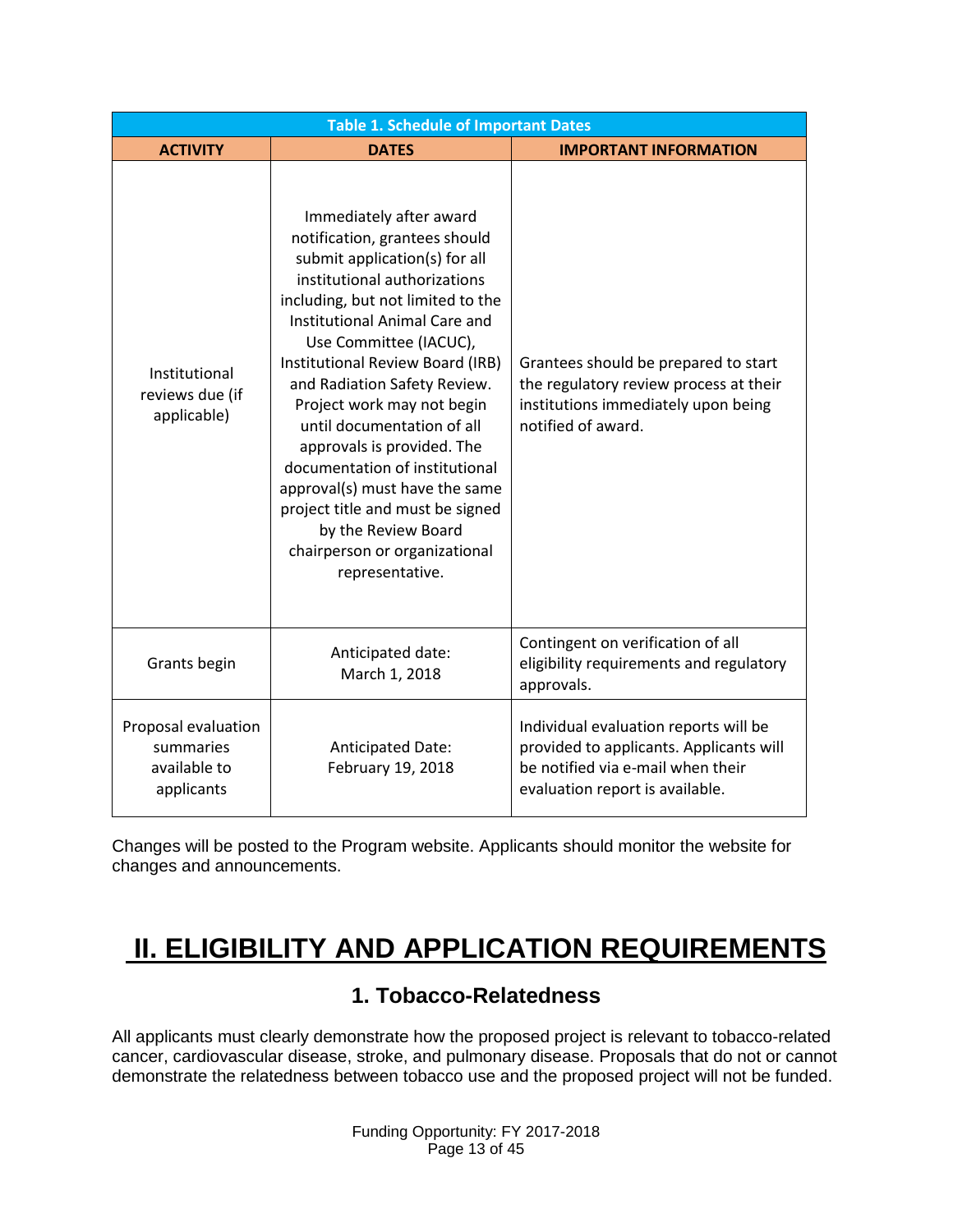# **2. Eligibility Requirements**

### <span id="page-13-1"></span><span id="page-13-0"></span>**A. Eligible Applicants**

According to sections 215.5602(5) (a) and 381.922(3) (a), Florida Statutes, applications for biomedical research funding may be submitted from any university or established research institute in Florida.

Each application must identify a Corresponding Principal Investigator. The Corresponding Principal Investigator is the individual designated by the applicant organization legally responsible to direct the grant project. The Corresponding Principal Investigator is responsible and accountable to the applicant organization officials for the project's scientific and technical direction as well as the proper conduct of the project. There must be one designated Corresponding Principal Investigator. There may be multiple collaborators on a project, but there must be only one Corresponding Principal Investigator.

To be eligible as a Corresponding Principal Investigator at an eligible institution, the individual must be a full-time faculty member by the time the application is submitted. Temporary faculty members, even though full-time, are not eligible to apply. The Corresponding Principal Investigator must be a U.S. citizen or permanent resident; unauthorized aliens shall not be employed pursuant to §274A(e) of the Immigration and Naturalization Act (8 U.S.C. 1324a), section 101 of the Immigration Reform and Control Act of 1986, and Florida Executive Order 11- 02.

Grant applications failing to meet the eligibility requirements will be disqualified.

### <span id="page-13-2"></span>**B. Letter of Intent**

Submission of a Letter of Intent (LOI) is required prior to submission of an application. For collaborative applications, the lead organization is required to submit the LOI. The information it contains allows Department of Health staff to estimate the potential review workload and plan for the review. Applications will not be accepted if the researcher has not submitted a LOI by the deadline listed in Table 1. However, applicants who submit a LOI are not bound to submit an application, and a decision to submit a LOI and not submit an application will not impact eligibility for future Funding Opportunity Announcements or be considered by peer reviewers in future funding applications. Researchers must submit an application under the same title that was specified in the LOI. Researchers can submit one LOI per program.

Prospective applicants must submit a Letter of Intent through the online system that includes the following information:

- Name of Program (James and Esther King Biomedical Research Program or Bankhead-Coley Cancer Research Program)
- Name, address, telephone number, email address of the project director or Corresponding Principal Investigator
- Names of other research personnel
- Lead organization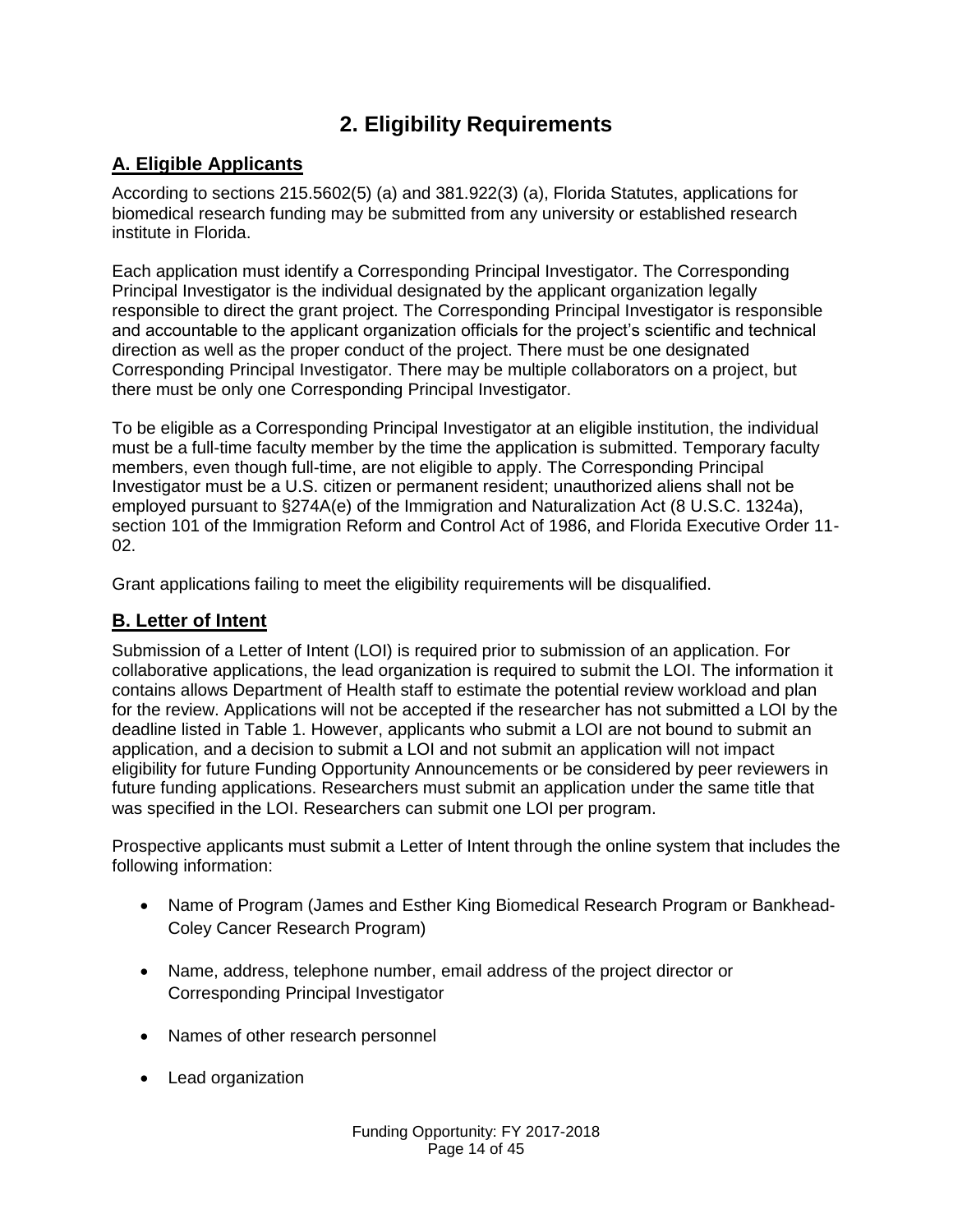- Collaborating institutions and collaborating research personnel, if any
- Descriptive title of proposed research
- Type of research priority
- Grant mechanism
- General Audience Abstract (no more than 500 words)
- Key Words

### <span id="page-14-0"></span>**C. Guidelines for Florida Biomedical Research Advisory Council Member Participation**

The Florida Biomedical Research Advisory Council (BRAC) has statutory conflict of interest obligations regarding the participation of its members in Bankhead-Coley Cancer Research Program (BC) and James and Esther King Biomedical Research Program (JK) grants and grant applications.

BRAC members shall not:

- Receive any form of financial compensation from a JK grant award.
- Participate in any named role on a proposed JK grant project in this Funding Opportunity.
- Advise applicants regarding the preparation of a specific JK grant application.
- Answer any programmatic questions (eligibility, content of the Funding Opportunity, competition procedures, etc.).
- Violate any provision of Chapter 112, Part III, Florida Statutes.

BRAC members may:

• Provide and sign letters of assurance/support or cover pages submitted as part of the application in cases where doing so is part of their official duties at the applicant organization

Violations of these restrictions may result in the disqualification of an applicant for this competition. For a list of BRAC members, refer to the program website.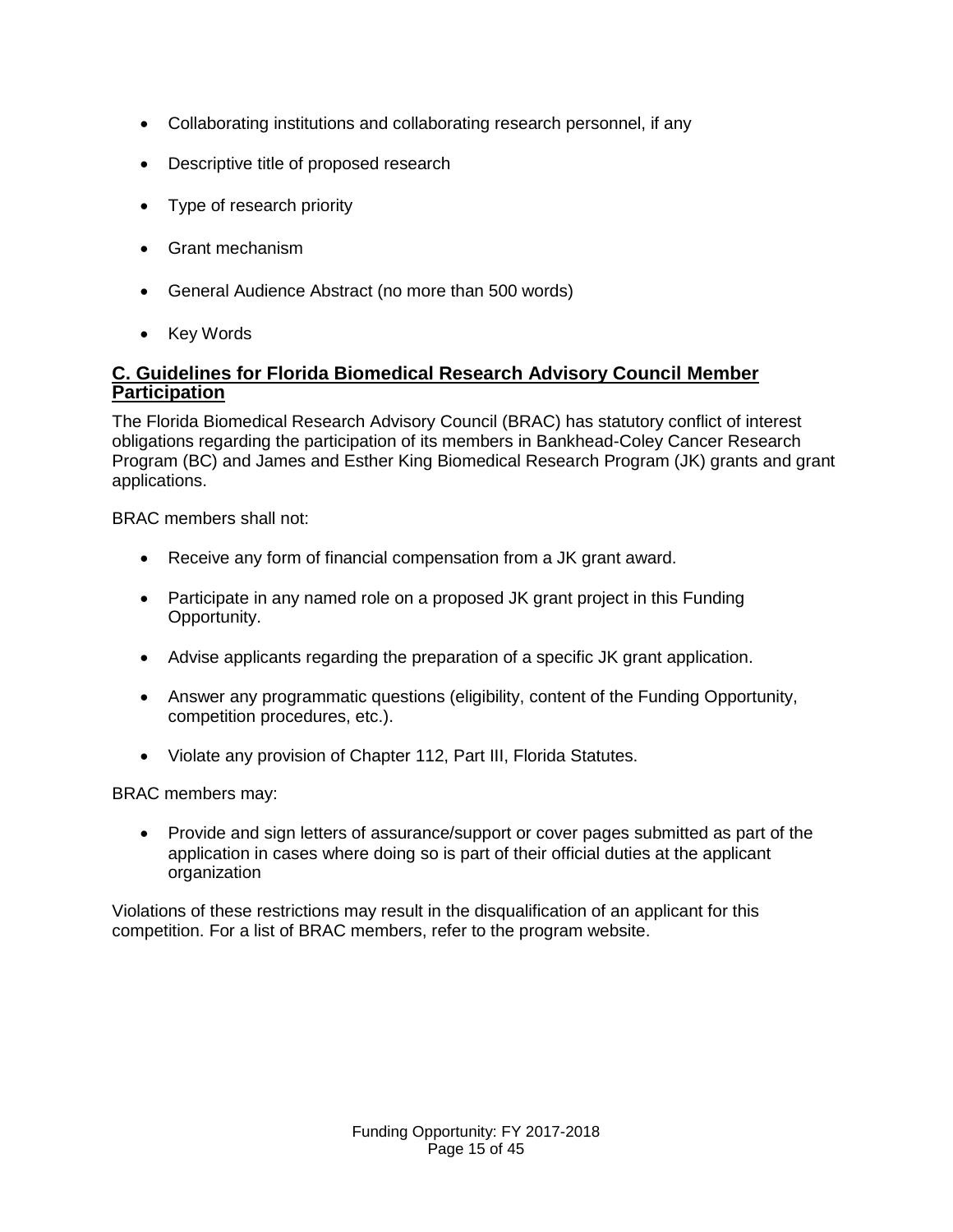### <span id="page-15-0"></span>**D. Duplicate Applications and Overlap Limit**

Eligible applicants can submit **one** application to the BC program, and **one** application to the JK program. Applications must be different. Applicants may not submit the same applications, or substantially similar applications as determined by the Department, to both the JK and BC programs.

Applicants who submitted, but did not receive funding in the FY 2016-2017 funding competition, may submit a revised application only one time. Applicants may submit either a new application or revised application from the FY 2016-2017 funding competition, but cannot submit both.

Applicants can submit:

- One new application to the BC program or one revised application, but not both
- One new application to the JK program or one revised application, but not both

Applicants cannot submit:

- Two applications to BC
- Two applications to JK
- The same or substantively similar application to BC and JK

The Corresponding Principal Investigator may:

Serve as co-PI or other role on other applications, provided they are not over committed.

The Corresponding Principal Investigator shall not:

- Submit an application for the same research project for which he or she was previously funded as a grant recipient. The aims and experiments in the new proposal must be significantly different from any previously funded grants.
- Submit the same project/research to the JK program that is also being submitted by another investigator regardless of the grant mechanism.
- Submit duplicate projects or projects with significant scientific or financial overlap to both the JK and BC programs during the same competition year.

Applicants must ensure that their proposed project does not duplicate or significantly overlap, scientifically or financially, with other projects in which they or any key personnel are involved. Overlap, whether scientific or financial, or commitment of a project member's effort greater than 100 percent is prohibited.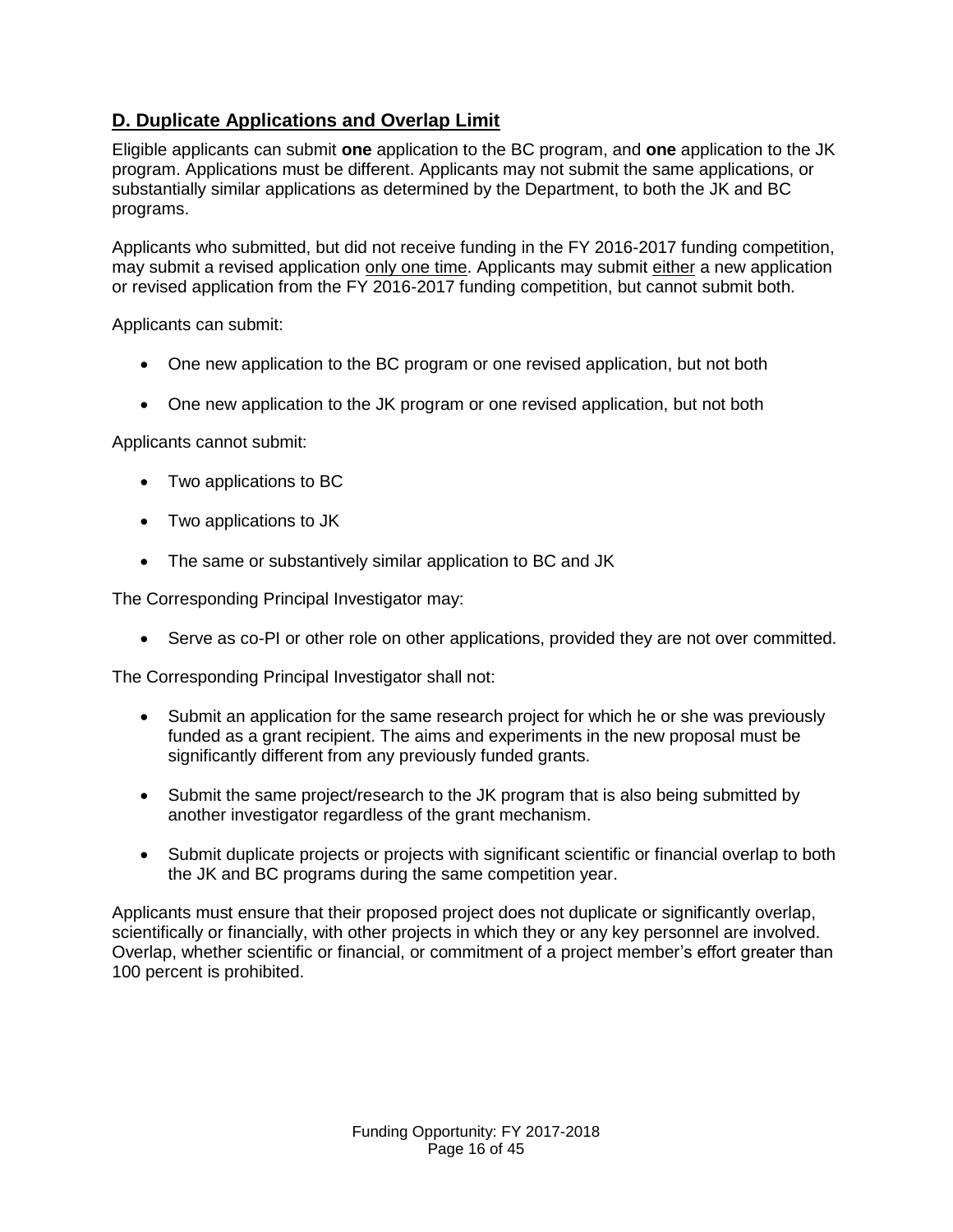# **3. Required Grant Application Components**

<span id="page-16-0"></span>A complete Grant application package must contain all required items listed in [Table 2.](#page-16-1)

<span id="page-16-1"></span>

| <b>Table 2. Application Components</b>                                                             |                                                                                                                                                                                                                                                                                                                                                                                                                                                                                                                                                        |  |  |  |  |
|----------------------------------------------------------------------------------------------------|--------------------------------------------------------------------------------------------------------------------------------------------------------------------------------------------------------------------------------------------------------------------------------------------------------------------------------------------------------------------------------------------------------------------------------------------------------------------------------------------------------------------------------------------------------|--|--|--|--|
| The online application will prompt applicants of required fields and word limits for each section. |                                                                                                                                                                                                                                                                                                                                                                                                                                                                                                                                                        |  |  |  |  |
| <b>Category</b>                                                                                    | <b>Comment</b>                                                                                                                                                                                                                                                                                                                                                                                                                                                                                                                                         |  |  |  |  |
| General Project Information                                                                        | Required. Identifies general project information, the applicant<br>organization, and the Corresponding Principal Investigator.                                                                                                                                                                                                                                                                                                                                                                                                                         |  |  |  |  |
| General Audience Abstract                                                                          | Required. Explains the proposed project in lay terms, including<br>its relationship to the goals of the Department.<br>Applicants will complete this in the General Project Information                                                                                                                                                                                                                                                                                                                                                                |  |  |  |  |
|                                                                                                    | section of the application.                                                                                                                                                                                                                                                                                                                                                                                                                                                                                                                            |  |  |  |  |
| <b>Scientific Abstract</b>                                                                         | Required. This is the scientific description of the project.                                                                                                                                                                                                                                                                                                                                                                                                                                                                                           |  |  |  |  |
|                                                                                                    | Applicants will complete this in the General Project Information<br>section of the application.                                                                                                                                                                                                                                                                                                                                                                                                                                                        |  |  |  |  |
| Health Impact                                                                                      | Required. Applications must describe how the proposed project<br>impacts the health of Floridians. Health impact means the<br>ability of the research to reduce morbidity and mortality from<br>tobacco-related diseases. Applications must describe how the<br>results of the research can provide information and evidence<br>for changes in policy, or improve health service delivery and<br>quality of care, or improve disease prevention through<br>improvements in health literacy and changes in behavior within<br>a certain amount of time. |  |  |  |  |
|                                                                                                    | Consider possible long-range effects of applying knowledge<br>gained in the research or the ability of the research to support<br>future research grant applications or publications or patents.<br>Applicants will complete this in the General Project Information<br>section of the application.                                                                                                                                                                                                                                                    |  |  |  |  |
| <b>Tobacco-Relatedness</b>                                                                         | Required. Provides a clear explanation of how the project is<br>related to tobacco-related cancer, cardiovascular disease,<br>stroke, and pulmonary disease.<br>Applicants will complete this in the General Project Information<br>section of the application.                                                                                                                                                                                                                                                                                        |  |  |  |  |
| Collaborator Information                                                                           | Required. Identifies all key personnel.                                                                                                                                                                                                                                                                                                                                                                                                                                                                                                                |  |  |  |  |
| <b>Biographical Sketch</b>                                                                         | Required. Bio-sketches of key personnel must be uploaded as<br>a single document in the format specified in the online system.                                                                                                                                                                                                                                                                                                                                                                                                                         |  |  |  |  |
| Consultants                                                                                        | Required (if there are consultants). Letters from all consultants<br>confirming their roles in the project, including the rate/charge<br>for consulting services must be uploaded as a single<br>document.                                                                                                                                                                                                                                                                                                                                             |  |  |  |  |
| Research/Project Plan                                                                              | Required. Describe the specific aims including the significance,<br>innovation, and approach. Provide a bibliography of any<br>references cited and list facilities and other resources.                                                                                                                                                                                                                                                                                                                                                               |  |  |  |  |
| Human Subjects                                                                                     | Required (if applicable). Describe protections for human<br>subjects involved in the research.                                                                                                                                                                                                                                                                                                                                                                                                                                                         |  |  |  |  |
| Vertebrate Animals                                                                                 | Required (if applicable). Describe protections for animals<br>involved in the research.                                                                                                                                                                                                                                                                                                                                                                                                                                                                |  |  |  |  |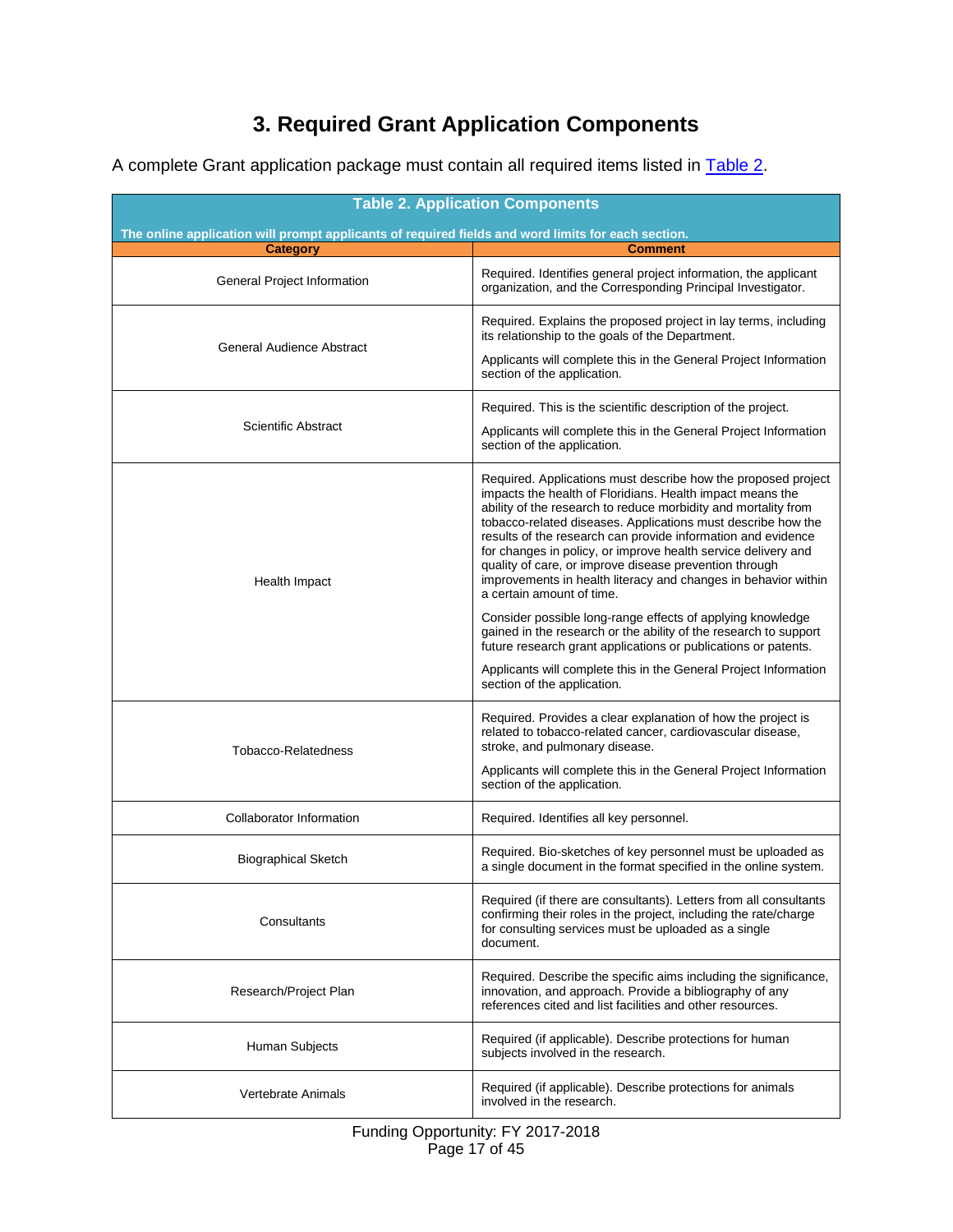| <b>Table 2. Application Components</b><br>The online application will prompt applicants of required fields and word limits for each section. |                                                                                                                                                                                                                                                                                                                                                                                                                                                                                           |  |  |  |
|----------------------------------------------------------------------------------------------------------------------------------------------|-------------------------------------------------------------------------------------------------------------------------------------------------------------------------------------------------------------------------------------------------------------------------------------------------------------------------------------------------------------------------------------------------------------------------------------------------------------------------------------------|--|--|--|
| <b>Category</b>                                                                                                                              | <b>Comment</b>                                                                                                                                                                                                                                                                                                                                                                                                                                                                            |  |  |  |
| <b>Recombinant DNA Molecules</b>                                                                                                             | Required (if applicable). Describe use of recombinant DNA<br>molecules involved in the research.                                                                                                                                                                                                                                                                                                                                                                                          |  |  |  |
| <b>Survey Instruments</b>                                                                                                                    | Required (if applicable). Survey Instruments must be uploaded<br>as a single document.                                                                                                                                                                                                                                                                                                                                                                                                    |  |  |  |
| Table, Image, or Graph                                                                                                                       | Optional. Upload a single document containing images, graphs,<br>and figures. (There is no page limit on the number of images,<br>graphs, and figures). Images, graphs, and figures cannot<br>appear in the text of the application, but must be uploaded<br>separately in this section. Figure legends need to be included<br>in the document.                                                                                                                                           |  |  |  |
| <b>Budget Template</b>                                                                                                                       | Required. The budget must explain the planned spending. See<br>appendix for template. The budget template can be<br>downloaded within the online application system. The<br>completed budget template form must be uploaded as a single<br>document.                                                                                                                                                                                                                                      |  |  |  |
|                                                                                                                                              | When applications involving collaborations with different<br>universities or research institutions, the lead institution should<br>complete the budget form and include collaborating institutions<br>as a contractual expense.                                                                                                                                                                                                                                                           |  |  |  |
| Letters of Support                                                                                                                           | Required (if applicable). Researchers conducting behavioral<br>health research involving tobacco cessation and control must<br>include a letter of support from The Tobacco Free Florida<br>Program. If applying for a grant involving Department of Health<br>data, a signed letter of support from the program office which<br>houses the data, must be uploaded. Letters of support are not<br>required for other types of research. Letters must be uploaded<br>as a single document. |  |  |  |
| Federal Agency Peer Review Summary Statement                                                                                                 | Required (if applicable). If the grant has previously been<br>submitted to a federal funding agency, applicants must upload<br>their Federal Agency Peer Review Summary Statement. For<br>this FOA, "high scientific merit" is a percentile ranking of 16th or<br>better.                                                                                                                                                                                                                 |  |  |  |
| Reportable Financial Interests                                                                                                               | Required. The Corresponding Principal Investigator must<br>disclose any financial interests that the researcher, the<br>researcher's immediate family, or any other personnel on the<br>project (sub-investigators and research staff) and their<br>immediate families, have related to the research.                                                                                                                                                                                     |  |  |  |
| Applicants are discouraged from submitting information considered proprietary unless it is deemed by the applicant to be                     |                                                                                                                                                                                                                                                                                                                                                                                                                                                                                           |  |  |  |

essential for proper evaluation of the application.

If the application contains information that the applicant believes constitutes trade secrets or proprietary information or is protected by a specific statutory exemption; it should be limited to the Research Project Plan section. The applicant must CLEARLY identify the information with [brackets] and a footnote that specifies the law that makes the document or information exempt from the public records laws. If a public records request is made involving documents with declarations of confidentiality, the Department will notify the applicant so that he/she may defend the claim in circuit court. The Department of Health will not provide legal representation to assert a confidentiality claim when a public record request is made.

# **4. Allowed and Disallowed Costs**

<span id="page-17-0"></span>The following information explains direct and indirect costs allowed by the Department, as well as disallowed costs.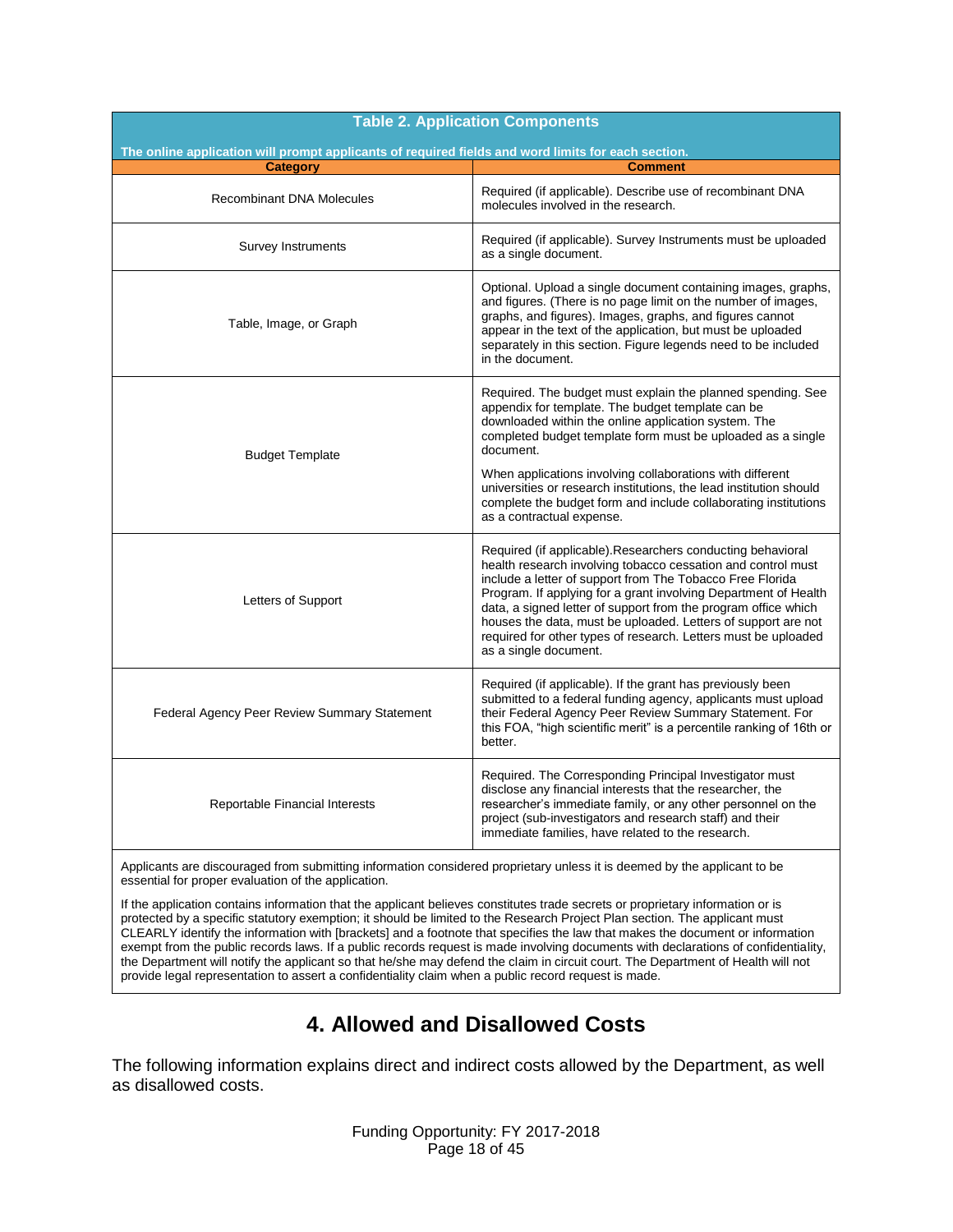### <span id="page-18-0"></span>**A. Allowed Direct Costs**

Allowed direct cost expenses must be directly related to the project and may include:

- Salaries, including up to a 3 percent increase per year
- **•** Tuition
- Fringe benefits
- Supplies
- Equipment, including computed tomography (CT), magnetic resonance imaging (MRI), or other imaging systems, and improvements to existing systems
- Lab Services
- Domestic travel (Travel will be reimbursed at no more than the state of Florida travel reimbursement rates. Current state of Florida reimbursement rates can be found in Section 112.061, Florida Statutes)
- Consultant costs, provided they do not exceed 10 percent of the total budget
- Patient-care costs
- Animal-care costs
- IRB or IACUC fees
- Consortium or contractual costs
- Fees to obtain data from the Florida Cancer Registry Data System and Florida Office of Vital Statistics

Administrative costs *may* be included in direct cost categories, but only under two conditions:

- the services, functions, or activities are directly necessary for this grant
- these administrative costs have not been included in the calculation of the indirect costs

The Program does not prohibit administrative costs as part of direct costs, but to be allowable, they must meet both of the above conditions. All direct costs must be specifically and directly related to the project, necessary for the project's completion, and adequately justified. Pay particular attention to these criteria with costs such as copying charges, telephone and Internet charges, maintenance contracts, etc.

#### **Maximum Annual Base Salary Calculations:**

The Program will pay a proportional percentage of the base salary (based on effort) of any personnel named on the application for this grant. The maximum annual base salary used in calculating these payments must not exceed the Executive Level 2 annual salary rate of the Federal Executive Pay Scale that is in effect as of the application submission date. See [II.7](#page-20-0), Definitions, for more information about the Federal Executive Pay Scale. This salary cap excludes fringe benefits, facilities, and administrative (F&A) expenses, and also excludes any income that an individual may be permitted to earn outside of the duties to the applicant organization. This provision is consistent with the NIH salary limitations on grants, cooperative agreements, and contracts.

#### **Work Must Occur in Florida:**

Activities funded through this competition must occur in Florida. All work (effort) must occur and funds must be spent in Florida at the applicant organization and any collaborating entities. However, the Department may make exceptions if the service is essential and only provided outside Florida, and if the amount is less than 10 percent of the requested amount.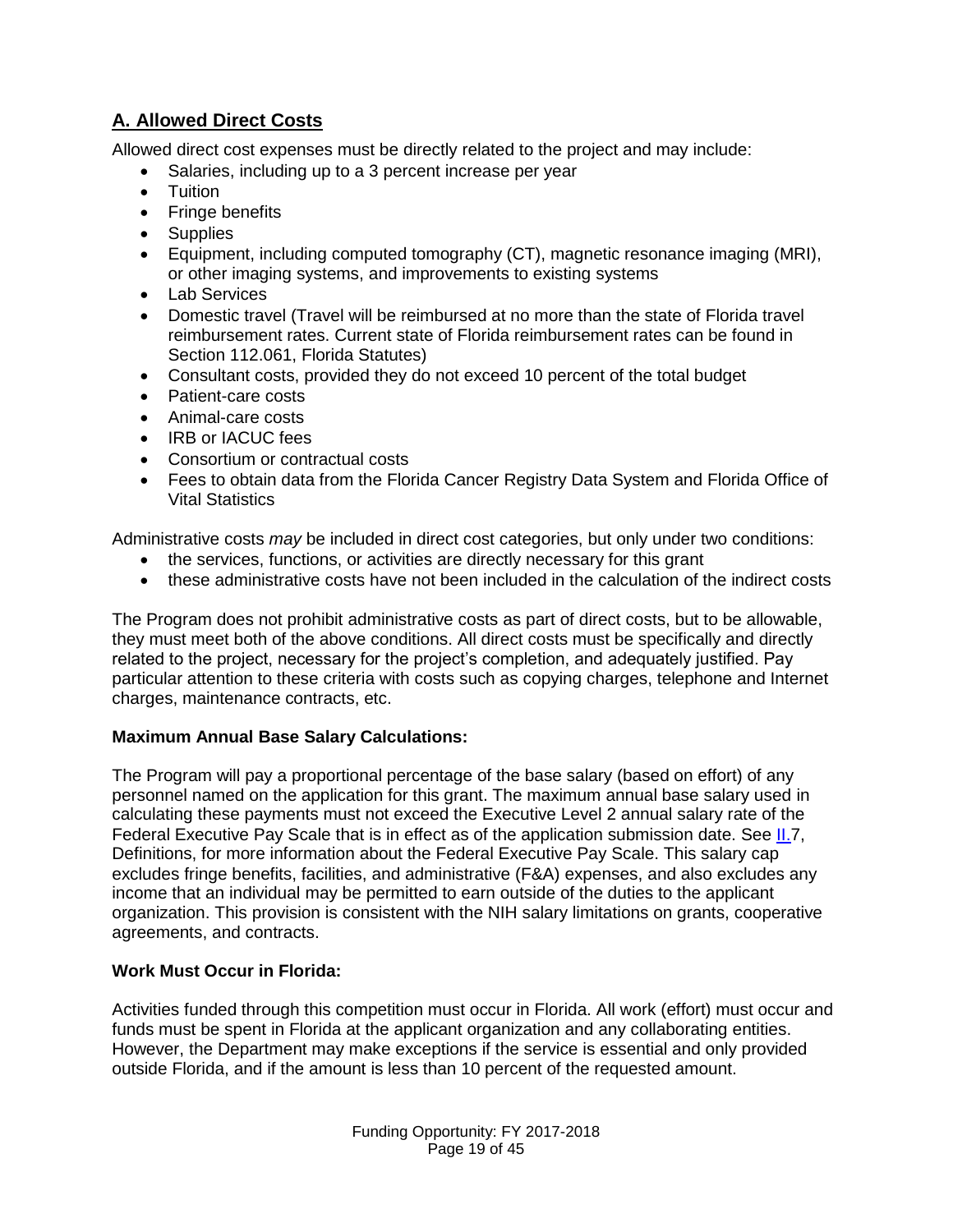### <span id="page-19-0"></span>**B. Allowed Indirect Costs**

Indirect costs (also referred to as IDC, F&A, or administrative costs) are limited to 15 percent of the direct costs requested. Indirect costs are those costs that are incurred for the joint or common benefit of several separate organizational or financial components (cost centers) of an organization, which specifically or readily cannot be identified to a particular cost center, project, or program.

### <span id="page-19-1"></span>**C. Disallowed Costs**

All direct costs must be specifically and directly related to the project, necessary for the project's completion, adequately justified, and made during the active grant period. Any other costs are disallowed. Additionally, the following items shall NOT be paid for with grant funds:

- Florida Department of Health personnel salary
- Construction, renovation, or remodeling
- International travel (including Canada)
- Vehicles
- Entertainment
- Employment subsidies
- Dues/Membership fees
- Lobbying
- Meals/Food (other than as part of travel costs)
- Malpractice insurance premiums

# <span id="page-19-2"></span>**5. Inquiries and Contacts**

### <span id="page-19-3"></span>**A. Programmatic Questions About This Funding Opportunity**

This Funding Opportunity is issued by the Florida Department of Health. The Public Health Research Unit manages the Funding Opportunity and is responsible for answering all applicant questions. Applicants and persons acting on their behalf may contact the Department in writing via email as indicated below regarding programmatic issues. Applicants who attempt to contact Biomedical Research Advisory Council members regarding this Funding Opportunity Announcement may have their applications disqualified.

To ensure equal access by all applicants to questions and answers, all programmatic questions must be submitted in writing via email to [research@flhealth.gov.](mailto:research@flhealth.gov) Answers to questions will be available on the Program website. Answers to submitted questions will be posted in groups as they are received and published on the website, according to the schedule in [I.5, Table 1.](#page-12-2)

### <span id="page-19-4"></span>**B. Technical Questions About the Online Application**

Direct all questions about the online application process and related issues (e.g. username and password problems) to [Help.FLDOH@orau.org](mailto:Help.FLDOH@orau.org).

The Department recommends that applications be submitted early. Applications submitted past the deadline will not be considered, regardless of the reason.

## **6. Requirements for Protecting Intellectual Property**

<span id="page-19-5"></span>Submitted materials are subject to the provisions of Art. I, Sec. 24, Florida Constitution and Chapter 119, Florida Statutes*,* Florida's public records law. These laws grant the right to any

> Funding Opportunity: FY 2017-2018 Page 20 of 45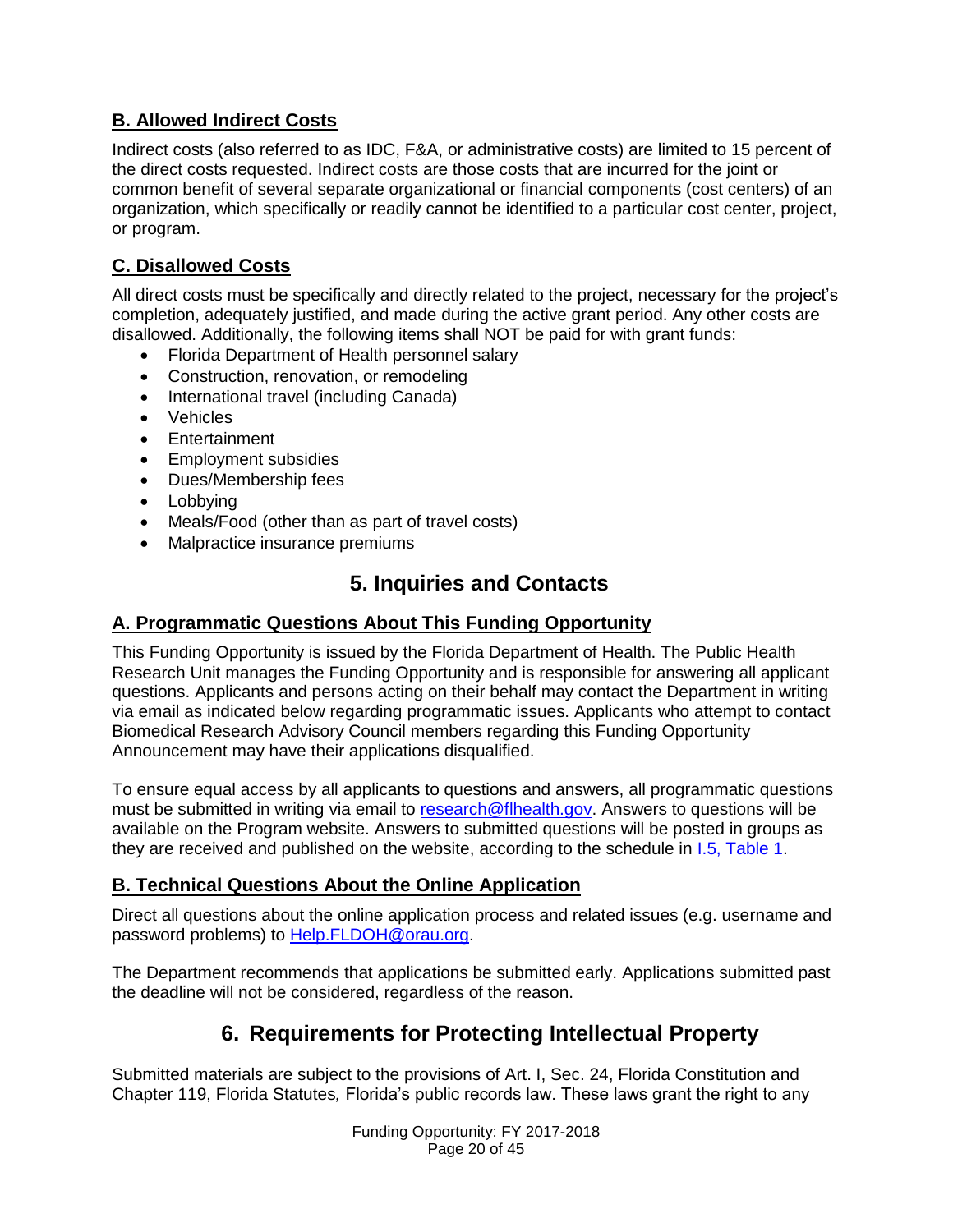person to inspect any public record. There are some documents and information that are exempt from the public records laws. All application materials are public record unless the applicant can show how they are exempt.

Applicants are strongly discouraged from submitting information considered proprietary unless it is deemed by the applicant to be essential for proper evaluation of the application. If the application contains information that the applicant believes constitutes trade secrets, intellectual property, proprietary information, or information protected by a specific statutory exemption, it should be limited to the research/project plan. The applicant must clearly identify the confidential information with [brackets].

If a public records request is made involving documents with declarations of confidentiality, the Department will notify the applicant so that he/she may substantiate and defend the claim. The Department will not provide legal representation to assert a confidentiality claim.

### **7. Definitions**

<span id="page-20-0"></span>**Business entity:** Per section 606.03(1), Florida Statutes*,* this means any form of corporation, partnership, association, cooperative, joint venture, business trust, or sole proprietorship that conducts business in Florida.

**Collaborator:** An individual involved with the Corresponding Principal Investigator in the scientific development or execution of the project. These individuals typically devote a specific percent of effort to the project and are identified as key personnel. The collaborator may be employed by, or affiliated with, either the Grantee institution or an institution participating in the project under a consortium or contractual agreement.

**Commercialization:** The process of developing markets and producing and delivering products or services for sale (whether by the originating party or by others). As used by the Program, commercialization includes both government and non-government markets.

**Consortium or Contractual Agreement:** An agreement whereby a project is carried out by the Grantee and one or more other organizations that are separate legal entities. In this arrangement, the Grantee contracts for the performance of a substantial and/or a significant portion of the activities to be conducted under the grant. These agreements typically involve a specific percent of effort from the consortium's Corresponding Principal Investigator and a breakdown of costs by category, such as personnel, supplies, and other allowable expenses, including indirect costs.

**Consultant:** An individual hired to give professional advice or services for a fee, normally not as an employee of the hiring entity. Consultants may also include firms that provide paid professional advice or services.

**Community-Based Participatory Research (CBPR):** A collaborative approach to research that equitably involves all partners in the research process and recognizes the unique strengths that each brings. CBPR begins with a research topic of importance to the community (which can be self-defined, regional, or by interest) and has the aim of combining knowledge with action and achieving social change to improve health outcomes and eliminate health disparities.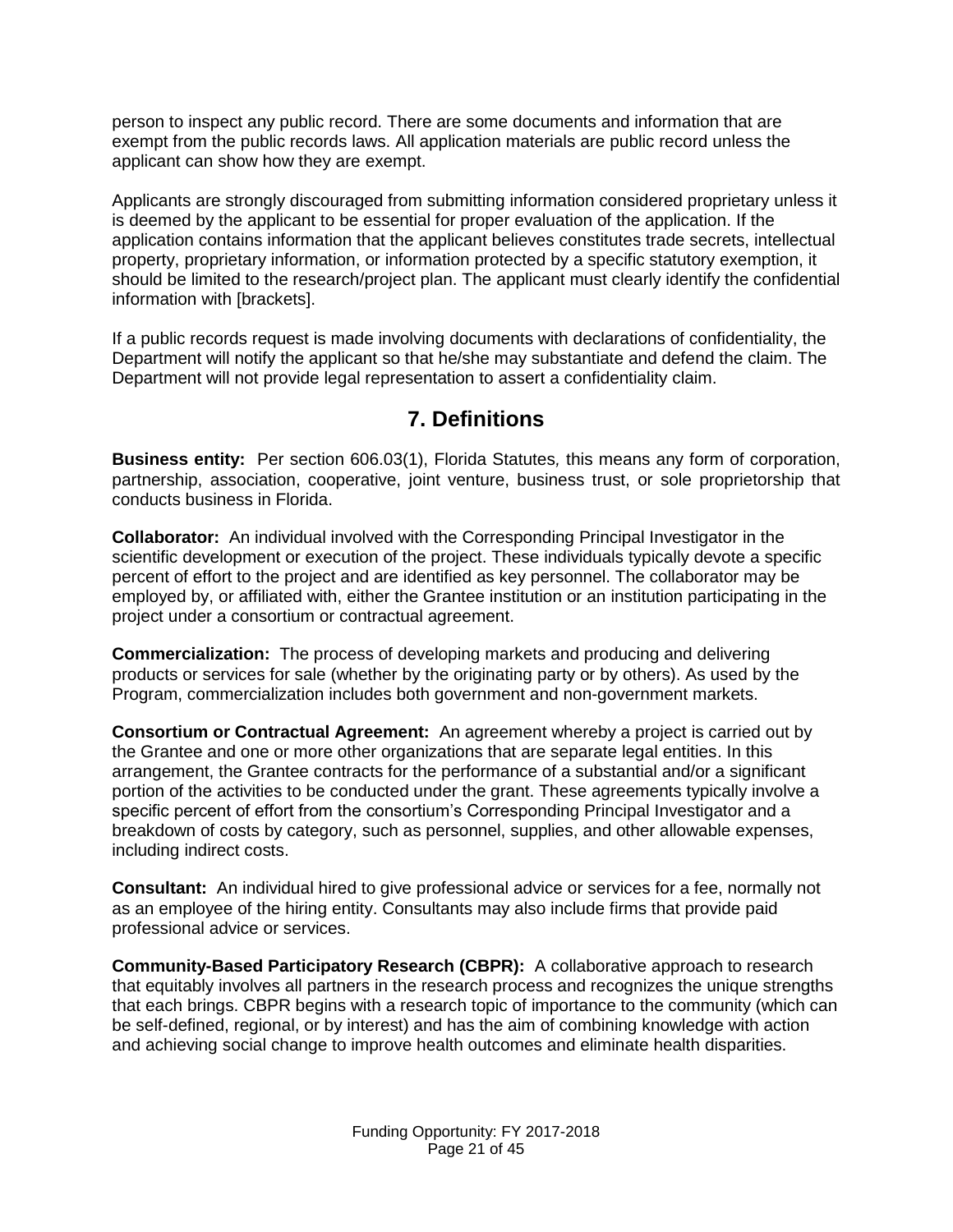**Cooperative Agreement:** A support mechanism that will have substantial scientific and/or programmatic involvement. Substantial programmatic involvement means that after award, scientific or project staff will assist, guide, coordinate, or participate in programmatic activities beyond the normal stewardship responsibility in the administration of grants. Proposed cooperative agreements will be published as policy announcements, program announcements, or requests for applications.

**Corresponding Principal Investigator:** The one individual designated by the applicant organization to direct the project to be supported by the grant. The Corresponding Principal Investigator is responsible and accountable to applicant organization officials for the proper conduct of the project. The Corresponding Principal Investigator must supervise the project directly.

**Department:** Florida Department of Health

**Development:** The systematic application of knowledge toward the production of useful materials, devices, and systems or methods, including design, development, and improvement of prototypes and new processes to meet specific requirements.

**Eligible Institution:** Any university, research hospital, Florida-based Veteran's Administration, or established research institute in Florida.

**Feasibility:** The practical extent to which a project is capable of being successfully performed within the requested time and for the awarded money.

**Federal Executive Pay Scale, Executive Level 2:** The U.S. Office of Personnel Management establishes executive pay schedules each year normally around the first month of the calendar year. To view the current Executive Level 2 pay scale, visit the website of the U.S. Office of Personnel Management at [http://www.opm.gov/oca/ a](http://www.opm.gov/oca/)nd search for executive schedule.

**Full-time Equivalent (FTE):** The definition of a Full-time Equivalent must be in accordance with the institution's policy, used consistently by the institution regardless of the source of support, and may be different in terms of actual months per year or days per week at the applicant institution.

**Full-time Faculty:**Full-time Faculty positions are defined as teaching, clinical, and research appointments carrying classroom teaching, laboratory teaching, clinical teaching or service, or research assignments equal to at least nine months per fiscal year or 0.75 FTE. This includes tenured, tenure-track, and non-tenure track appointments.

**Health Systems Research:** Research that addresses health system and policy questions that concern systems problems and have repercussions on the performance of the health system as a whole. It addresses a wide range of questions, from health financing, governance, and policy to problems with structuring, planning, management, human resources, service delivery, referral, and quality of care in the public and private sector.

**Institutional Base Salary:** The annual compensation that the applicant institution pays for an employee's appointment, whether that individual's time is spent on research, teaching, patient care, or other activities. Base salary excludes any income that an individual may be permitted to earn outside of duties to the applicant institution. Base salary may not be increased as a result of replacing institutional salary funds with grant funds.

> Funding Opportunity: FY 2017-2018 Page 22 of 45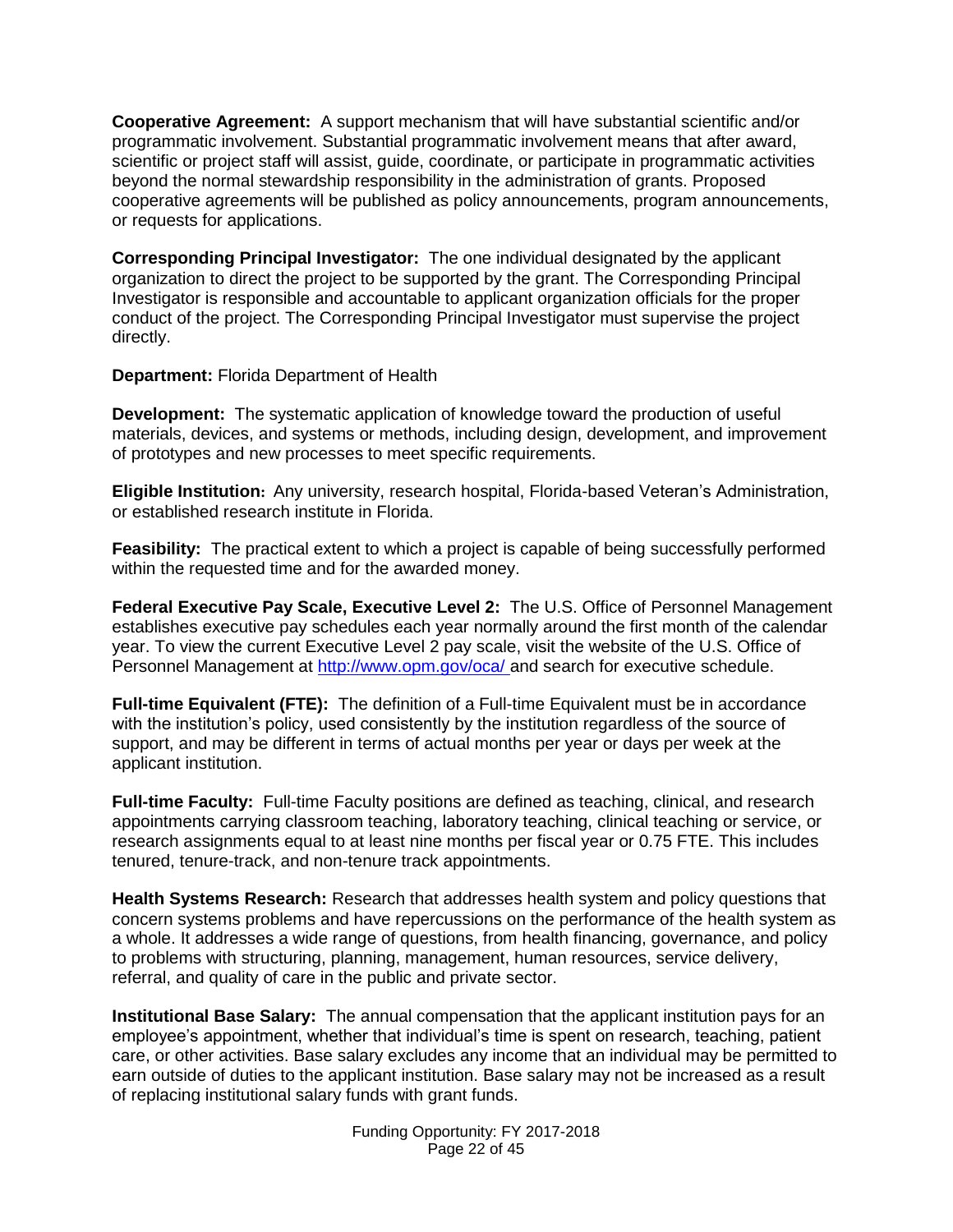**Institutional Review Board (IRB):** A committee that reviews research involving human subjects to determine if research complies with law, including but not limited to 45 CFR 46, and 21 CFR 50, 56, 312 and 812 as applicable.

**Key Personnel:** Key personnel are defined as, and should be limited to, individuals who contribute to the scientific development or execution of the project in a substantive way, whether or not salaries are requested.

**Nonpublic Institutions:** Nonpublic institutions in Florida operating under Chapter 1005, Florida Statutes are eligible. For the purposes of the Program, any branch campuses, centers, or other affiliates of a nonpublic institution are considered one and the same with that institution. Where the number of applications is limited, the institution and its branch campuses, centers, or other affiliates must coordinate submission(s) in order to comply with the limitation.

**Overlap, Commitment:** Commitment overlap occurs when any project staff has time commitments exceeding 100 percent. This is the case whether or not the grant includes salary support for the effort. While information on other support is only requested for the Corresponding Principal Investigator, no individual on the project may have combined commitments in excess of 100 percent.

**Overlap, Financial:** Financial overlap occurs when duplicate or equivalent budget items (e.g., equipment, salary) are requested in an application but are already funded or provided for by another source.

**Overlap, Scientific:** Scientific overlap occurs when: (1) substantially the same research is funded by two or more different funding sources, or (2) a specific research objective and the research design for accomplishing that objective are the same or closely related in two or more awards, regardless of the funding source.

**Public University:** A public (state) university is defined in section 1000.21, Florida Statutes*,* except as otherwise specifically provided in that statute; are the 12 named public, postsecondary institutions and any branch campuses, centers, or other affiliates of the institution. For purposes of the Program, any branch campuses, centers, or other affiliates of a public university are considered one and the same with that university. Where the number of applications is limited, the university and any branch campuses, centers, or other affiliates must coordinate submission(s) in order to comply with the limitation.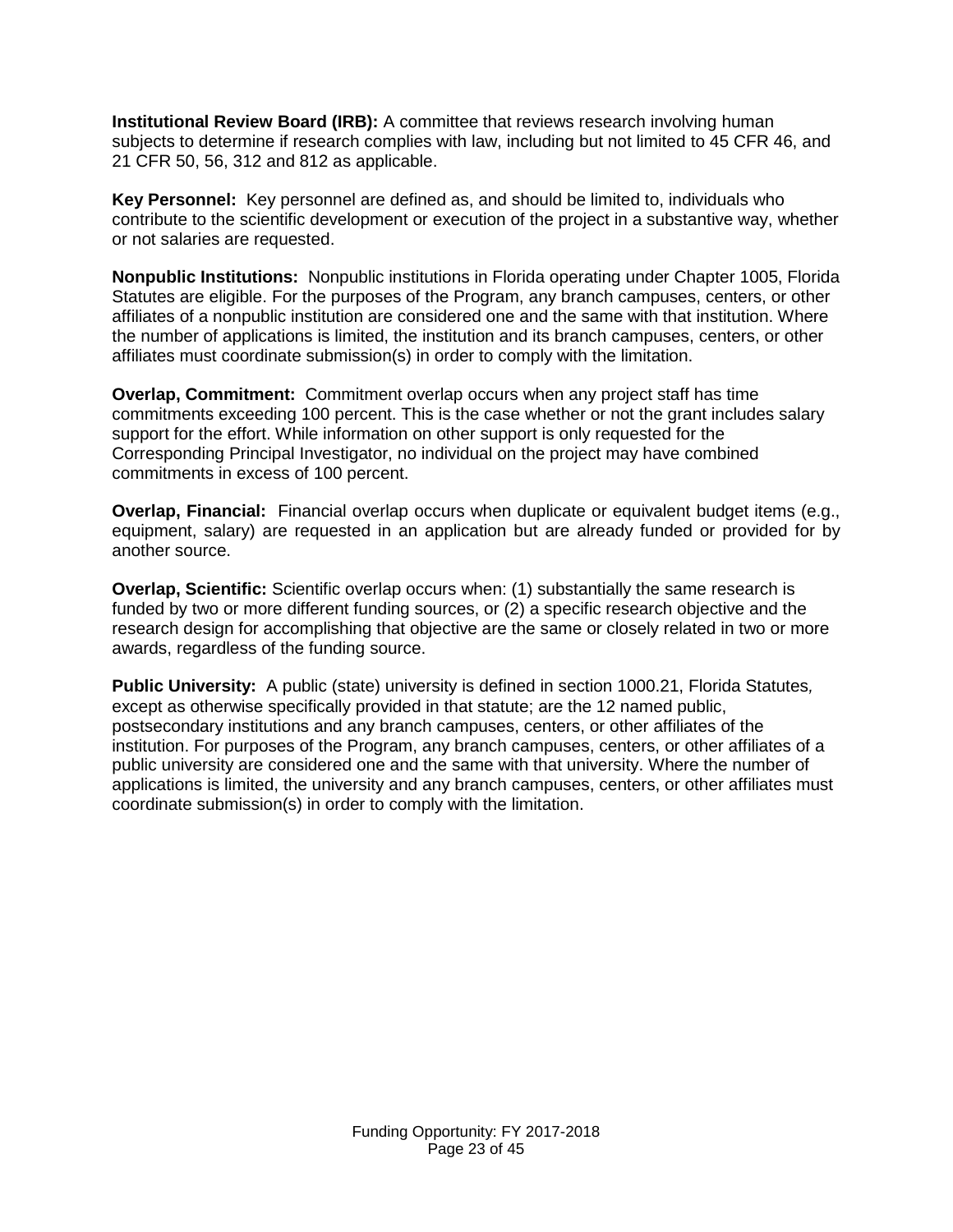# <span id="page-23-0"></span>**III. INSTRUCTIONS FOR APPLICATION PREPARATION AND SUBMISSION**

## **1. General Instructions for Application Submission**

<span id="page-23-1"></span>Applicants must register, prepare, and submit a letter of intent and application through the online system found on the Program's website: [http://www.floridahealth.gov/provider-and](http://www.floridahealth.gov/provider-and-partner-resources/research/funding-opportunity.html)[partner-resources/research/funding-opportunity.html.](http://www.floridahealth.gov/provider-and-partner-resources/research/funding-opportunity.html)

Application materials not submitted in the specified manner and in the specified format will be disqualified from competition.

Required signature pages such as budgets and letters of support, must be included in the appropriate section of the application as indicated in the online instructions. Online applications without scanned copies of these pages will be disqualified.

Other documentation and materials such as biographical sketches and other support must be converted to electronic format and placed in the appropriate section of the online application.

Peer reviewers evaluate only the materials in the application, and do not consider other sources of information.

### <span id="page-23-2"></span>**A. Online Registration and Application Submission**

The online system will be available to accept applications for this Funding Opportunity on the date published in Table 1.

To complete the online application process:

- 1. Applicants must register to access the online application and forms. Register for an online application on the program website [\(http://www.floridahealth.gov/provider-and](http://www.floridahealth.gov/provider-and-partner-resources/research/funding-opportunity.html)[partner-resources/research/funding-opportunity.html\)](http://www.floridahealth.gov/provider-and-partner-resources/research/funding-opportunity.html) and complete the brief project profile. Information entered into the Registration fields will carry forward to the application. Registration will be acknowledged with an email message containing login instructions and a username and password.
- 2. Complete the online application form. Deviations may be grounds for the Program to reject the entire application. Special formatting, scientific notation, pictures, and objects may be included in these documents. However, within the online application form fields such as the Project Title, General Audience Abstract and the Scientific Abstract, use only conventional alphanumeric letters and numbers (i.e. ASCII text) with no drawings, special characters, or symbols.
- 3. If an application is accidentally submitted, contact program staff for assistance.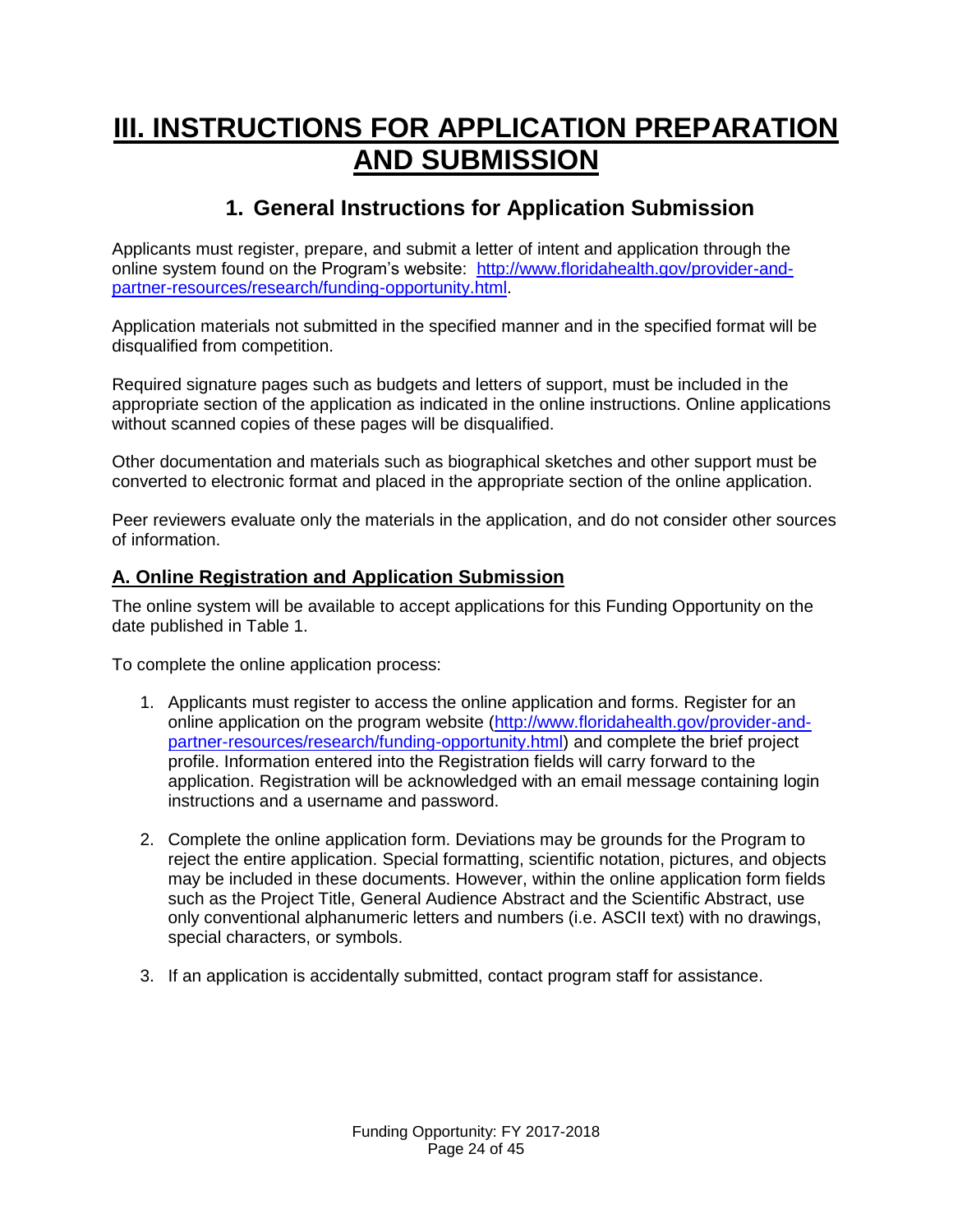4. An application cannot be changed after the submission due date. Errata sheets or replacement files will not be accepted after the application deadline. If an application has been submitted and the applicant wishes to change the submitted application before the deadline, contact program staff, and the application can be unsubmitted so that the applicant can change and resubmit the application. The change and resubmission must occur before the submission deadline.

### <span id="page-24-0"></span>**B. General Application Guidelines**

- 1. Applications must be in English.
- 2. The entire text of all documents uploaded into the online application must be single spaced in an easily readable font. Use standard 11-point type for the text, and no less than 10-point type for table figures and legends. Margins on all applicant created documents should be at least one inch (excluding required headers and footers). Do not use photo reduction for scanned items. Use black type for all text. The application must contain only materials that, when scanned or converted to PDF format, are clear, sharp, and easy to read.
- 3. All applications must be self-contained within specified page limits. Unless otherwise specified in this document, Internet website addresses (URLs) may not be used to provide information necessary to the review because reviewers are under no obligation to view the Internet sites.
- 4. Before it can be submitted, the application must contain all of the required sections identified in [Table](#page-12-2) 2. Uploaded files should be titled by the categories listed in the table.
- <span id="page-24-1"></span>5. Applications must comply with space limitations specified in the online application. Appendices are not allowed.

# **IV. AFTER APPLICATION SUBMISSION**

## **1. Changes to a Submitted Application**

<span id="page-24-2"></span>It is the responsibility of the applicant to ensure that a complete application is submitted before the date and time specified in [Table 1.](#page-12-2) The Department does not allow submitted application files or data to be replaced or changed after the submission deadline. This decision will help ensure no applicants receive an unfair advantage. Before submitting your application, please check it for completeness, accuracy, quality, and readability. This should include verifying that all graphic elements, including tables, charts, and images, converted properly when saving the original documents in PDF format as required.

# **2. Evaluation of Applications**

<span id="page-24-3"></span>The Department will use a multi-step evaluation process before making award determinations for all applications submitted in response to this Funding Opportunity. The Department will consider the outcome of each of these evaluation steps in making final funding recommendations to the State Surgeon General.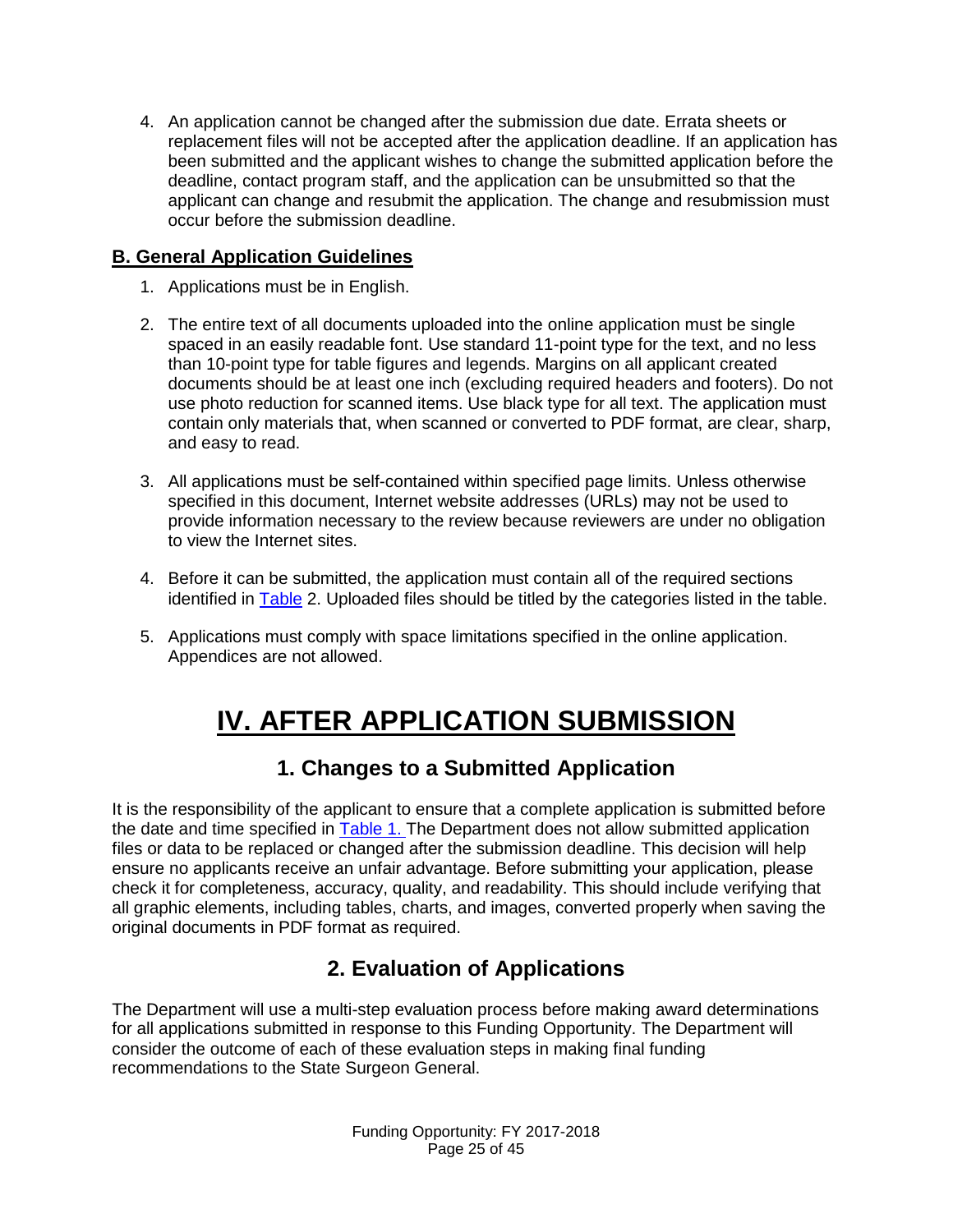### <span id="page-25-0"></span>**A. Administrative Review**

Application materials not received according to the date, time, and location specified in [Table 1](#page-12-2)  will be disqualified.

Each application submitted by the deadline indicated in [Table 1 w](#page-12-2)ill receive an administrative review verifying mandatory eligibility requirements and the completeness of the application. The administrative review does not include review of the overall scientific impact.

Any application failing to meet all administrative requirements may be ruled ineligible for funding in response to this Funding Opportunity and not entitled to further consideration, and will not undergo peer review.

The Department reserves the right to disqualify any and all applications or to waive minor irregularities when doing so would be in the best interest of the State of Florida. A minor irregularity is defined as a variation from the specifications of this Funding Opportunity that does not give any applicant an advantage or benefit not enjoyed by other applicants, does not affect the cost of the application, nor adversely affects the interests of Florida. At its option, the Program may correct minor irregularities, but is under no obligation to do so.

#### <span id="page-25-1"></span>**B. Peer Review**

Department peer reviewers will assess the overall impact of all qualified/eligible applications. Peer review panels will comprise reviewers with expertise in the substance and methodology of the proposed project. Individual reviewers will review and rate applications, including assessing tobacco-relatedness, health impact, examining budget requests, and recommending the level of support necessary to complete the work. Reviewers will be nationally prominent individuals drawn from various sectors in the life sciences including universities, government agencies, and industry. Reviewers will be located outside of Florida and will not be associated with any Florida-based public or private entity working in the life sciences. Before being granted access to proposals, every reviewer will be required to accept the terms of a Confidential Nondisclosure Agreement. Reviewers are required to disclose financial interests to the Department, and the department determines if any disclosed financial interests are conflicts of interests. Reviewers with financial conflicts of interest are not allowed to review applications. Reviewers will receive honoraria for their participation and are expected to set a high standard for scientific excellence. The number and composition of peer review panels will be determined by the number and scientific range of applications received.

#### **Overall Impact Score:**

Similar to the NIH, Peer reviewers will use a standard rating format:

- (1) Exceptional Exceptionally strong with essentially no weaknesses
- (2) Outstanding Extremely strong with negligible weaknesses
- (3) Excellent Very strong with only some minor weaknesses
- (4) Very Good Strong but with numerous minor weaknesses
- (5) Good Strong but also at least one moderate weakness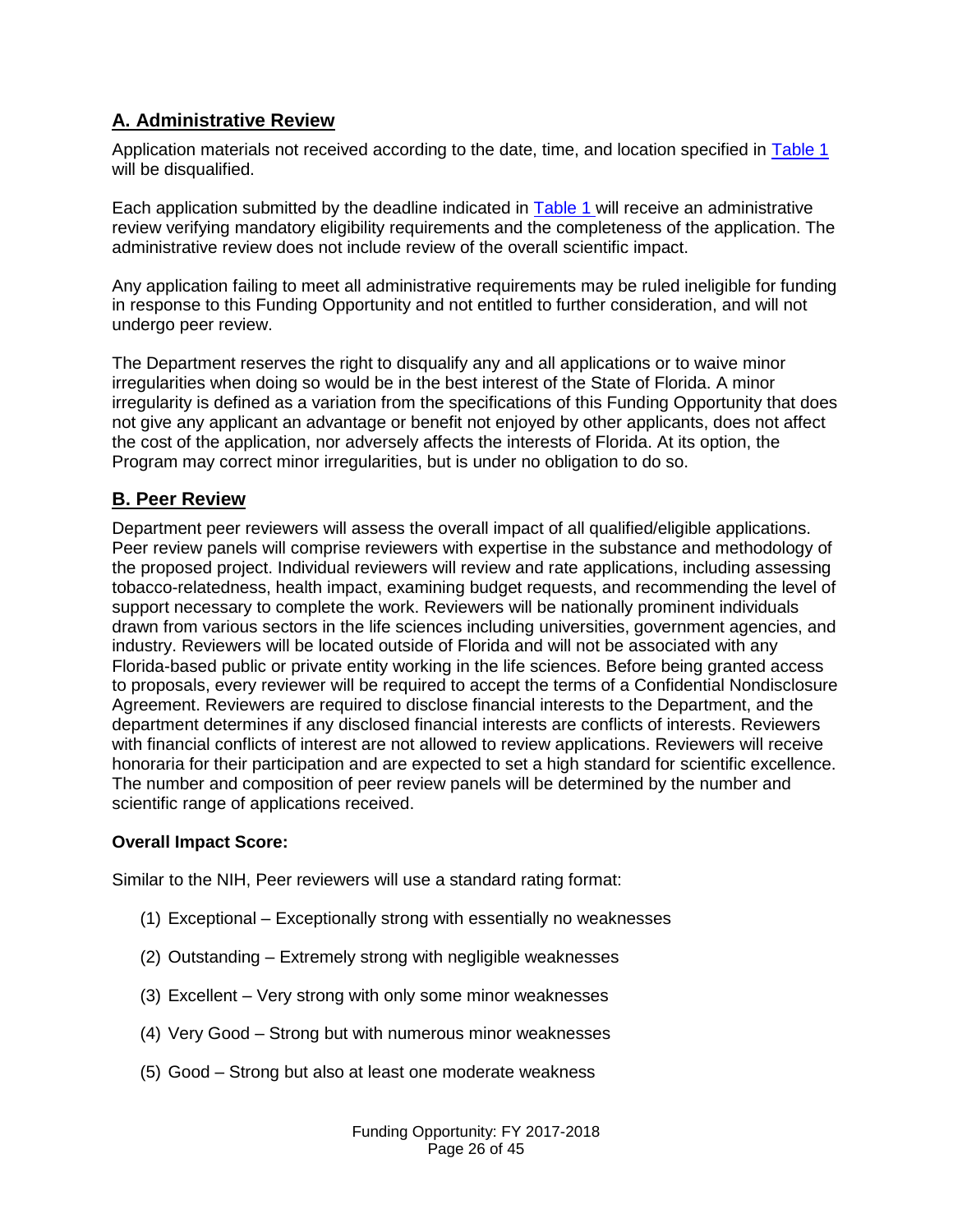- (6) Satisfactory Some strengths and some moderate weaknesses
- (7) Fair Some strengths but with at least one major weakness
- (8) Marginal A few strengths and a few major weaknesses
- (9) Poor Very few strengths and numerous major weaknesses

Peer reviewers will rate all proposals for overall impact on the following criteria:

- Significance: the importance of the topic being addressed.
- Investigators: the qualifications of the key personnel contributing to the project.
- Innovation: the potential for the project to shift current paradigms.
- Approach: the appropriateness of the planned strategy, methodology, and analyses.
- Environment: the suitability of institutional support, equipment, and physical resources.
- Health impact on the people of Florida.

#### **Other Review Considerations:**

Individual peer reviewers will rate the relationship of the project to the advancement toward prevention, diagnosis, treatment, and/or cure of diseases related to tobacco use. Peer reviewers will be asked the question "Has the applicant made a compelling case for a strong tobacco relationship?"

Peer reviewers will also identify any concerns regarding the proposed budget or apparent scientific or budgetary overlap with active or pending support. Reviewer concerns regarding protection of human and/or animal subjects will be considered.

Applications that score within the top 30% during the individual review stage will progress to the peer review panel stage. Panelists will discuss a set of proposals and provide written comments and numeric scores.

#### <span id="page-26-0"></span>**C. Programmatic Review**

The Department and the BRAC will consider the peer review scores in a manner that eliminates or appropriately manages any conflicts of interest. Other programmatic interests, such as the availability of funds, and Program goals and preferences, will be used to form a funding recommendation to the State Surgeon General.

#### <span id="page-26-1"></span>**D. Evaluation Reports**

For all eligible and qualified applications, an evaluation report will be sent to the researcher on the date specified in Table 1.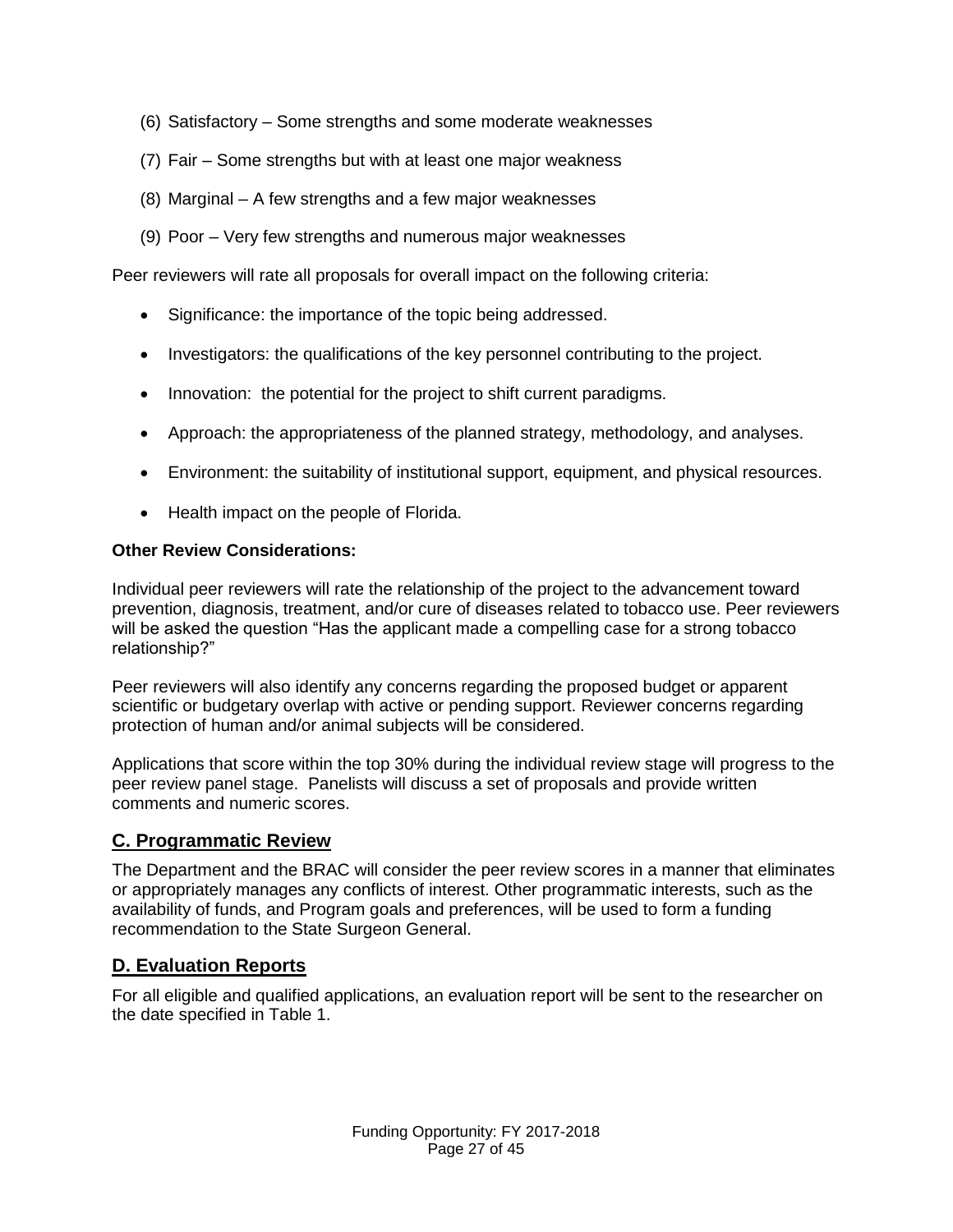## **3. Notification of Funding Decision**

<span id="page-27-0"></span>The applicant organization and Corresponding Principal Investigator will receive written notification of the funding decisions as indicated in Table 1. All awards in response to this Funding Opportunity are subject to the availability of funds and spending authority provided by the Florida Legislature. By submitting a grant application pursuant to this Funding Opportunity, all applicants acknowledge and consent to this condition.

### **4. Requests for Re-Consideration**

<span id="page-27-2"></span><span id="page-27-1"></span>All funding decisions of the State Surgeon General are final.

# **5. Grantee Requirements**

### <span id="page-27-3"></span>**A. Terms and Conditions**

After awards are made, each grantee must sign a contract, called the "Terms and Conditions," agreeing to certain legal requirements of the award. The "Terms and Conditions" are nonnegotiable and acceptance is required as part of the grant award process. The Department reserves the right to change or modify the "Terms and Conditions" as needed. The "Terms and Conditions" include the post-award schedule of deliverables.

### <span id="page-27-4"></span>**B. Grantee Reporting Requirements**

If the applicant's proposal is funded, the Grantee must respond to Department requests for information for a period of five (5) years after the end of the grant period, including any no cost extensions. The requested information may include, but is not limited to long-term outcomes based on the funded project, including the value of additional grant awards for tobacco-related research, a list of tobacco-related presentations, a list of tobacco-related publications in peerreviewed journals, commercialization results and any invention disclosures, patent filings, and patents received.

### <span id="page-27-5"></span>**C. Open Innovation and Sharing of Publication-Related Materials, Data, and Software**

Publishing a scientific paper is a transaction whereby the author(s) receive credit and status in exchange for sharing their scientific findings. Authors have a responsibility to make available materials, databases, and software integral to their findings so that others may validate or refute the results and/or extend them in new directions. Grantees funded through the Department are encouraged to use material transfer agreements to make materials, data and databases, and software that result from this funding and which is integral to their research findings, freely and promptly available upon request for research use by other scientists. Also, grantees should provide a copy of any article published from research supported by this Program to the Department within three months of the date the article is published.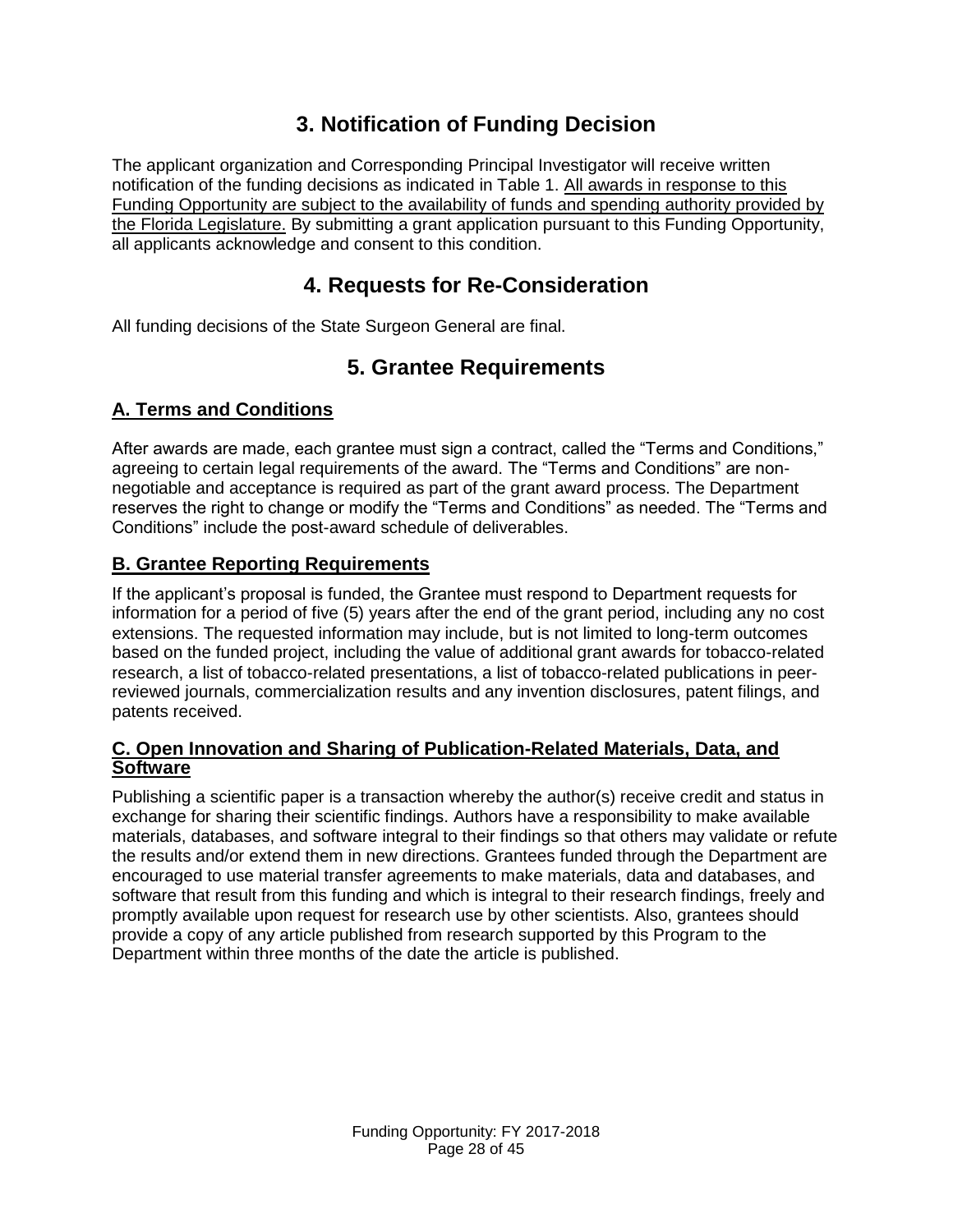In accord with the National Institutes of Health notice NOT-OD-08-033, Grantees shall submit or have submitted for them to the National Library of Medicine's PubMed Central an electronic version of their final, peer-reviewed manuscripts upon acceptance for publication, to be made publicly available no later than 12 months after the official date of publication, in a manner consistent with copyright law. This applies to all publications resulting from the Department funded projects/research. For more information on the NIH Open Access Policy visit [http://publicaccess.nih.gov/.](http://publicaccess.nih.gov/)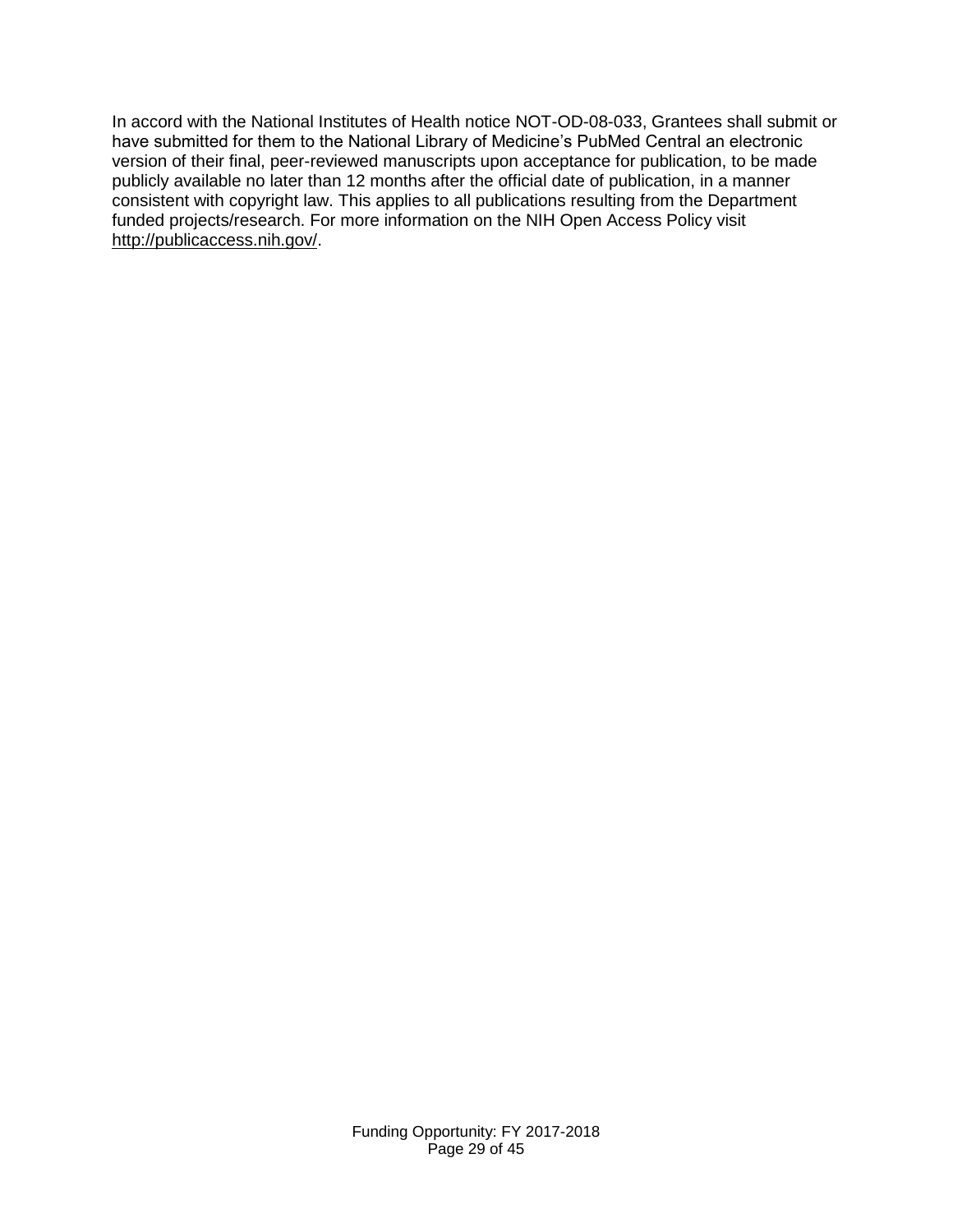# **V. APPENDIX**

# **1. Reportable Financial Interests**

<span id="page-29-1"></span><span id="page-29-0"></span>\*\*Sample. Subject to revisions.

| <b>Florida Department of Health Financial Conflict of Interest in Research</b>                                                                                                                                                                                                                                                                                                                                                                                                                                                                                                                                                                                                                                                                                                                                                                                                                                                                               |  |  |  |  |
|--------------------------------------------------------------------------------------------------------------------------------------------------------------------------------------------------------------------------------------------------------------------------------------------------------------------------------------------------------------------------------------------------------------------------------------------------------------------------------------------------------------------------------------------------------------------------------------------------------------------------------------------------------------------------------------------------------------------------------------------------------------------------------------------------------------------------------------------------------------------------------------------------------------------------------------------------------------|--|--|--|--|
| <b>Corresponding Principal Investigator:</b>                                                                                                                                                                                                                                                                                                                                                                                                                                                                                                                                                                                                                                                                                                                                                                                                                                                                                                                 |  |  |  |  |
| Title of project:                                                                                                                                                                                                                                                                                                                                                                                                                                                                                                                                                                                                                                                                                                                                                                                                                                                                                                                                            |  |  |  |  |
| <b>Grant number:</b>                                                                                                                                                                                                                                                                                                                                                                                                                                                                                                                                                                                                                                                                                                                                                                                                                                                                                                                                         |  |  |  |  |
| Step 1: Use the following tests to determine if the researcher and the researcher's immediate family, or any other personnel on<br>the grant (sub-investigators and research staff) and their immediate families, have any of the following financial interests<br>related to the research:                                                                                                                                                                                                                                                                                                                                                                                                                                                                                                                                                                                                                                                                  |  |  |  |  |
| "Immediate Family" means spouse, domestic partner, children, and dependents.                                                                                                                                                                                                                                                                                                                                                                                                                                                                                                                                                                                                                                                                                                                                                                                                                                                                                 |  |  |  |  |
| "Financial Interest Related to the Research" means financial interest in the sponsor, product or service being tested, or<br>competitor of the sponsor.                                                                                                                                                                                                                                                                                                                                                                                                                                                                                                                                                                                                                                                                                                                                                                                                      |  |  |  |  |
| Ownership interest, stock options, or other financial interest of any value related to the research. Does not<br>include mutual funds or companies publicly traded on a stock exchange.<br>Compensation of any value related to the research.<br>Proprietary interest related to the research of any value including, but not limited to, a patent, trademark,<br>copyright or licensing agreement.<br>Board or executive relationship in a company (such as a startup company but including publicly traded<br>companies) related to the research, regardless of compensation.<br>Any arrangement where the value of the ownership interests will be affected by the outcome of the research.<br>For example, an arrangement has been made where the value of stock options given to the researcher by a startup<br>company will vary depending on the outcome of the research.<br>Any other interest that could be affected by the outcome of the research |  |  |  |  |
| If any of the following above conditions are met, provide a description of financial interests related to the research:                                                                                                                                                                                                                                                                                                                                                                                                                                                                                                                                                                                                                                                                                                                                                                                                                                      |  |  |  |  |
| The grantee has no financial interests requiring disclosure                                                                                                                                                                                                                                                                                                                                                                                                                                                                                                                                                                                                                                                                                                                                                                                                                                                                                                  |  |  |  |  |
| Signed<br>Dated                                                                                                                                                                                                                                                                                                                                                                                                                                                                                                                                                                                                                                                                                                                                                                                                                                                                                                                                              |  |  |  |  |
| Failure to disclose financial interests related to the research, and failure to provide an updated disclosure at least at the time of<br>the continuation request or if the financial interests of the researcher and personnel on the grant change, may result in:<br>Immediate termination of the grant.<br>Financial consequences, including repayment of all grant funds.<br>Any other action required by state law.                                                                                                                                                                                                                                                                                                                                                                                                                                                                                                                                     |  |  |  |  |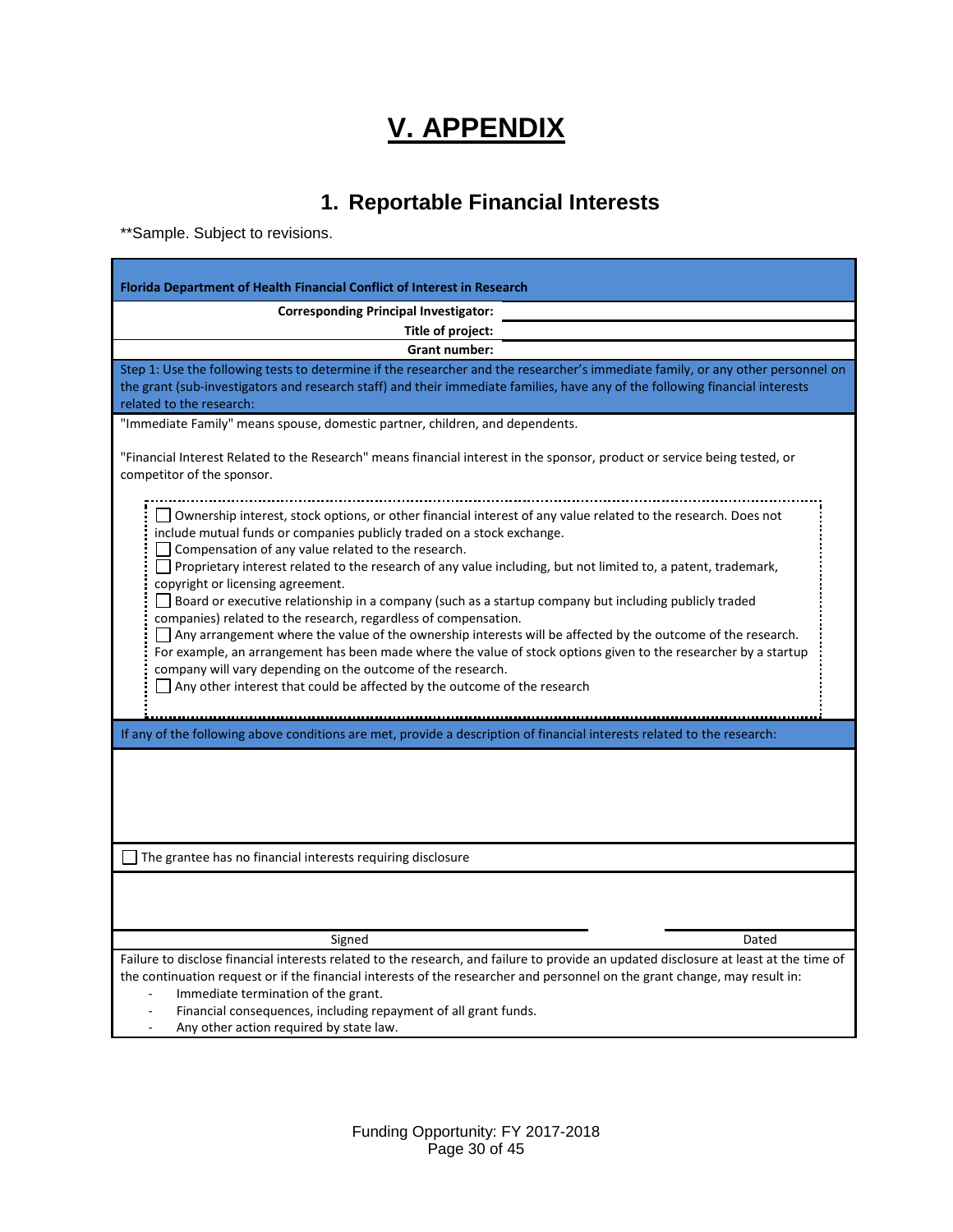# **2. Budget Template Form**

#### **Grant Budget**



<span id="page-30-0"></span>**The budget must include the entire proposed project cost broken down by category and fiscal year. The total budget may not exceed the award amount. Please note the table below is an embedded Excel worksheet. Double click to activate spreadsheet.** 

|                                         | <b>FISCAL YEAR</b><br>2017-2018 BUDGET |                          | <b>FISCAL YEAR</b><br>2018-2019 BUDGET |                          | <b>FISCAL YEAR</b><br>2019-2020 BUDGET |                          | <b>TOTAL BUDGET</b>     |  |
|-----------------------------------------|----------------------------------------|--------------------------|----------------------------------------|--------------------------|----------------------------------------|--------------------------|-------------------------|--|
| <b>BUDGET CATEGORY</b>                  |                                        |                          |                                        |                          |                                        |                          |                         |  |
| Personnel /<br>Fringe Benefits          | \$                                     | $\overline{a}$           | \$                                     |                          | \$                                     | $\overline{\phantom{a}}$ | \$                      |  |
| <b>Consultant Cost</b>                  | \$                                     | $\overline{a}$           | \$                                     |                          | \$                                     | $\overline{\phantom{a}}$ | \$                      |  |
| Consortium /<br><b>Contractual Cost</b> | \$                                     |                          | \$                                     |                          | \$                                     |                          | $\sqrt[6]{\frac{1}{2}}$ |  |
| Equipment                               | \$                                     |                          | \$                                     | $\overline{\phantom{a}}$ | \$                                     | $\overline{\phantom{a}}$ | $\sqrt[6]{\frac{1}{2}}$ |  |
| Supplies                                | \$                                     |                          | \$                                     |                          | \$                                     | $\overline{\phantom{a}}$ | $\sqrt[6]{\frac{1}{2}}$ |  |
| Travel                                  | \$                                     |                          | \$                                     |                          | \$                                     |                          | \$                      |  |
| <b>Patient Care Costs</b>               | \$                                     |                          | \$                                     |                          | \$                                     |                          | $\$\$                   |  |
| Other                                   | \$                                     |                          | \$                                     |                          | \$                                     |                          | $\sqrt[6]{\frac{1}{2}}$ |  |
| <b>DIRECT COST</b><br>SUB-TOTAL: \$     |                                        | $\overline{\phantom{a}}$ | \$                                     |                          | \$                                     | ۰                        | \$                      |  |
| Indirect                                | \$                                     |                          | \$                                     |                          | \$                                     |                          | $\,$                    |  |
| <b>TOTAL:</b>                           | \$                                     |                          | \$                                     |                          | \$                                     |                          | \$                      |  |

**GRANTEE Signature of Authorized Official:**

\*\*Sample. Subject to revisions.

**FLORIDA DEPARTMENT OF HEALTH Signature of Authorized Official:**

**Name: Name: Bonnie Gaughan-Bailey, MPA, ASQ-CQIA**

**Title: Title: Administrator, Biomedical Research Section** 

**Date: Date:**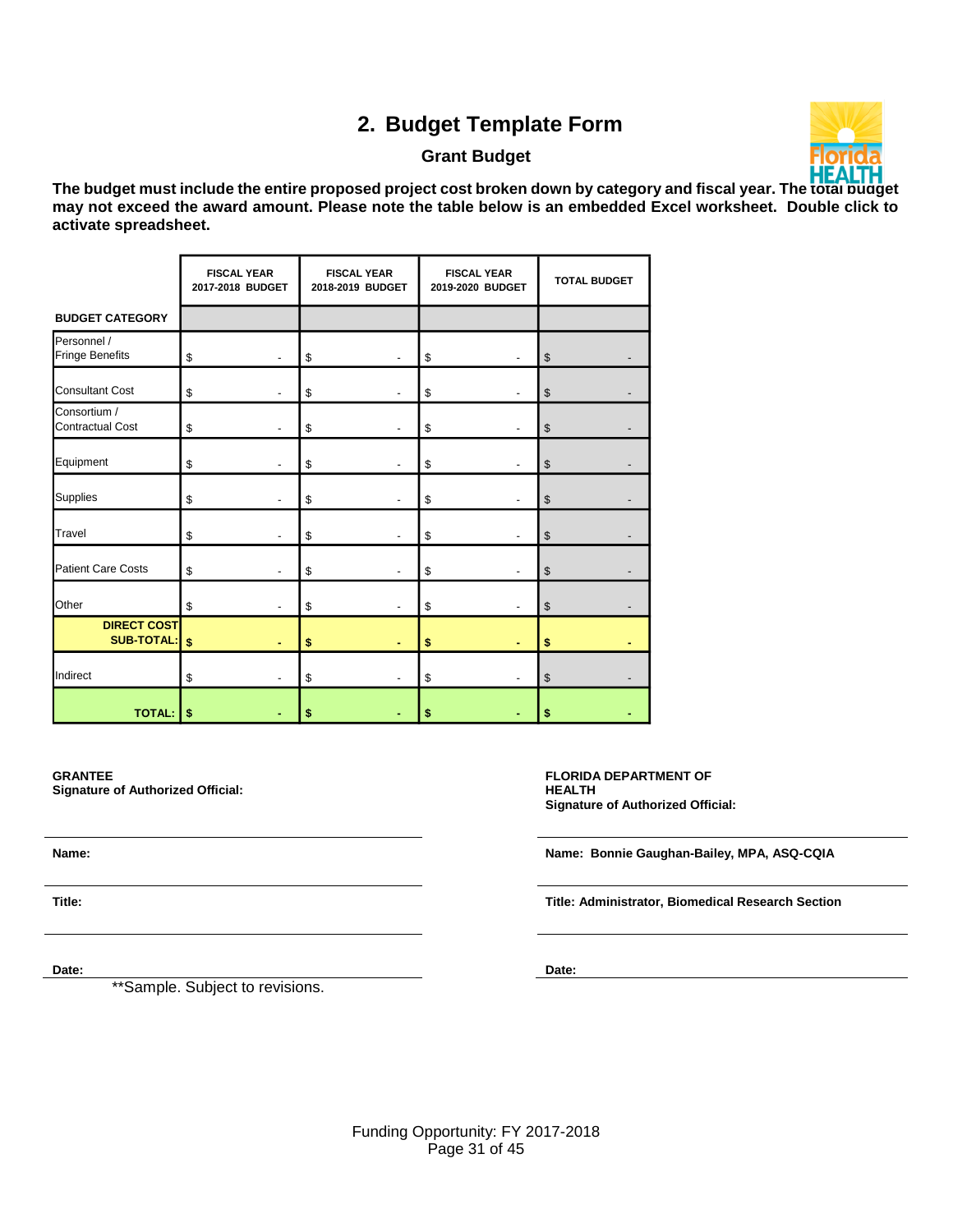# **3. Budget Narrative By Year**

<span id="page-31-0"></span>**The budget narrative must provide a cost breakdown for each budget category by fiscal year for the entire grant period. The numbers in the budget narrative should coincide with the total budget by year and category as shown in Attachment Va. Please justify expenditures in each category as it relates to the project. Where appropriate, include details that show how the estimated cost was calculated. Use additional sheets as necessary.** 

| <b>Name</b>             | Role on<br><b>Project</b> | <b>Type of</b><br>Appt.<br>(months) | Project | % Effort on Annual Base<br><b>Salary</b> | <b>Fringe</b> | <b>Project Salary</b><br>(% effort x<br>base salary) | <b>Project Fringe</b><br>(% effort x<br>fringe) | <b>Total</b> |
|-------------------------|---------------------------|-------------------------------------|---------|------------------------------------------|---------------|------------------------------------------------------|-------------------------------------------------|--------------|
|                         |                           |                                     | 0.00%   | \$0.00                                   | \$0.00        | \$0.00                                               | \$0.00                                          | \$0.00       |
|                         |                           |                                     | 0.00%   | \$0.00                                   | \$0.00        | \$0.00                                               | \$0.00                                          | \$0.00       |
|                         |                           |                                     | 0.00%   | \$0.00                                   | \$0.00        | \$0.00                                               | \$0.00                                          | \$0.00       |
|                         |                           |                                     | 0.00%   | \$0.00                                   | \$0.00        | \$0.00                                               | \$0.00                                          | \$0.00       |
|                         |                           |                                     | 0.00%   | \$0.00                                   | \$0.00        | \$0.00                                               | \$0.00                                          | \$0.00       |
|                         |                           |                                     | 0.00%   | \$0.00                                   | \$0.00        | \$0.00                                               | \$0.00                                          | \$0.00       |
|                         |                           |                                     |         |                                          |               |                                                      | <b>TOTAL PERSONNEL COST:</b>                    | \$0.00       |
| *Insert rows as needed* |                           |                                     |         |                                          |               |                                                      |                                                 |              |

**Personnel/Fringe**:

**Consultant Cost**:

**Consortium /Contractual**:

**Equipment**:

**Supplies**:

**Travel**:

**Patient Care Cost**:

#### **Other Expenses**:

\*\*Sample. Subject to revisions.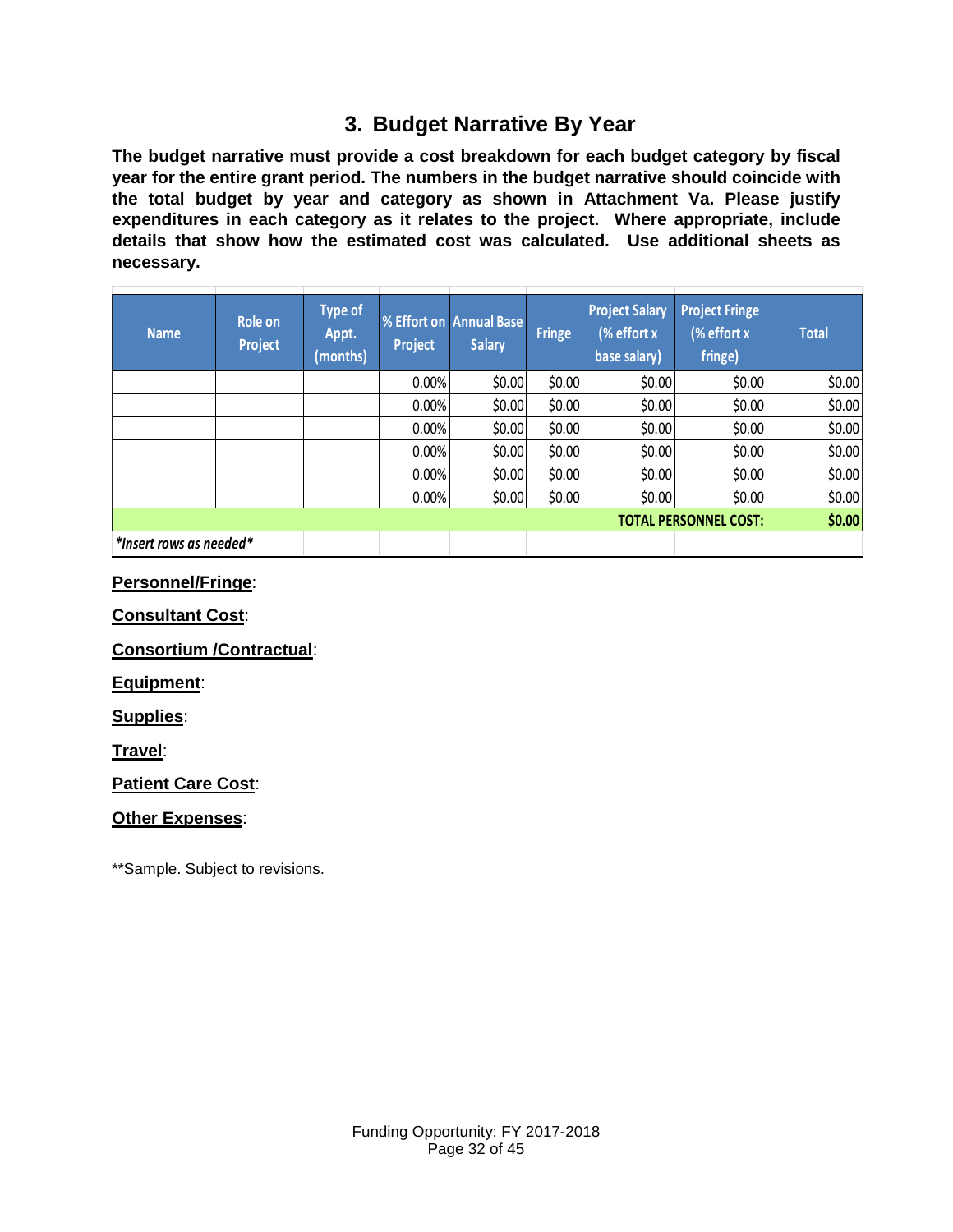### **4. Terms and Conditions Template**

<span id="page-32-0"></span>\*\*Sample. Subject to revisions\*\*

**Florida Department of Health James and Esther King Biomedical Research Program and Bankhead-Coley Cancer Research Program**



#### **Terms and Conditions**

The Florida Department of Health ("Department") requires that a Grant recipient ("Grantee") for the James & Esther King Biomedical Research Program and/or the Bankhead-Coley Cancer Research Program agree to certain legally enforceable terms and conditions. "Grantee" refers to both the eligible institution and its authorized agents.

The Funding Opportunity Announcement ("FOA"), including any FOA addendums, and the application submitted by the Grantee in response thereto ("application"), are hereby incorporated by reference as part of this agreement:

 James & Esther King Biomedical Research Program Funding Opportunity Announcement: Fiscal Year 2017-2018.

Grant Mechanisms:

- 1. Discovery Science Grants will be effective Date of Execution (3 years)
- 2. Research Infrastructure Grants will be effective: Date of Execution (3 years)
- 3. Clinical Research Grants will be effective: Date of Execution (5 years)
- 4. Bridge Grants will be effective: Date of Execution (6 month)
- Bankhead-Coley Cancer Research Program Funding Opportunity Announcement: Fiscal Year 2017-2018. Grant Mechanisms:
	- 1. Discovery Science Grants will be effective Date of Execution (3 years)
	- 2. Research Infrastructure Grants will be effective: Date of Execution (3 years)
	- 3. Clinical Research Grants will be effective: Date of Execution (5 years)
	- 4. Bridge Grants will be effective: Date of Execution (6 month)
- Grantee must comply with the provisions outlined in those documents, all applicable federal and State of Florida laws, rules, and regulations, and with the following terms and conditions to receive and maintain grant awards.
- **1. Grant Period and Award:** The Grant titled, (GRANT TITLE), total award amount, a description of the project funded by this grant, and other specific information about this grant are shown in Attachment I. The grant period will include the original term of the grant and all approved extensions. In the case of multi-year grants, annual continuation is not automatic and continuation requests must be submitted according to the

Funding Opportunity: FY 2017-2018 Page 33 of 45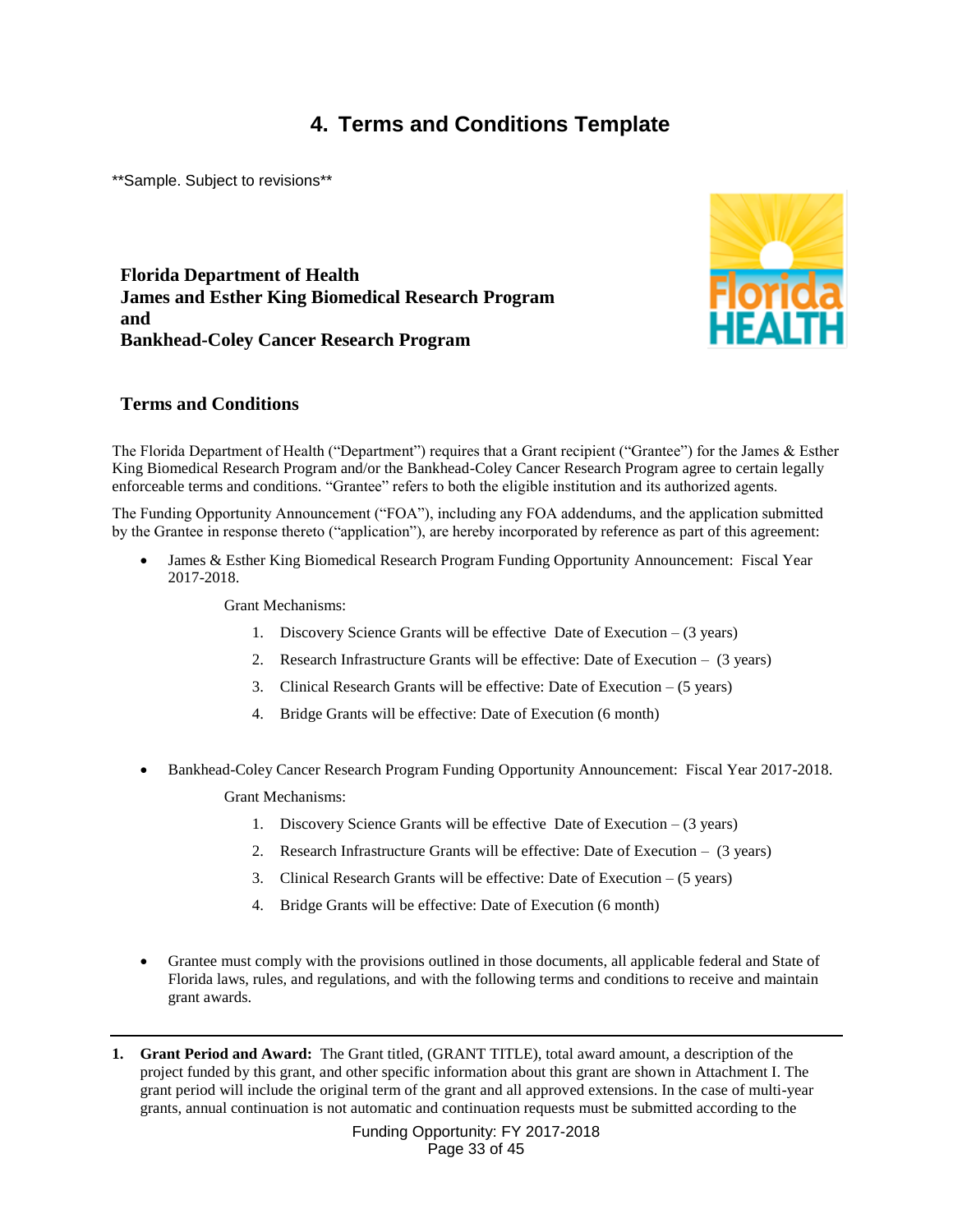schedule in Attachment II. The Department may grant an extension of the grant period without additional funds (no-cost extension) at the sole discretion of the Department. Awards, continuations, extensions, renewals, and payments will be made contingent upon satisfactory project performance and compliance with the grant terms and conditions. The total grant period, including extensions, may not exceed 5.5 years. The Department's performance and obligation to pay under this grant agreement are contingent upon annual appropriation by the Legislature, and/or the availability of funds.

- **2. Starting the Grant Project:** This Grant may begin only with an approved budget, an approved conflict of interest, management plan, when appropriate, Institutional Review Board (IRB) approvals, and Institutional Animal Care and Use Committee (IACUC) approvals.
	- **a.** 30 Day Updates: Grantee must update the Department, in writing, every 30 days after the start date of the grant period regarding the status of all applicable regulatory approvals. Failure to keep the Department informed will result in either a financial consequences of a reduction of ten percent per invoice, or grant termination. Once applicable regulatory approvals are received the Grantee will no longer need to provide the 30 day update.
	- **b.** Starting the Project: If the project has not started 90 days after the start date of the Grant period, the Department will impose either a financial consequences of a ten percent reduction per invoice, or grant termination.
	- **c.** IRB and IACUC Approval: If the research requires human or animal participants the Grantee must submit application(s) for all institutional authorizations included, but not limited to the IACUC and IRB and Radiation Safety Review. The Grantee may request in writing to the Grant Manager authority to begin a portion of the project pending regulatory approvals.

#### **3. Scope of Work and Project Adjustments:**

- **a.** The Grantee must complete the work as described in the application.
- **b.** Any changes or adjustments in the designs, aims, or research plans as proposed in the application; any changes requiring IRB and/or IACUC approval; and any change that may result in a conflict of interest, must be submitted in writing and are subject to Department approval prior to the change taking place. Failure to obtain prior written approval from the Department of Health will result in financial consequences of ten percent per invoice.
- **4. Required Documentation:** The Grantee will provide reports to the Department describing the impact of the research on health outcomes; scientific impact such as publications in peer review journals, presentations, patents; and any subsequent additional grant funding related to the subject research. Failure to comply with all deliverables required will result in either a financial consequences of a ten percent reduction per invoice, or grant termination.
	- **a.** Grantee must prepare and submit to the Department within 30 days of the end of each quarter; financial status reports, narrative progress reports that include a description of the impact of the research on health outcomes, and the deliverables as outlined in Attachment II. Reports must be prepared in the format specified by the Department.
	- **b.** The Grantee will make all reasonable efforts to assist the Department in gathering data required for reporting to the Legislature and Governor pursuant to sections 215.5602(10) and 381.922(4), Florida Statutes, and other laws, as applicable, both during and after the grant period. Upon request, Grantee will report a description of all outcomes resulting from this grant, including but not limited to a description of the impact of the research on health outcomes, publications, presentations, published reports, databases, additional grants and monies received, patents, invention disclosures, and copyrights, to the Department.

Funding Opportunity: FY 2017-2018 Page 34 of 45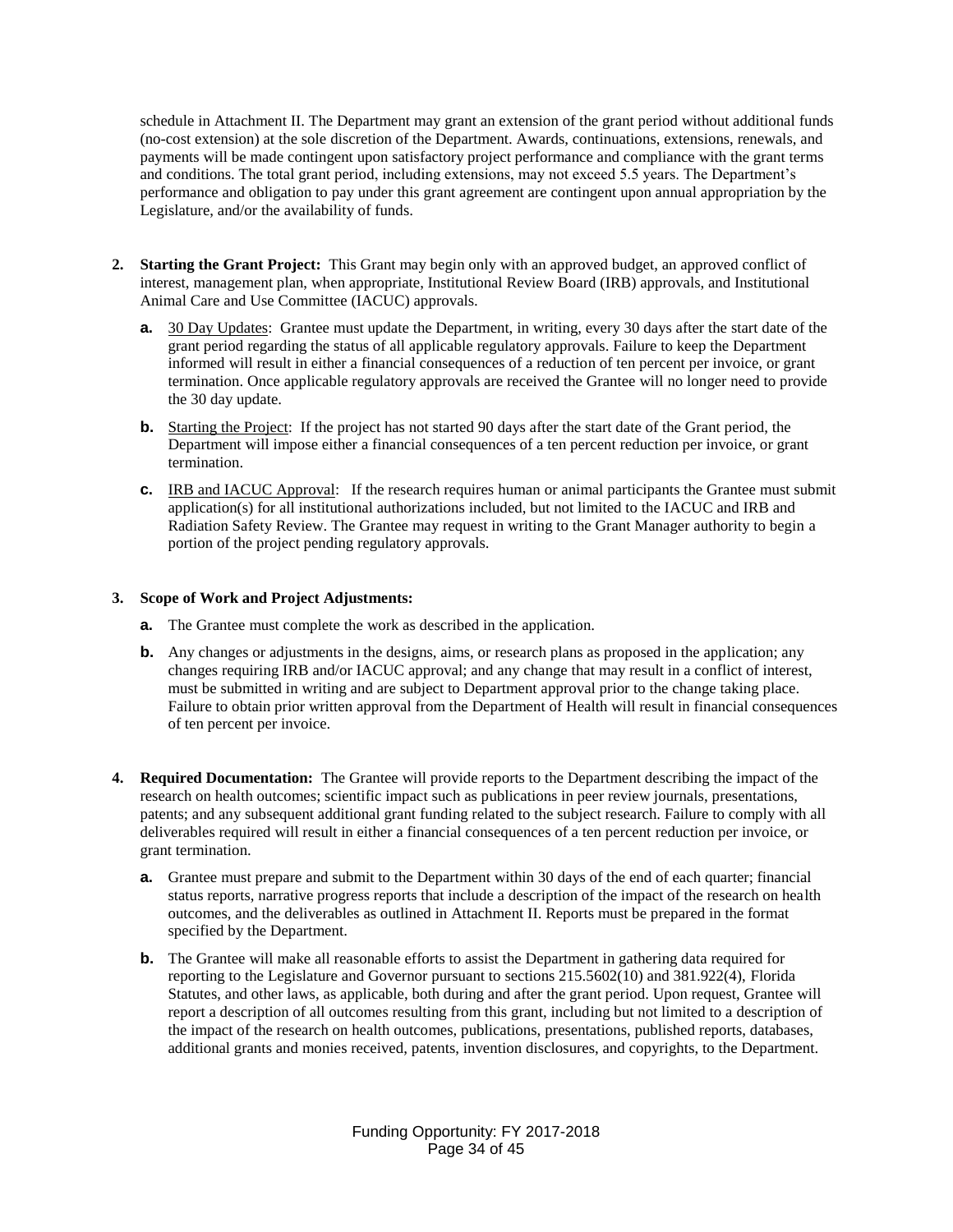- **5. Financial Consequences:** Failure to provide all documentation required will result in either a financial consequence of a reduction of ten percent per invoice, and/or grant termination.
- **6. Quarter:** There are four quarters in a fiscal year, consisting of three months each. The quarters are as follows: Quarter 1 is July through September; Quarter 2 is October through December; Quarter 3 is January through March; Quarter 4 is April through June.
- **7. Payment:** This Grant has a fixed payment schedule as shown in Attachment II. Payments will be contingent on Grantee compliance with these Terms and Conditions and all other grant requirements.
	- **a.** Total per annum payments to the Grantee must not exceed the total per annum allocation as shown in Attachment I, and cannot exceed the total award amount.
	- **b.** Grantee must request payment using the Department's invoice form. Expenses will be reviewed for allowability.
	- **c.** The Grantee will only be paid for satisfactory and timely deliverables. Payment of the final invoice for this grant will take place after the end of the Grant period once all required documentation and deliverables have been received and approved.
- **8. Key Personnel Requirements and Adjustments:** Project key personnel include the Corresponding Principal Investigator, Project Director, Mentor, and other project personnel noted as such in the grant application.
	- **a.** Commitment of any individual's effort greater than 100 percent is not permitted.
	- **b.** The Grantee must establish a system to track work effort commitments of all key personnel. Effort certification documentation shall indicate the committed/actual work effort expended on the grant during the Grant period as well as percent effort for all other duties/tasks/projects. All effort assigned to this Grant must be for work directly related to the project.
	- **c.** Prior Department approval is required for Project Director, Corresponding Principal Investigator, and Mentor changes.
	- **d.** Reductions in Project Director or Corresponding Principal Investigator effort are not allowed within the first year and may not be decreased more than ten percent within any one year of the grant period. The amount of effort of the Project Director and/or Corresponding Principal Investigator must remain above the minimum percent required in the Funding Opportunity Announcement.
- **9. Budget Adjustments:** The approved Budget Form is the annual budget approved by the Department at the beginning of the grant period and annually thereafter and includes any approved budget adjustments.
	- **a.** The Department will reimburse the Grantee for allowable, reasonable, and necessary costs as detailed in the line item budget.
	- **b.** The Department must review and approve any deviation from the approved budget. Any overspending in the personnel, equipment, or travel budget categories must be justified to and pre-approved by the Department. Any revisions to the Budget Form in excess of ten percent of the total amount of any one budget category being revised must be submitted to the Grant Manager on the Budget Revision Form reflecting the changes and justification. Revisions will become effective upon approval by the Department and signature by the Grantee and Department.
	- **c.** The Department reserves the right to: 1) require further justification, 2) reject any disallowed costs, and 3) request new/revised budgets as it deems necessary.
- **10. No-Cost Extensions:** Extension of a grant period without additional funds.

Funding Opportunity: FY 2017-2018 Page 35 of 45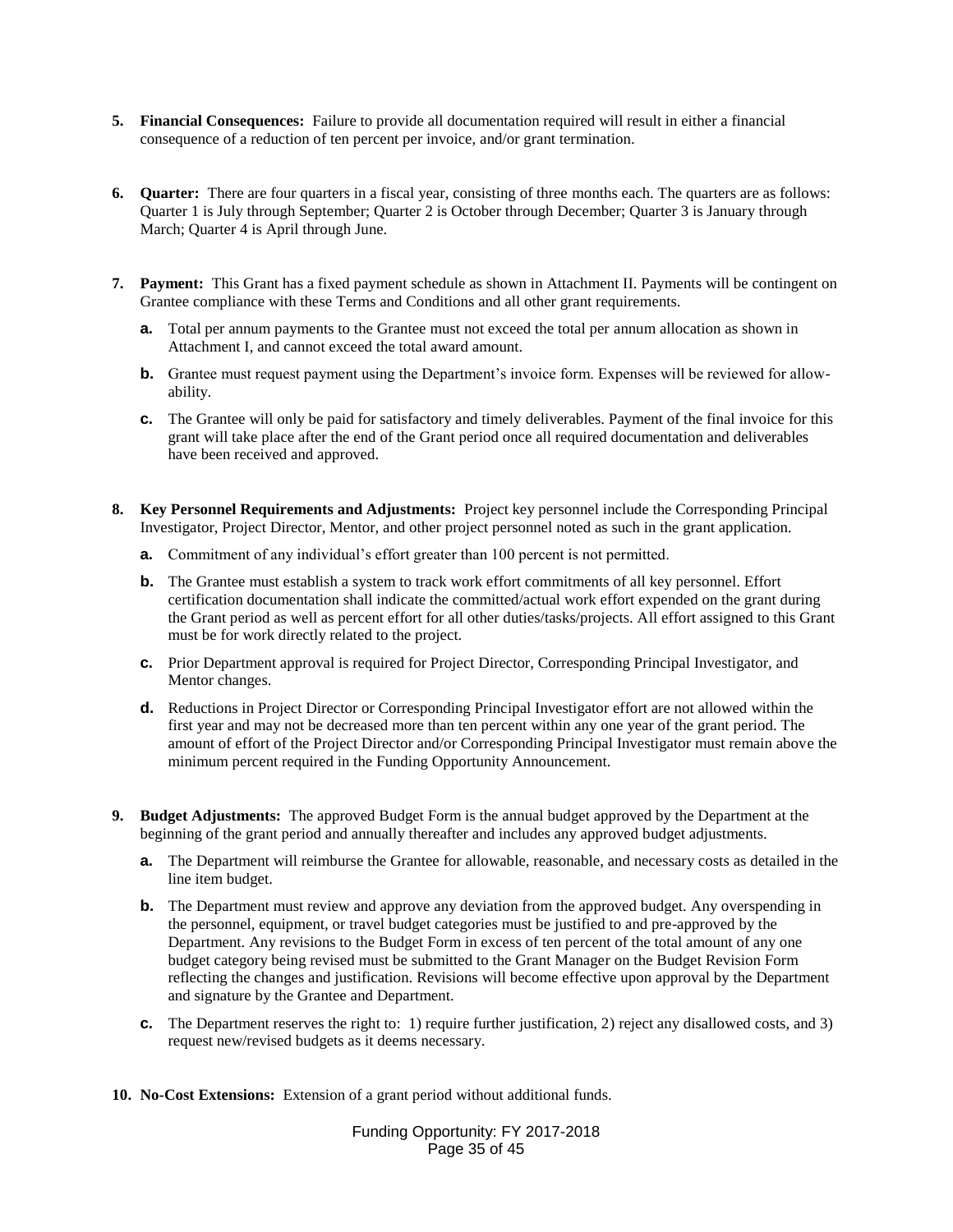- **a.** All no-cost extension requests must be received in writing in the form provided by the Department no less than 3 months prior to the ending date of the grant or date defined in Attachment II.
- **b.** No-cost extension request are subject to review and approval or disapproval from the Department.
- **c.** The Grant will not be eligible for more than one 6 month no-cost extension.
- **11. Property/Equipment:** Property and equipment is defined as non-expendable, tangible property having a useful life of more than one year. All property and equipment purchased with grant funds must be (1) necessary to carry out the proposed research; (2) justified to and pre-approved by the Department; (3) inventoried and tracked throughout the grant period; and (4) protected with sufficient insurance and security safeguards.
	- **a.** All approved property and equipment must be purchased and received prior to the last 90 days of the grant period, unless prior written approval from the Department has been obtained.
	- **b.** All equipment purchased with grant funds is the property of the eligible institution, and is subject to Chapter 273, Florida Statutes, dealing with state-owned tangible personal property and the disposition thereof.
- **12. Fiscal Accountability:** The Grantee must establish and maintain books, records, and documents (including electronic storage media) in accordance with generally accepted accounting procedures and practices, which sufficiently and properly reflect all revenues and expenditures of funds provided by the Department.
	- **a.** The Grantee must not commingle grant funds with other personal or business accounts. The Grantee must not use grant funds to supplant or replace funds from other resources.
	- **b.** The Grantee must maintain and electronically submit to the Department on a quarterly basis, sufficient documentation of all grant expenditures as proof that such expenditures are allowable, reasonable, and necessary for the work performed under this agreement. The Grantee will not charge the Department for the value of donated goods, services, or facilities; however, donations may be used to meet any required match.
	- **c.** The Grantee must develop and use a system for tracking all project costs incurred. All expenses paid with grant funds must be directly related to the project. Any grant funds utilized for purposes outside of the budget will be considered an overpayment and must be returned to the Department.
	- **d.** The Department will not be responsible for any project costs incurred before or after the grant period. Only project costs incurred during the grant period are eligible for payment. All project costs are subject to Department audit, and only those required for this project during the grant period will be allowed.
	- **e.** Per Section 112.061, Florida Statutes, reimbursement for allowed travel must be at or below the current State of Florida travel rates.
- **13. Matching Funds:** If matching funds are a condition of this grant per the Funding Opportunity Announcement, the Grantee agrees it will specifically provide at a minimum the funds or other consideration as outlined in the application. Grantees may match more than the minimum required amount. If the Grantee does not contribute the agreed-to match amount, the total award amount may, at the discretion of the Department, be reduced proportionately to maintain the required matching ratio.
- **14. Return of Funds:** This grant is a fixed payment grant, which provides a specific level of quarterly support without regard to actual costs incurred. The final invoice is based on a reconciliation of all costs associated with the project not to exceed the fixed amount indicated in Attachment II. The Grantee must return to the Department any overpayment of grant funds related to disallowed expenditures, funds unaccounted for due to non-submission of required deliverables, or other unused grant funds at the end of the grant period. If the Grantee or its independent auditor identifies that overpayment has been made; the Grantee must repay the overpayment within 90 calendar days of grant end date. In the event that the Department first discovers an overpayment has been made, the Department will notify the Grantee of such a finding. Should repayment not be

Funding Opportunity: FY 2017-2018 Page 36 of 45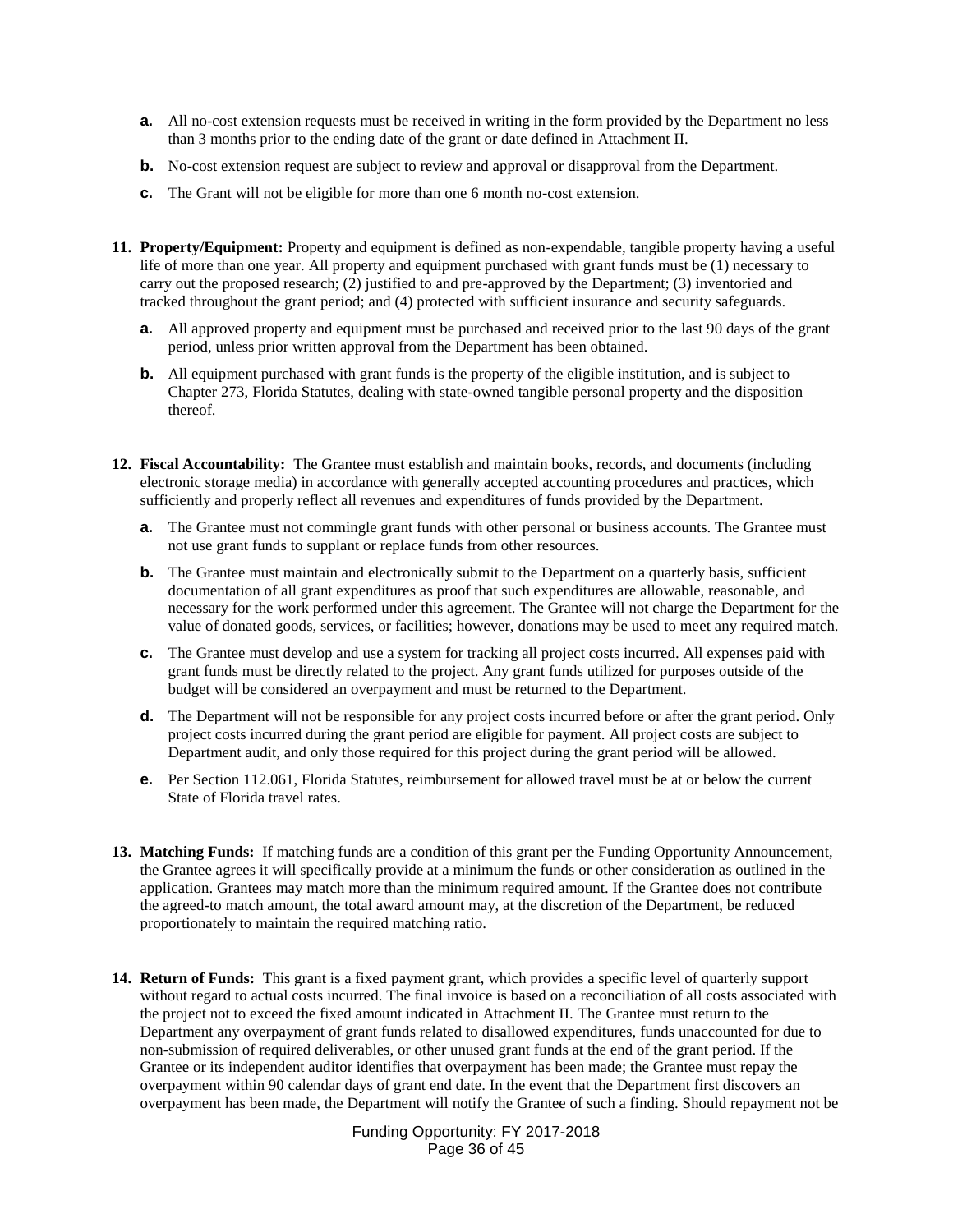made in a timely manner, the Department may withhold the amount of the overpayment from any future payments under this or any other agreement. This provision will not be a limitation on any remedies at law or equity available to the Department.

- **15. Monitoring:** The Grantee must permit persons duly authorized by the Department to inspect any records, papers, documents, facilities, and/or goods and services of the Grantee that are relevant to this grant, and/or interview any clients, subcontractors, and employees of the Grantee to assure the Department of satisfactory performance of the terms and conditions of this grant. Monitoring may take place at any time during the grant period or records retention period with reasonable advance notice during normal business hours. Following such evaluation, the Department may deliver to the Grantee a written report of its findings and may include written recommendations with regard to the Grantee's performance of the terms and conditions of this grant. The Grantee will correct all noted deficiencies identified by the Department within the specified period of time set forth in the recommendations. The Grantee's failure to correct noted deficiencies may, at the sole and exclusive discretion of the Department, result in any one or a combination of the following: (1) the Grantee being deemed in breach or default of this agreement; (2) the withholding of payments to the Grantee by the Department under this or any other agreement; (3) the termination of this grant.
- **16. Access to Records:** All records related to this Grant or Grant Project will be subject at all reasonable times to inspection, review, or audit by federal, state, or personnel duly authorized by the Department. Persons duly authorized by the Department will have full access to and the right to examine any of the Grantee's grant and related records and documents, regardless of the form in which kept, at all reasonable times for as long as records are retained. Upon termination of the grant, and at the request of the Department, the Grantee will cooperate with the Department to facilitate the duplication and transfer of any said records or documents during the required retention period. The Department unilaterally reserves the right to terminate this grant if the Grantee refuses to allow public access to all documents, papers, letters, or other materials subject to provision of Chapter 119, Florida Statutes, made or received by the Grantee or its contractor in conjunction with this grant.
- **17. Retention of Records:** The Grantee must retain all client records, financial records, supporting documents, statistical records, and any other documents (including electronic storage media) pertinent to this grant for a period of six years after the end of the grant period. If an audit has been initiated and audit findings have not been resolved at the end of the six years, the records must be retained until resolution of the audit findings or litigation, which may be based on the terms of this grant. Upon completion or termination of the grant and at the request of the Department, the Grantee will cooperate with the Department to facilitate the duplication and transfer of any said records or documents during the required retention period as specified.
- **18. Financial, Scientific, Commitment Overlap and Other Support:** Financial overlap occurs when duplicate or equivalent budget items (e.g., equipment, salary) are requested in an application but are already funded or provided for by another source. Financial overlap is defined as accepting financial compensation from one or more other support sources for the same or substantially similar scientific aims/projects that are funded by the Department. Financial overlap is not permitted. Scientific overlap occurs when substantially the same research is funded by two or more different funding sources, or a specific research objective and the research design for accomplishing that objective are the same or closely related in two or more awards, regardless of the funding source. Commitment overlap occurs when any project staff has time commitments exceeding 100 percent. This is the case whether or not the grant includes salary support for the effort. While information on other support is only requested for the Corresponding Principal Investigator, no individual on the project may have combined commitments in excess of 100 percent. Other Support is defined as all financial resources, whether federal, state or private, commercial or institutional, available in direct support of an individual's research endeavors, including but not limited to research grants, cooperative agreements, contracts, and/or institutional awards (not included are training awards, prizes, or gifts).

The Grantee is responsible for monitoring changes in other support for project key personnel to avoid overlap. The Grantee is responsible for notifying the Department of such changes and for resolving overlap or requesting

> Funding Opportunity: FY 2017-2018 Page 37 of 45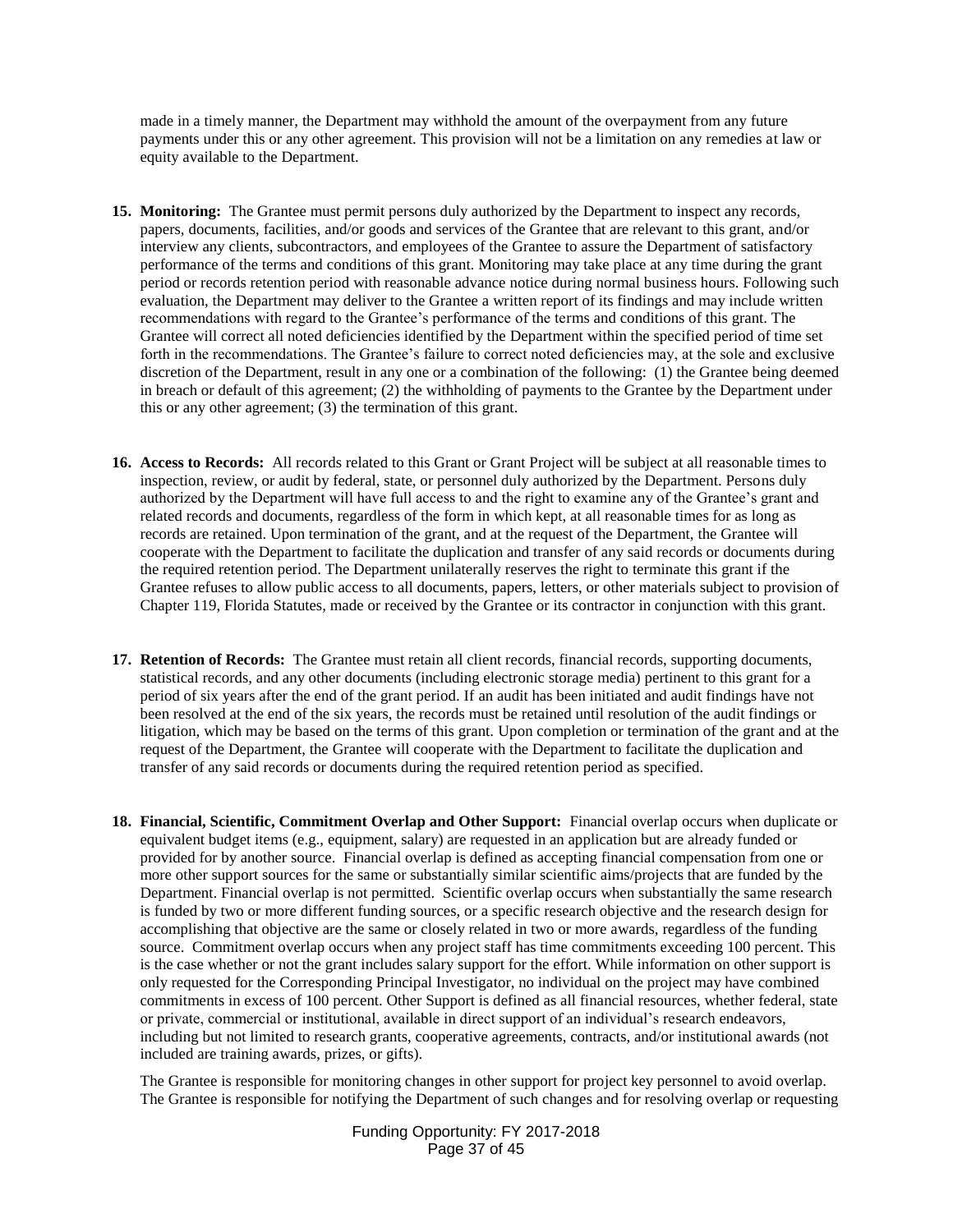an amendment to prevent overlap. If overlap is due to receipt of an award from another funding source during the grant period, the Grantee must immediately notify the Department and resolve the overlap by: a) modifying at least one of the awards to eliminate the overlap or b) relinquishing one of the awards. Updated information on other support may be requested by and shall be provided to the Department at any time during the grant period.

- **19. Financial Conflict of Interest:** Grantee must report to the Department any interest in the list of reportable interests specified in Attachment III, regardless of any conflict of interest procedures at the Grantee's institution, at the time of the application and before the grant starts. The Grantee must have in place an administrative process to identify and resolve financial conflicts of interest that may affect the objectivity of the proposed research. The Grantee must inform the Department of any conflict of interest management plan required by the Grantee's institution prior to starting research. The Department may require an additional management plan if the plan developed by the Grantee institution is not acceptable to the Department. If a reportable interest as defined by the Department arises after the grant starts, the Grantee must immediately notify the Department within 48 hours.
- **20. Assignment and Sub grants:** The Grantee will neither assign the responsibility of this grant to another party nor subcontract for any of the work contemplated under this grant without prior written approval of the Department. Any sub-license, assignment, subcontract, or transfer otherwise occurring will be null and void. No sub grants will be authorized that involve researchers outside the state of Florida. The Grantee will be responsible for all work performed and all expenses incurred for this grant and for ensuring compliance with these terms and conditions. If the Department permits the Grantee to subcontract part of the work contemplated under this grant, including entering into subcontracts with vendors for services and commodities, the Department will not be liable to the subcontractor for any expenses or liabilities incurred under the subcontract and the Grantee will be solely liable to the subcontractor for all expenses and liabilities incurred under the subcontract. To the extent permitted by Florida law, the Grantee, at its expense, will defend the Department against such claims.
- **21. Confidentiality:** The Grantee will maintain confidentiality of all data, files, documents, papers, electronic storage media, and records, including client records, and shall protect the privacy of human subjects related to this grant and all services provided. The Grantee must not use or disclose any information concerning human subjects under this grant for any purpose not in conformity with applicable state and federal law or regulations (including but not limited to  $45$  CFR  $46$ ,  $160$ ,  $162$ , and  $164$ , and  $21$  CFR  $56.111$  and  $45$ ) and Department policies, except upon written consent of the recipient, or his or her responsible parent or guardian, when authorized by law. Grantee must report any breach of confidentiality to the Department within 48 hours of an allegation being made.
- **22. Publications, Presentations or Printing of Reports:** Any publications, presentations, printed reports, or resulting research findings related to this grant must acknowledge the appropriate funding source: Florida Department of Health, James & Esther King Biomedical Research Program; Florida Department of Health, Bankhead-Coley Cancer Research Program. Grantee shall notify the Department of all publications, presentations, printed reports, and resulting research findings created for this project both during the grant period and for a period of six years after the grant period.

#### **23. Public Access:**

- **a.** Upon publication of their work, grantees funded through this Program are encouraged to make materials, data and databases, and software that result from this funding and which is integral to their publication, freely and expeditiously available upon request for research use by other scientists, utilizing materials transfer agreements.
- **b.** In concert with the National Institutes of Health (NIH) notice NOT-OD-08-033, the Grantee will submit or have submitted for them to the National Library of Medicine's PubMed Central an electronic version of

Funding Opportunity: FY 2017-2018 Page 38 of 45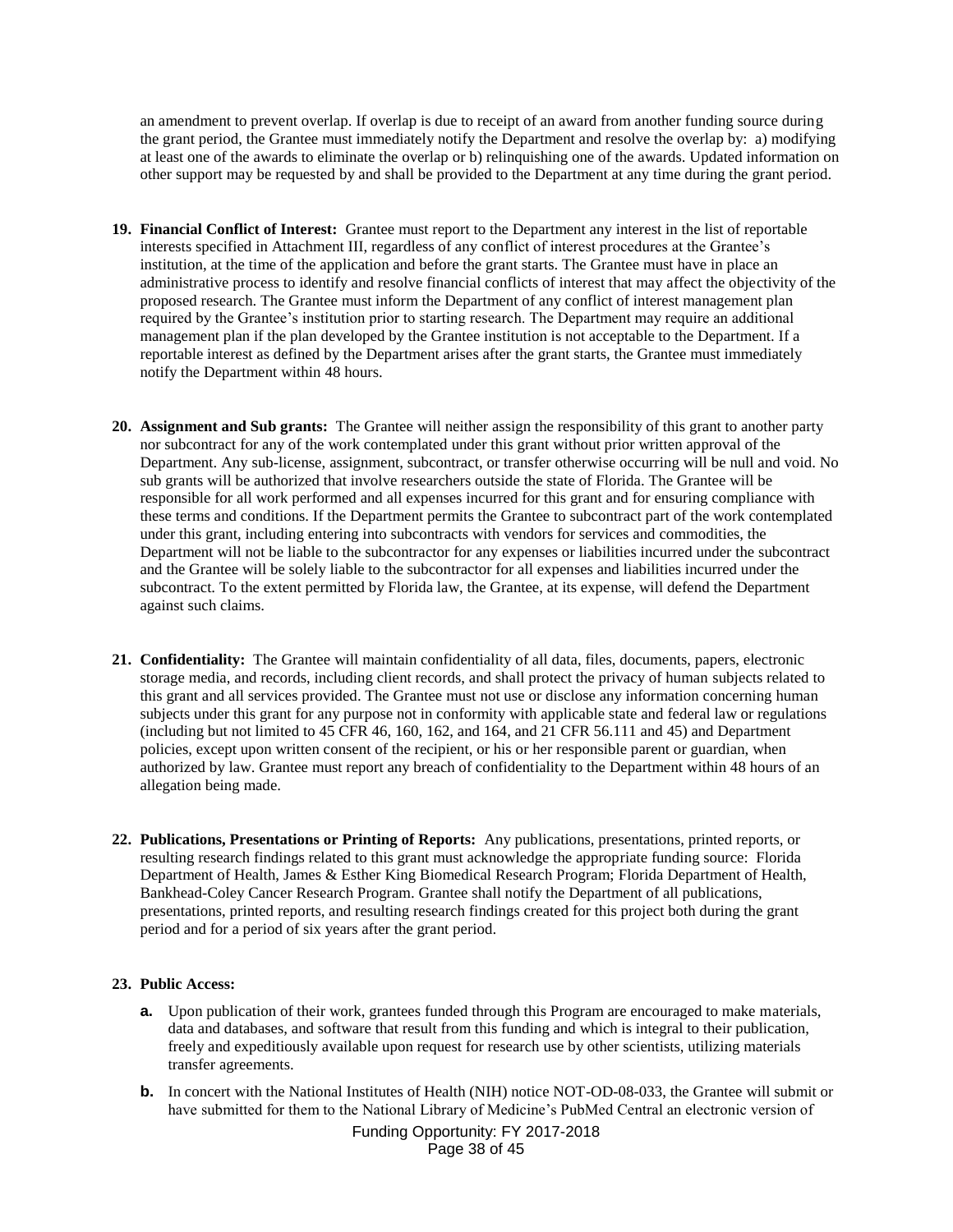their final, peer-reviewed manuscripts upon acceptance for publication, to be made publicly available no later than 12 months after the official date of publication, in a manner consistent with copyright law.

- **24. Patents, Copyrights, and Royalties:** Notwithstanding the provision at Section I.T of the Standard Contract, the following provisions will apply to all inventions, including intellectual property, created under this grant:
	- **a.** All inventions will be the property of the Grantee or business partner if a written agreement has been executed; and Grantee will retain the entire right, title and interest to such.
	- **b.** The Department will have a fully paid up, non-exclusive, non-transferable, irrevocable license to practice or have practiced or to use or have used the invention for or on behalf of the State of Florida.
	- **c.** Grantee will disclose all inventions to the Department within two months of patent application and/or any licensing event, and will subsequently report on commercialization progress regarding patenting (filing dates and issue dates), licensing, and commercialization events.
	- **d.** Grantee will make reasonable efforts to commercialize such invention through patenting and licensing and will make reasonable efforts to give preference to Florida-based companies.
	- **e.** If the Grantee seeks to apply for copyright, trademark or patent when commercially reasonable for any property created, developed or invented as a result of services provided under this grant, the Grantee will furnish the Department with a description of said property and a copy of any licensing obtained.
	- **f.** Grantee will report to the Department, upon request, any progress in securing or exploiting such inventions, trademarks, copyrights, or patents both during and after the grant period.
	- **g.** It is expressly agreed that neither Grantee nor Department transfers by operation of this Agreement to the other party any right in or license to any patents, copyrights, or other proprietary right owned as of the commencement date of the Agreement or arising outside of the research conducted under this Agreement.
- **25. Policy Regarding Scientific Misconduct:** The following provisions will apply to ensure research integrity and manage scientific misconduct.
	- **a.** Applicants for, and recipients of, grants must promptly inform the Department of any notices of scientific misconduct or suspensions. If an administrative action for scientific misconduct is imposed by the Department of Health and Human Services (HHS), by his/her own institution, or by any other regulatory agency, the Grantee must notify the Department within 48 hours. Grantee must provide a copy of the final notice of the administrative action (i.e. after the disposition of any appeal) to the Department either at the time of application or within thirty (30) days of the imposition of the administrative action.
	- **b.** Each eligible institution that receives or applies for a grant must certify establishment of administrative policies consistent with 42 CFR 50, Subpart A, "*Responsibilities for PHS Awardee and Applicant Institutions for Dealing with and Reporting Possible Misconduct in Science," and 42 CFR 94, "Public Health Service Standards for the Protection of Research Misconduct Whistleblowers.*"
- **26. Human Subjects:** The following provisions will apply if the project involves human subjects:
	- **a.** Grantee must comply with all applicable federal and state laws and regulations, including 45 CFR 46, 45 CFR 160 and 164, and 21 CFR 50, 56, 312, 812, and other applicable regulations when research is covered by regulations or the organization has committed to applying federal regulations or equivalent protections to all research.
	- **b.** Grantee is responsible for safeguarding the rights and welfare of human subjects in Department-supported projects. Grantees proposing to involve human subjects in nonexempt research must provide, upon request, a copy of the organization's Assurance of Compliance with the Office of Human Research Protections (OHRP), and must establish and maintain appropriate policies and procedures for the protection of human subjects.

Funding Opportunity: FY 2017-2018 Page 39 of 45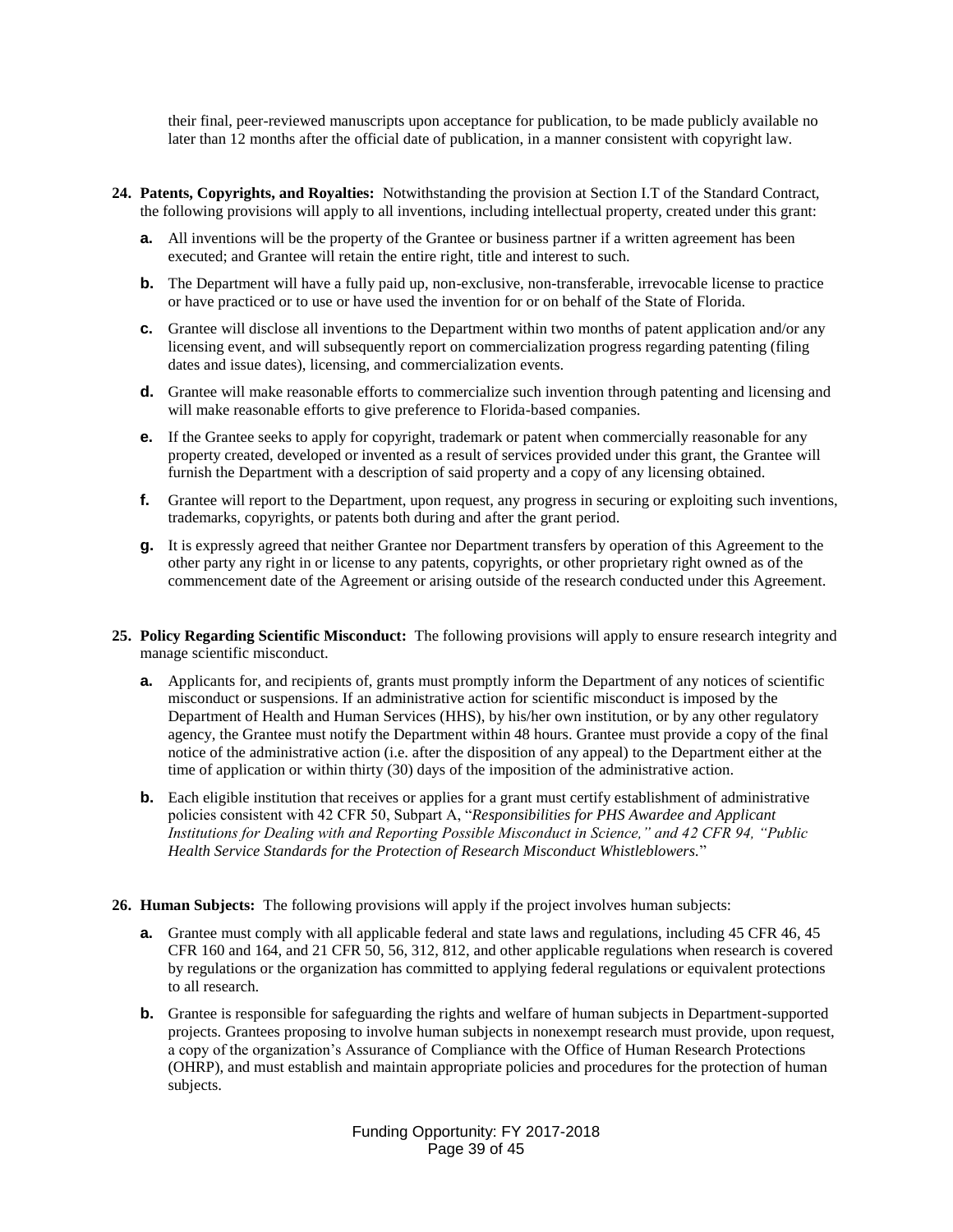- **c.** Grantees are required to obtain and maintain approval from an IRB within 60 days of notice of award. Grantees are required to follow Department policies for reporting unanticipated problems and noncompliance involving the research to the Department.
- **d.** When appropriate, Grantee agrees to define the arrangements for medical care for research-related injury before the research starts and communicate it to prospective research participants. This does not require any particular party to be responsible for such care; it requires that it be made clear to participants through the informed consent document/process who will provide medical care and who will be responsible to pay for it should a participant experience a research-related injury.
- **e.** Grantee agrees to report to the Department within 48 hours any expiration of IRB approval, serious or continuing non-compliance, unanticipated problems involving risks to participants or others, and any suspension or termination of IRB approval. The Grantee IRB agrees to report to the Department when reporting to federal officials any serious or continuing non-compliance or unanticipated problem involving risks to participants or others.
- **f.** During the time that one or more IRB approval(s) is expired, all activities covered by the expired IRB approval(s) must stop until approval is obtained, and expenses for those activities during the expired period will be disallowed.
- **g.** Grantee must comply with the "*NIH Guidelines on the Inclusion of Women and Minorities as Subjects in Clinical Research*."
- **27. Vertebrate Animals:** If this project involves the use of vertebrate animals, the following terms apply.
	- **a.** Grantee is responsible for the humane care and use of animals in Department-supported research activities. Grantee must abide by the Animal Welfare Act as amended (7 USC 2131-2159) and other Federal statutes and regulations relating to animals.
	- **b.** Grantee must obtain, maintain, and provide to the Department active verification or certification of IACUC approval before project work can begin. The verification must include corresponding principal investigator name, project name, approval and expiration dates, and signature of the approving authority chairperson.
	- **c.** Grantee agrees to report within 48 hours to the Department any expiration of IACUC approval, serious or continuing non-compliance, and any suspension or termination of IACUC approval.
	- **d.** During the time that the IACUC approval is expired, all activities covered by the expired IACUC approval must discontinue until a renewal is obtained, and expenses for those activities during the expired period will be disallowed.
- **28. Recombinant DNA**: All research involving recombinant DNA techniques must meet the requirements of NIH Notice NOT-OD-02-052, "*NIH Guidelines for Research Involving Recombinant DNA Molecules.*"
- **29. Stem Cells:** All research involving human stem cells must meet the requirements of the "National Institutes of Health Guidelines for Human Stem Cell Research."
- **30. Lobbying:** Pursuant to sections 11.062 and 216.347, Florida Statutes, no portion of grant funds will be used for lobbying.
- **31. Insurance:** The Grantee must provide adequate liability insurance coverage on a comprehensive basis at all times during the grant period. Upon execution of this grant, unless it is a public college or university as identified in Chapter 1004, Florida Statutes, the Grantee accepts full responsibility for identifying and determining the type(s) and extent of liability insurance necessary to provide reasonable financial protections for the Grantee and the clients to be served under this grant, if any. Upon execution of this grant, upon request

Funding Opportunity: FY 2017-2018 Page 40 of 45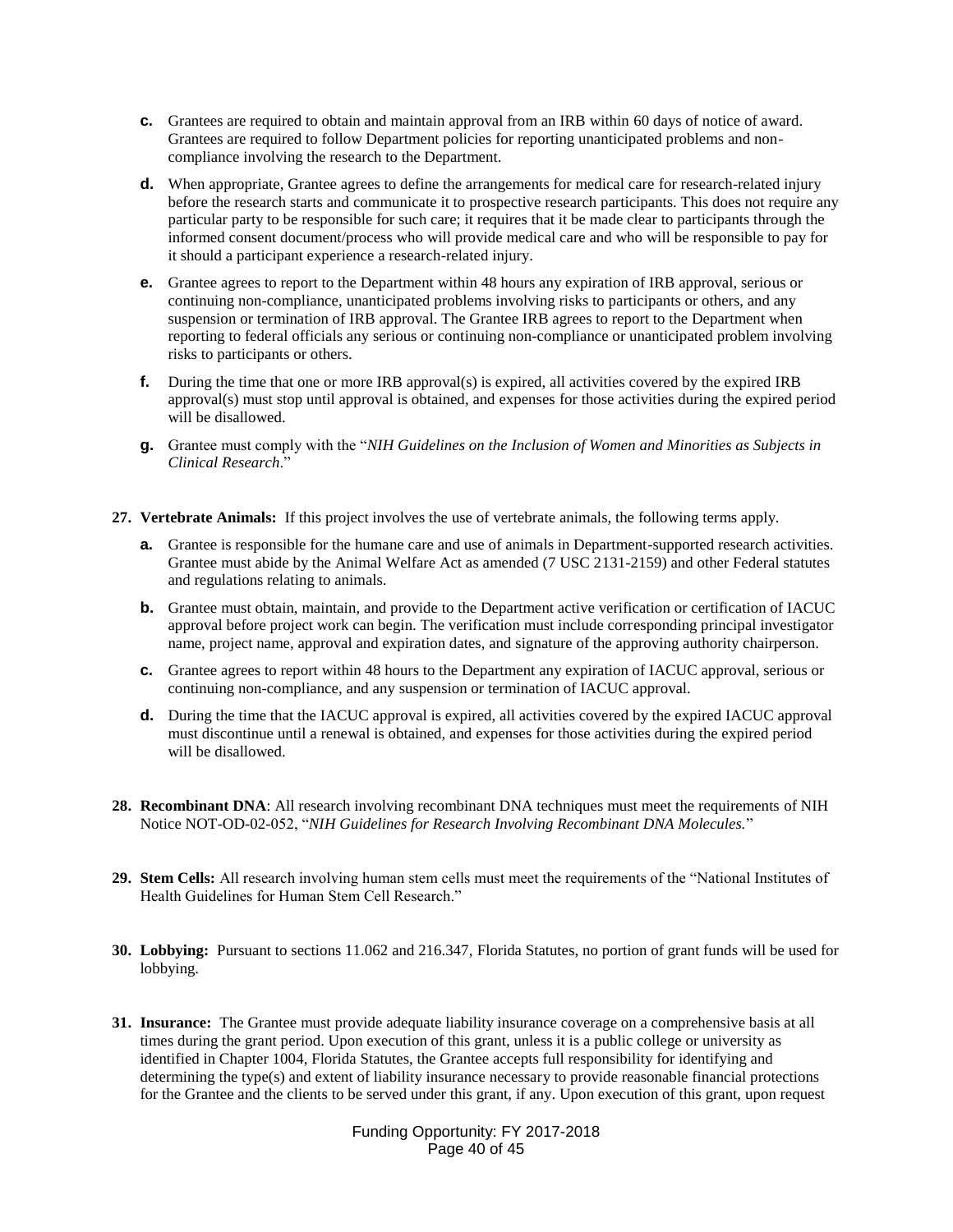the Grantee must furnish the Department written verification supporting both the determination and existence of such insurance coverage. Such coverage may be provided by a self-insurance program established and operating under the laws of the State of Florida. The Department reserves the right to require additional insurance where appropriate. Insurance must be secured from a company licensed to do business in the State of Florida.

- **32. Florida Single Audit Act Financial Audit:** The Grantee must comply with the provisions of the Florida Single Audit Act, section 215.97, Florida Statutes, as applicable. The following provisions apply:
	- **a.** The Grantee is required to maintain separate accounting of revenues and expenditures of funds and maintain sufficient documentation of all expenditures incurred (e.g., invoices, canceled checks, payroll detail, bank statements, etc.) under this contract that evidences that expenditures are:
		- i. Allowable under the contract and applicable laws, rules, and regulations;
		- ii. Reasonable; and
		- iii. Necessary in order for the Grantee to fulfill the obligations under these Terms and Conditions.
	- **b.** The aforementioned documentation is subject to review by the Department and/or the State Chief Financial Officer and the Grantee will comply timely with any requests for documentation.
- **33. Termination:** Regardless of the cause of termination, the Grantee must comply with the terms and conditions of this grant at all times during and after the grant period. The Grantee may be reimbursed for allowable costs incurred and any irrevocable charges through the date of termination up to the total award amount.
	- **a.** This grant may be terminated by the Grantee upon no less than 30-calendar days notice in writing, without cause, at no additional cost.
	- **b.** This grant may be terminated by the Department upon no less than 30-days notice, without cause, at no additional cost, unless a different notice period is mutually agreed upon by the parties or outlined elsewhere herein. The provisions herein do not limit the Department's right to any legal remedies.
	- **c.** In the event funds to finance this grant become unavailable, the Department may terminate this grant upon no less than 24 hours notice in writing to the Grantee. The notice will be delivered by certified mail, return receipt requested, or in person with proof of delivery. The Department will be the final authority as to the availability and adequacy of funds.
	- **d.** In the event of research non-compliance or violation of the terms of this agreement, the Department may terminate this research grant upon no less than 24 hours notice in writing to the Grantee.
- **34. Indemnification:** Unless the Grantee is an agency or subdivision of the State of Florida or a public college or university as identified in Chapter 1004, Florida Statutes, the Grantee will be liable for and will indemnify, defend, and hold harmless the State of Florida, its officers, employees and agents to the full extent allowed by law from all losses, expenses, claims, damages, actions, suits and judgments, consequential or otherwise and including attorneys' fees and costs, arising out of any act, actions, neglect, or omissions by the Grantee, its agents, subcontractors, or employees during the performance or operation of this grant, whether direct or indirect, and whether to any person or tangible or intangible property. Only adjudication or judgment after highest appeal is exhausted specifically finding the Grantee not liable will excuse performance of this provision.

Nothing in this grant agreement is intended to serve as a waiver of sovereign immunity, nor will anything in this grant agreement be construed as consent by a state agency or political subdivision of the State of Florida to be sued by third parties in any matter arising out of this grant agreement. If the Grantee is an agency or subdivision of the State of Florida, the Grantee agrees to be fully responsible for its acts of negligence, or its agents' acts of negligence when acting within the scope of their employment or agency, and agrees to be liable for any damages resulting from said negligence. Nothing herein is intended to serve as a waiver of sovereign immunity by any Grantee to whom sovereign immunity may be applicable.

#### **35. Dispute, Dispute Resolution, and Renegotiation:**

**a.** Failure of this agreement to cite all applicable state and federal laws and regulations does not waive compliance requirements.

> Funding Opportunity: FY 2017-2018 Page 41 of 45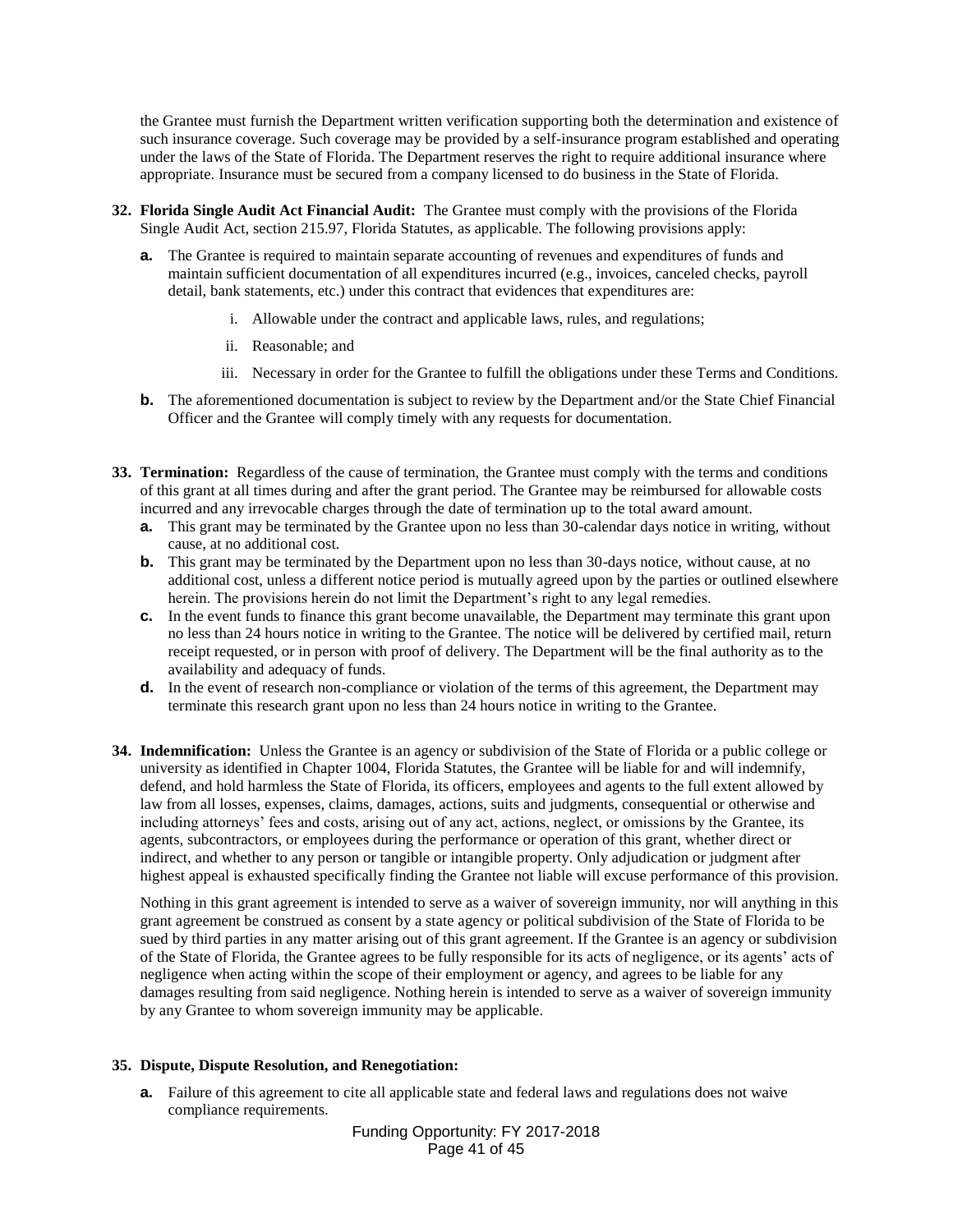- **b.** Failure of the Department to declare any default immediately upon the occurrence thereof, or delay in taking any action in connection therewith, does not waive such default. The Department shall have the right to declare any default at any time and take such action as might be lawful or authorized hereunder, in law or in equity. No Department waiver of any term, provision, condition or covenant hereof will be deemed to imply or constitute a further Department waiver of any other term, provision, condition or covenant hereof, and no payment by the Department will be deemed a waiver of any default hereunder.
- **c.** Modifications of provisions of this agreement will only be valid when they have been reduced to writing and duly signed by both parties.
- **d.** The Department will be entitled to assign or transfer, in whole or part, its rights, duties, or obligations under this agreement to another governmental agency in the State of Florida upon giving prior written notice to the Grantee.

#### **36. Contact:**

- **a.** All correspondence relating to contractual matters should be directed to [research@flhealth.gov](mailto:research@flhealth.gov) or via mail to Florida Department of Health, Office of Public Health Research, Biomedical Research Programs, 4052 Bald Cypress Way, Bin A-24, Tallahassee, FL 32399-1749. The Department requires original signatures for all grant contract matters (invoices, budgets, and reports). These documents must be mailed to the above address.
- **b.** A Vendor Ombudsman has been established within the Department of Financial Services, whose duties include acting as an advocate for Grantees who may be experiencing problems in obtaining timely payment from a state agency. The Vendor Ombudsman may be contacted at (850) 413-5516 or (800) 342-2762, the State of Florida Chief Financial Officer's Hotline.

I have read the above Terms and Conditions and understand each section.

The parties hereto have caused these Terms and Conditions to be executed by their undersigned officials as duly authorized.

#### **GRANTEE:**

Signature of Authorized Official Date

Typed or Printed Name of Authorized Official Eligible Institution Name

#### **FLORIDA DEPARTMENT OF HEALTH:**

Signature of Authorized Official Date

Florida Department of Health

Funding Opportunity: FY 2017-2018 Page 42 of 45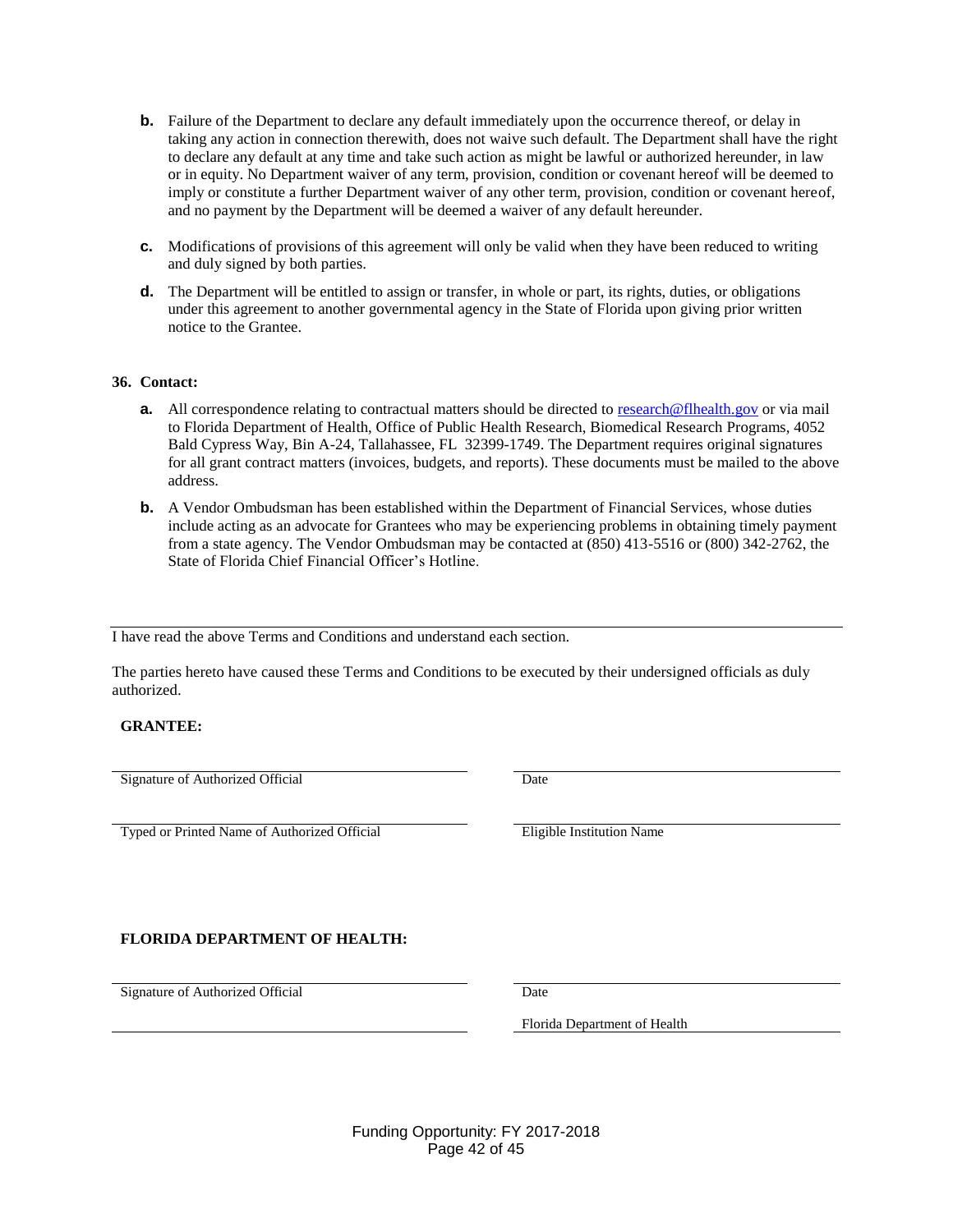

### **Attachment I**

### **Florida Biomedical Research Programs**

### **Terms and Conditions**

| Program:                                 |  |
|------------------------------------------|--|
| Program CSFA #:                          |  |
| Grant ID:                                |  |
| Type of Grant:                           |  |
| Institution:                             |  |
| Corresponding Principal<br>Investigator: |  |
| Project Title:                           |  |
| General Audience Abstract:               |  |
| <b>Grant Period:</b>                     |  |
| Total Grant Award:                       |  |
| Year One Amount:                         |  |
| Year Two Amount:                         |  |
| Year Three Amount:                       |  |
| Year Four Amount:                        |  |
| Year Five Amount:                        |  |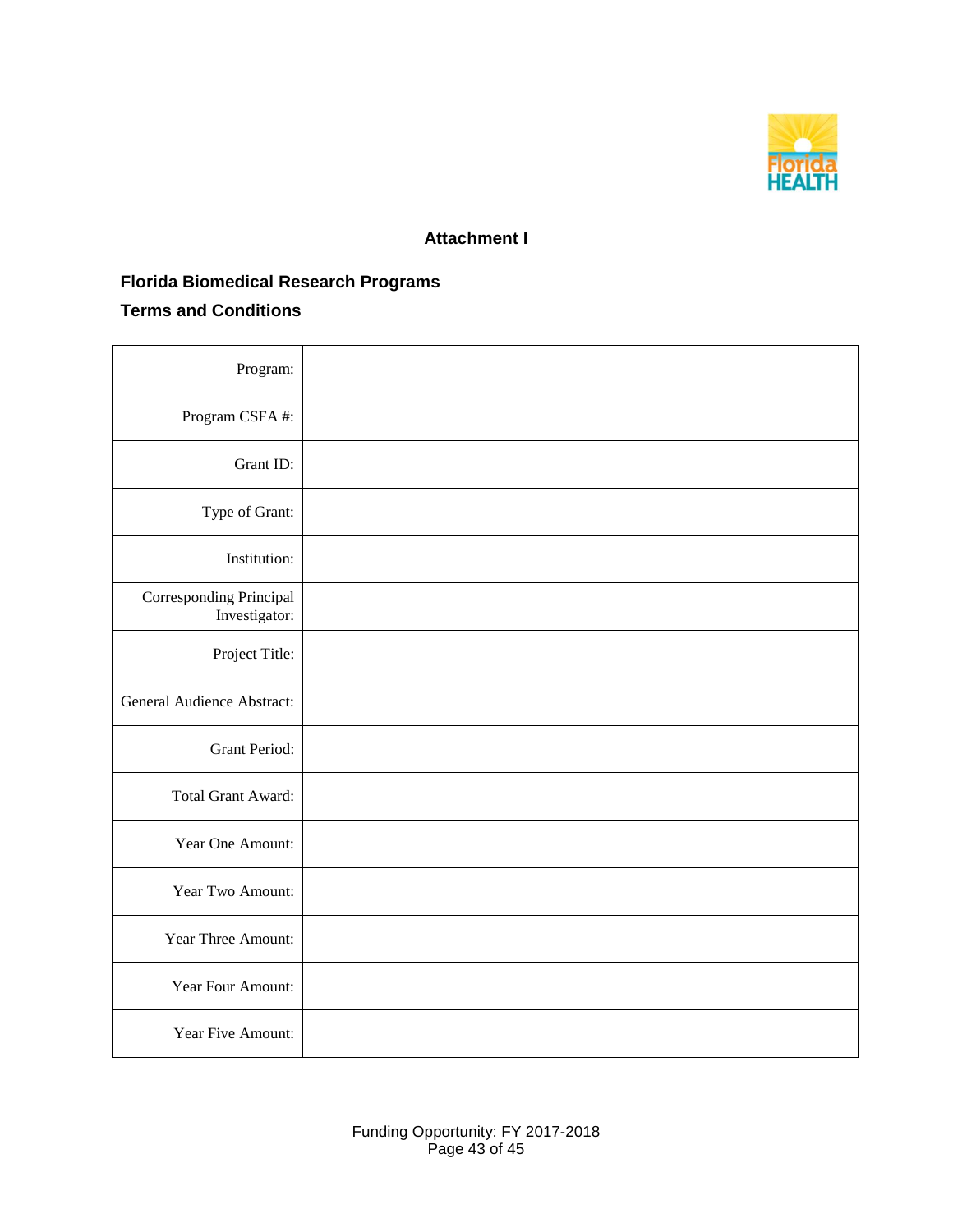#### **Attachment II**

### **Schedule of Deliverables and Payments**

| <b>Florida Biomedical Research Programs</b>                                                                                                                                                                                                                                                           |                                      |                  |  |
|-------------------------------------------------------------------------------------------------------------------------------------------------------------------------------------------------------------------------------------------------------------------------------------------------------|--------------------------------------|------------------|--|
| <b>Terms and Conditions</b>                                                                                                                                                                                                                                                                           |                                      |                  |  |
| Bankhead-Coley Cancer Research Program or James and Esther King Biomedical Research Program<br><b>Grant Title:</b>                                                                                                                                                                                    |                                      |                  |  |
| <b>Deliverable</b>                                                                                                                                                                                                                                                                                    | <b>Period Covered</b>                | <b>Due Dates</b> |  |
| <b>FISCAL YEAR 2017-2018</b>                                                                                                                                                                                                                                                                          |                                      |                  |  |
| 3rd Quarter Progress Report<br>$\bullet$<br>3rd Quarter Financial Report<br>3rd Quarter Expenditure Report<br>Proof of Liability Insurance<br>Invoice for \$                                                                                                                                          | Date of Execution - (insert<br>date) | (insert date)    |  |
| 4 <sup>th</sup> Quarter Progress Report<br>$\bullet$<br>4 <sup>th</sup> Quarter Financial Report<br>4 <sup>th</sup> Quarter Expenditure Report<br>Invoice for \$                                                                                                                                      | (insert date)                        | (insert date)    |  |
| <b>FISCAL YEAR 2018-2019</b>                                                                                                                                                                                                                                                                          |                                      |                  |  |
| 1 <sup>st</sup> Quarter Progress Report<br>$\bullet$<br>1 <sup>st</sup> Quarter Financial Report<br>1 <sup>st</sup> Quarter Expenditure Report<br>Invoice for \$                                                                                                                                      | (insert date)                        | (insert date)    |  |
| 2 <sup>nd</sup> Quarter Progress Report<br>$\bullet$<br>2 <sup>nd</sup> Quarter Financial Report<br>2 <sup>nd</sup> Quarter Expenditure Report<br>Invoice for \$                                                                                                                                      | (insert date)                        | (insert date)    |  |
| <b>Cumulative Grant Continuation Progress Report *Please</b><br>note this report will be peer reviewed along with the<br>quarterly Financial and Expenditure Reports.<br>Additionally, the Quarterly Invoice will not be<br>processed for payment until this report is received by<br>the Department. | Date of Execution - (insert<br>date) | (insert date)    |  |
| 3rd Quarter Progress Report<br>3rd Quarter Financial Report<br>3rd Quarter Expenditure Report<br>Proof of Liability Insurance<br>Invoice for \$                                                                                                                                                       | (insert date)                        | (insert date)    |  |
| 4 <sup>th</sup> Quarter Progress Report<br>4 <sup>th</sup> Quarter Financial Report<br>4 <sup>th</sup> Quarter Expenditure Report<br>Invoice for \$                                                                                                                                                   | (insert date)                        | (insert date)    |  |